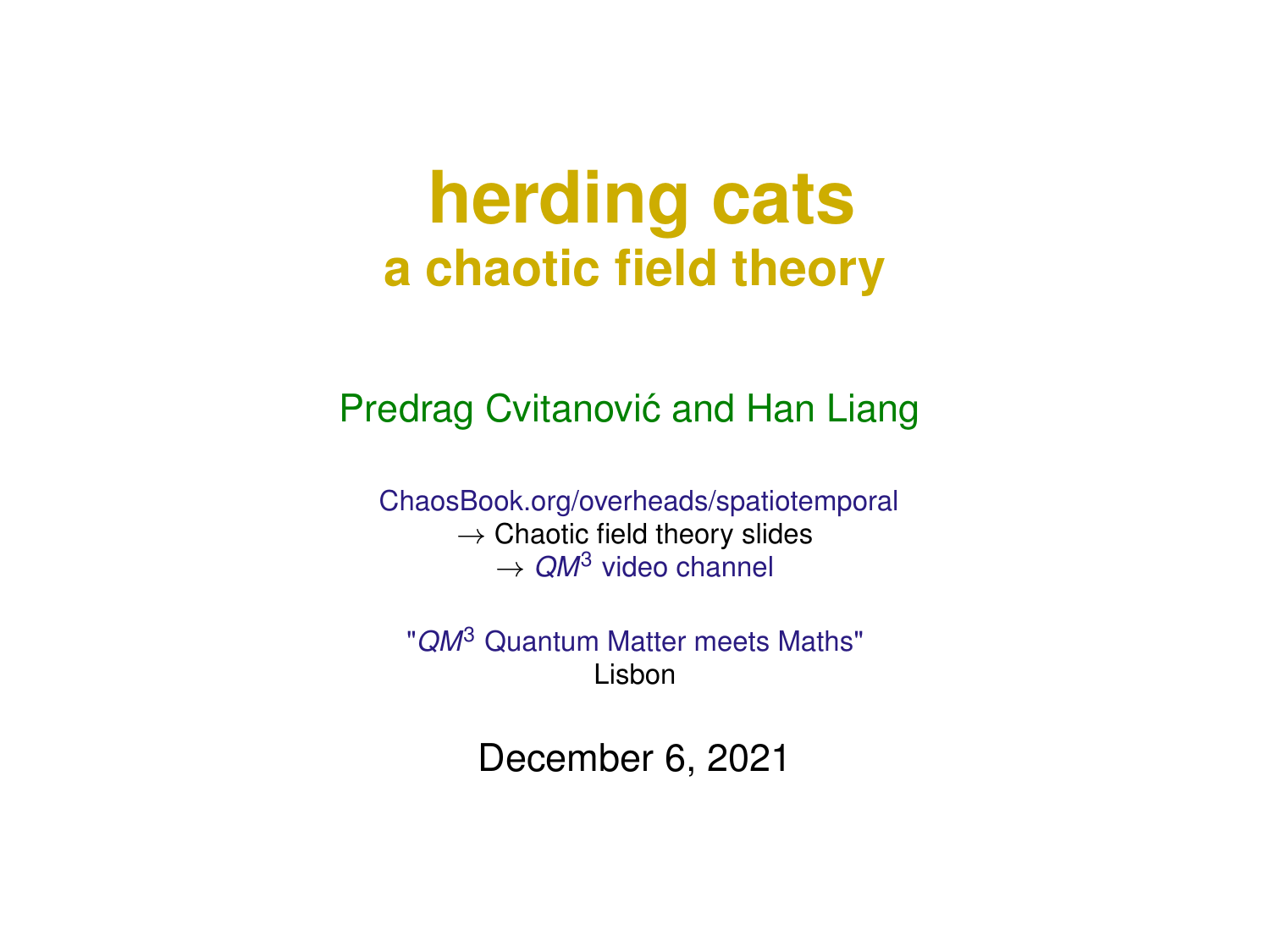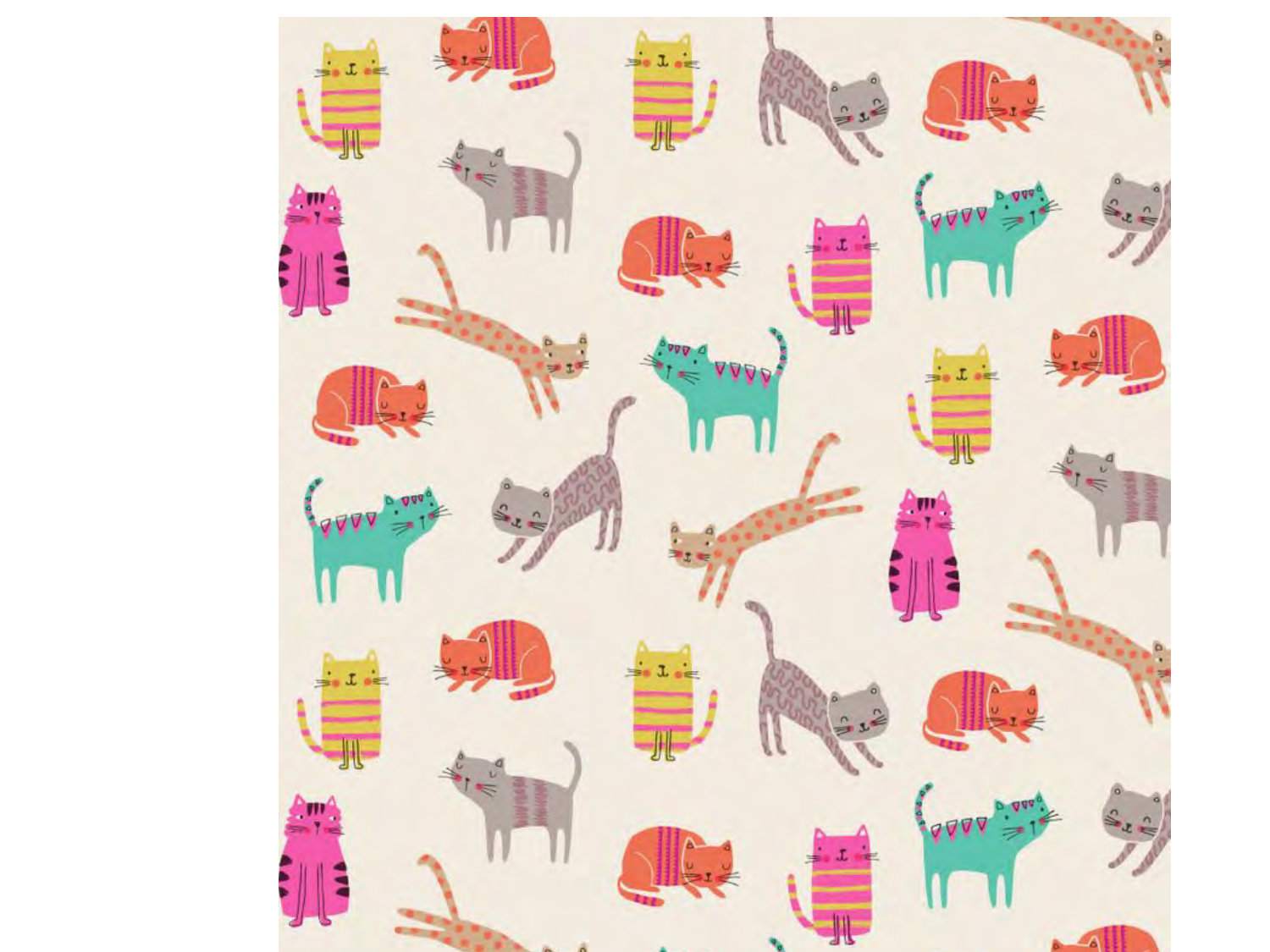**Q. what is a chaotic field theory?**

**A. it is a field theory**

field configuration Φ probability

$$
p(\Phi) = \frac{1}{Z} e^{-S[\Phi]}, \qquad Z = Z[0]
$$

 $partition function = sum over configurations$ 

$$
Z[M] = \int [d\phi] e^{-S[\Phi] + \Phi \cdot M}, \qquad [d\phi] = \prod_{z}^{\mathcal{L}} \frac{d\phi_{z}}{\sqrt{2\pi}}
$$

### **example : Euclidean** φ 4 **theory action**

$$
S[\Phi] = \int dx^d \left\{ \frac{1}{2} \sum_{i=1}^d (\partial_\mu \phi(x))^2 + \frac{\mu^2}{2} \phi(x)^2 + \frac{g}{4!} \phi(x)^4 \right\}
$$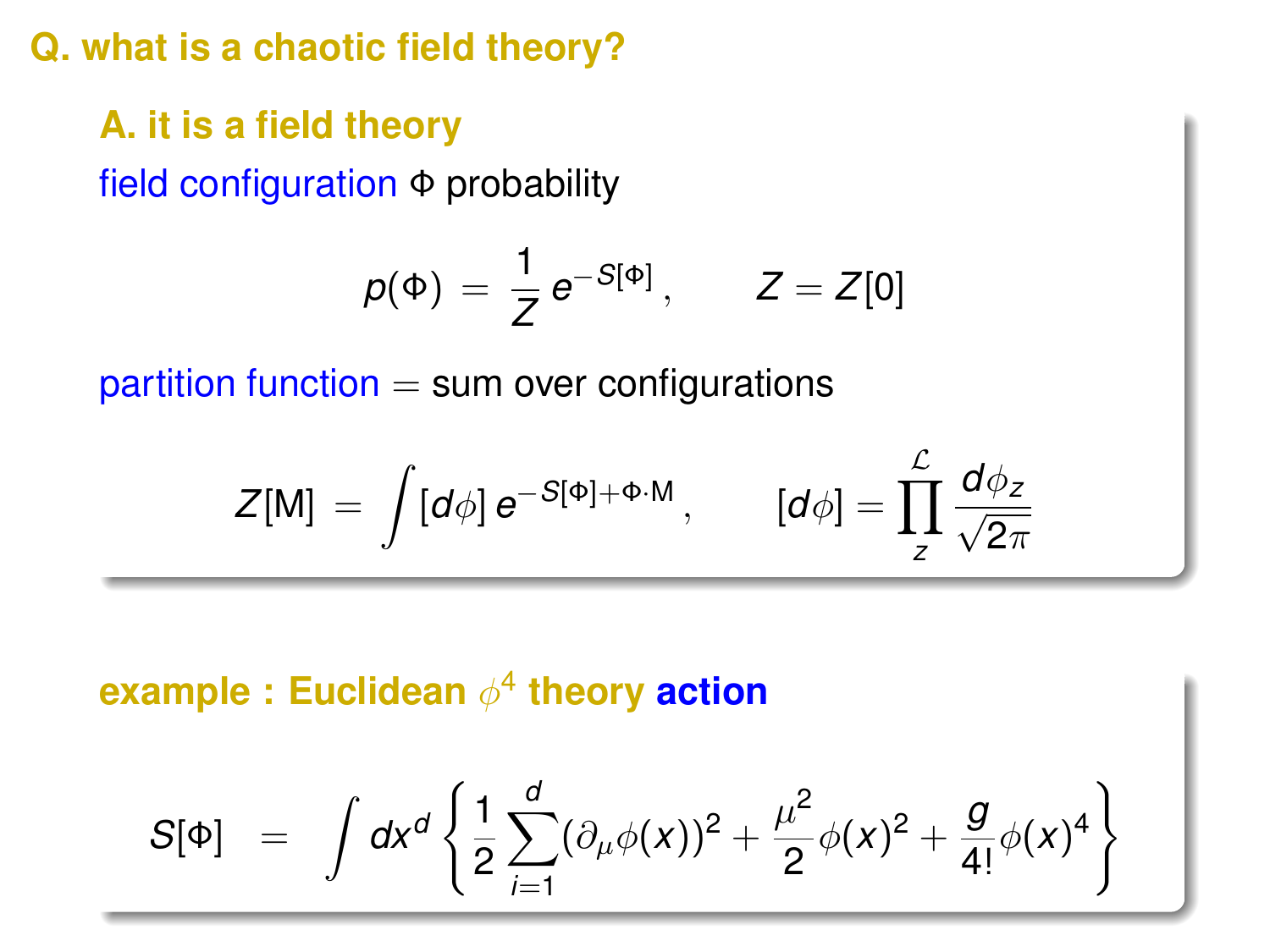**Q. why a "chaotic" field theory?**

# turbulence !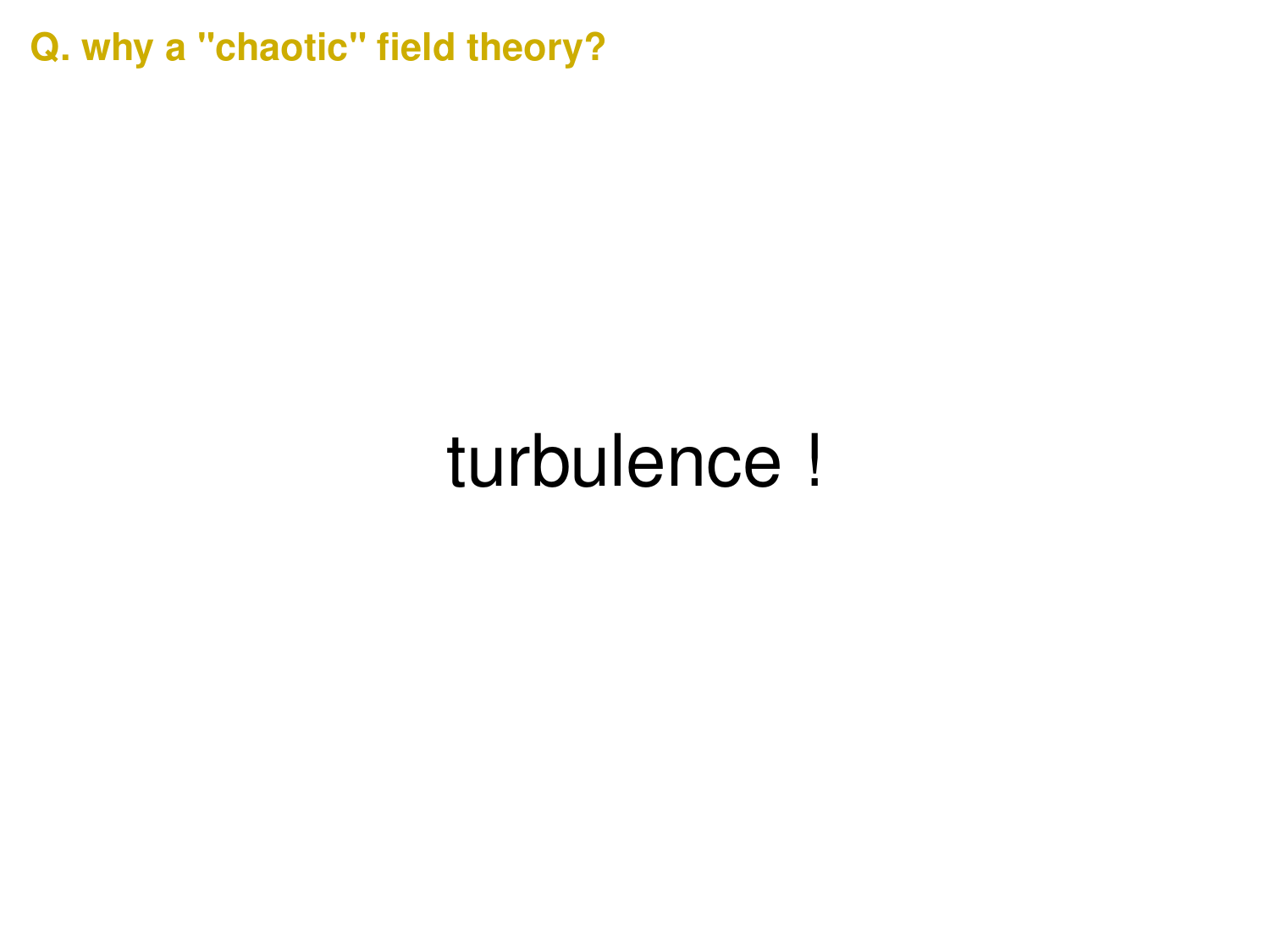# **a motivation : need a theory of largeturbulent domains**

pipe flow close to onset of turbulence<sup>1</sup>



we have a detailed theory of small turbulent fluid cells

can we can we construct the infinite pipe by coupling small turbulent cells ?

what would that theory look like?

<sup>1</sup>M. Avila and B. Hof, Phys. Rev. **E 87** (2013)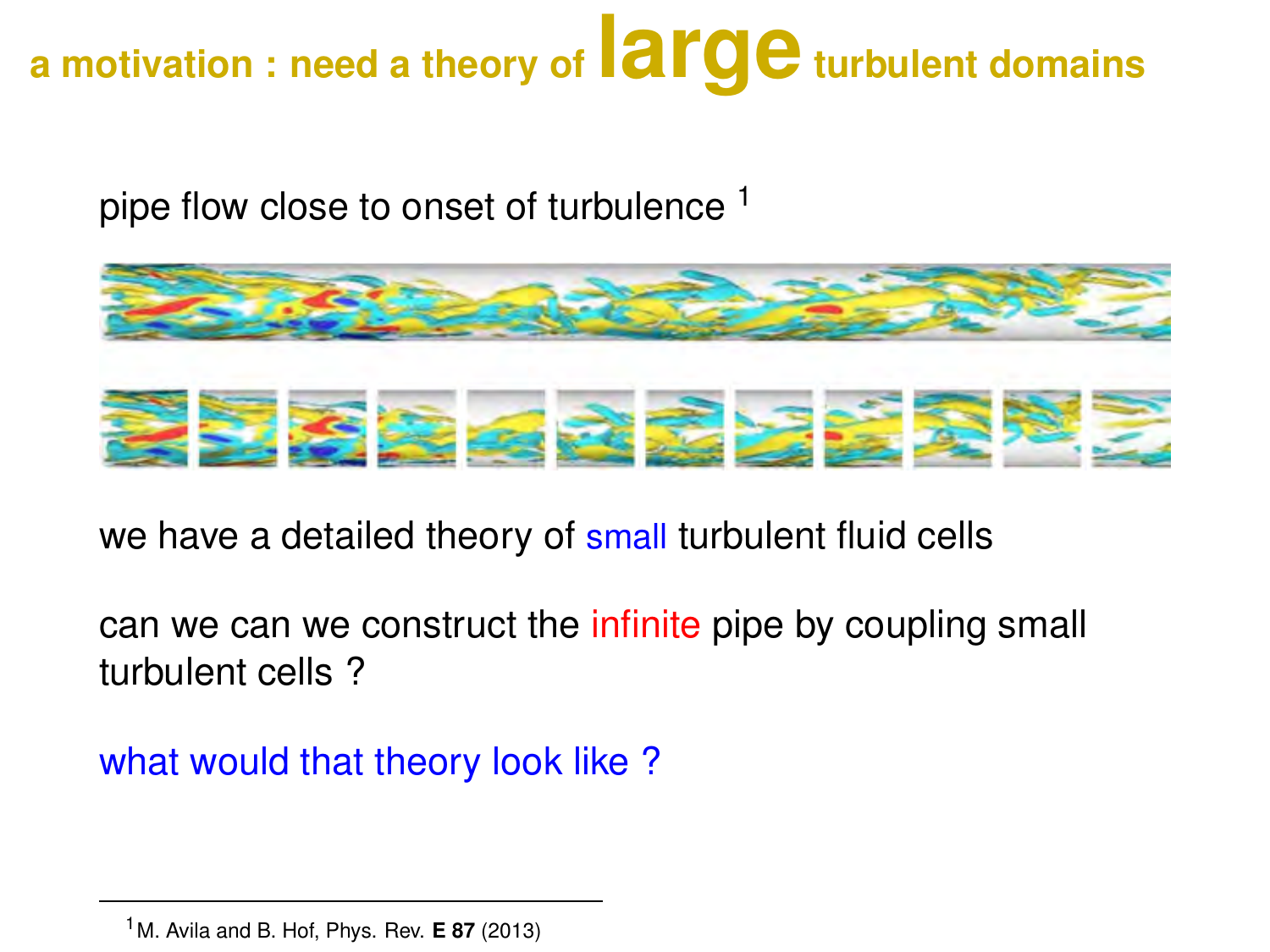**the goal**

## build a chaotic field theory from the simplest chaotic blocks

using

- **o** time invariance
- o space invariance

of the defining partial differential equations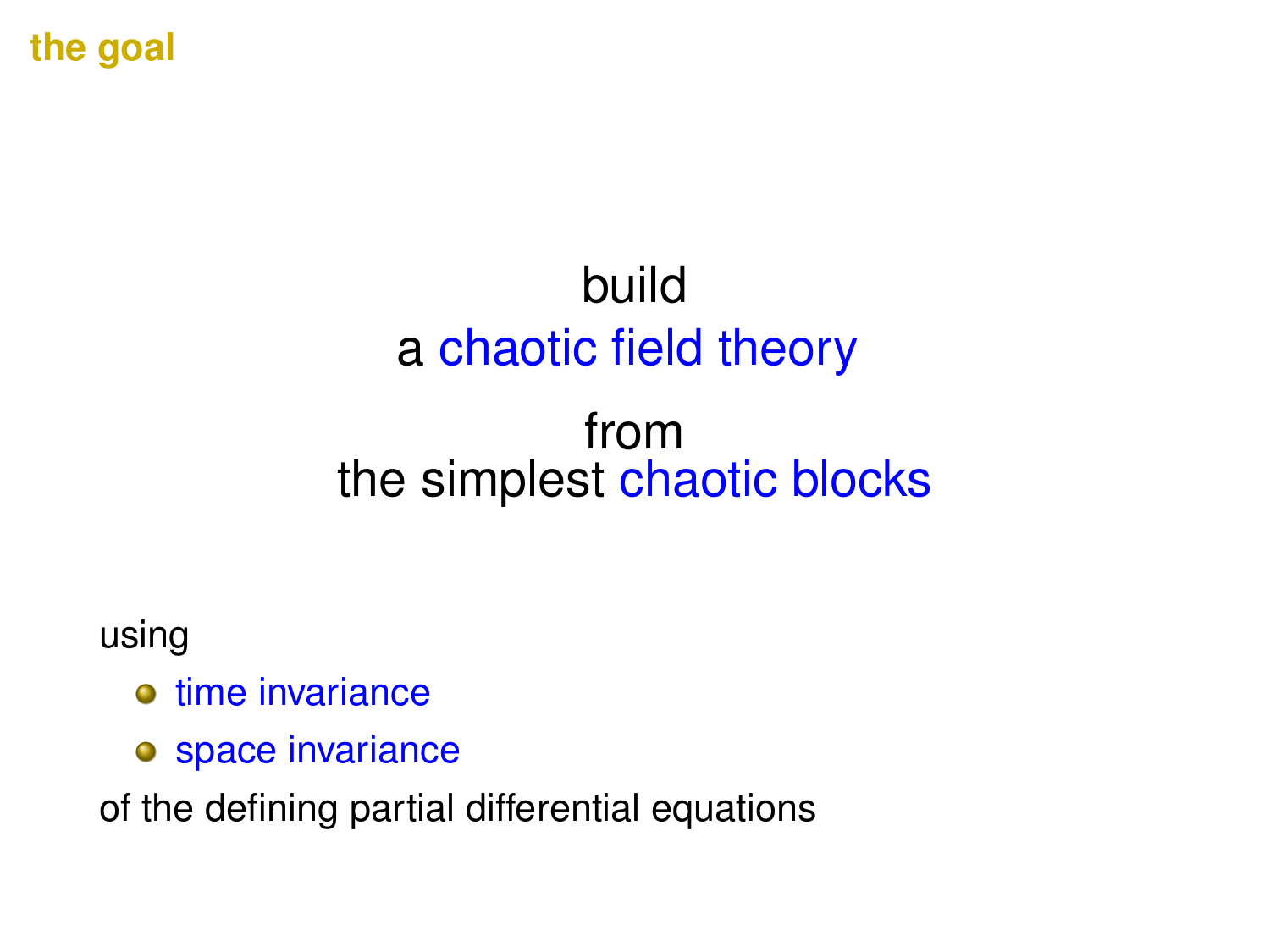#### **Dreams of Grand Schemes : solve**

Navier- Stokes

\n
$$
8 \frac{2ax}{3t} + 9x \frac{2bx}{3x_1} = 8x - \frac{2b}{3x} + \mu \nabla^2 u
$$
\nExplain

\n
$$
R_{ik} = \frac{1}{2} g_{ik} R = \frac{8\pi k}{c^4} T_{ik}
$$
\n
$$
R_{klm} = \frac{2\Gamma_{km}^{i}}{2x!} - \frac{2\Gamma_{km}^{i}}{2x^{m}} + \Gamma_{mk}^{i} \Gamma_{km}^{n} - \Gamma_{mn}^{i} \Gamma_{km}^{n}
$$
\n
$$
X = -\frac{1}{4} F_{ik}^{n} \Psi_{km}^{n}
$$
\n
$$
F_{km}^{n} = 2 A_{ik}^{n} - \partial_{k} A_{ik}^{n} + g C_{abc} A_{ik}^{b} A_{ik}^{c}
$$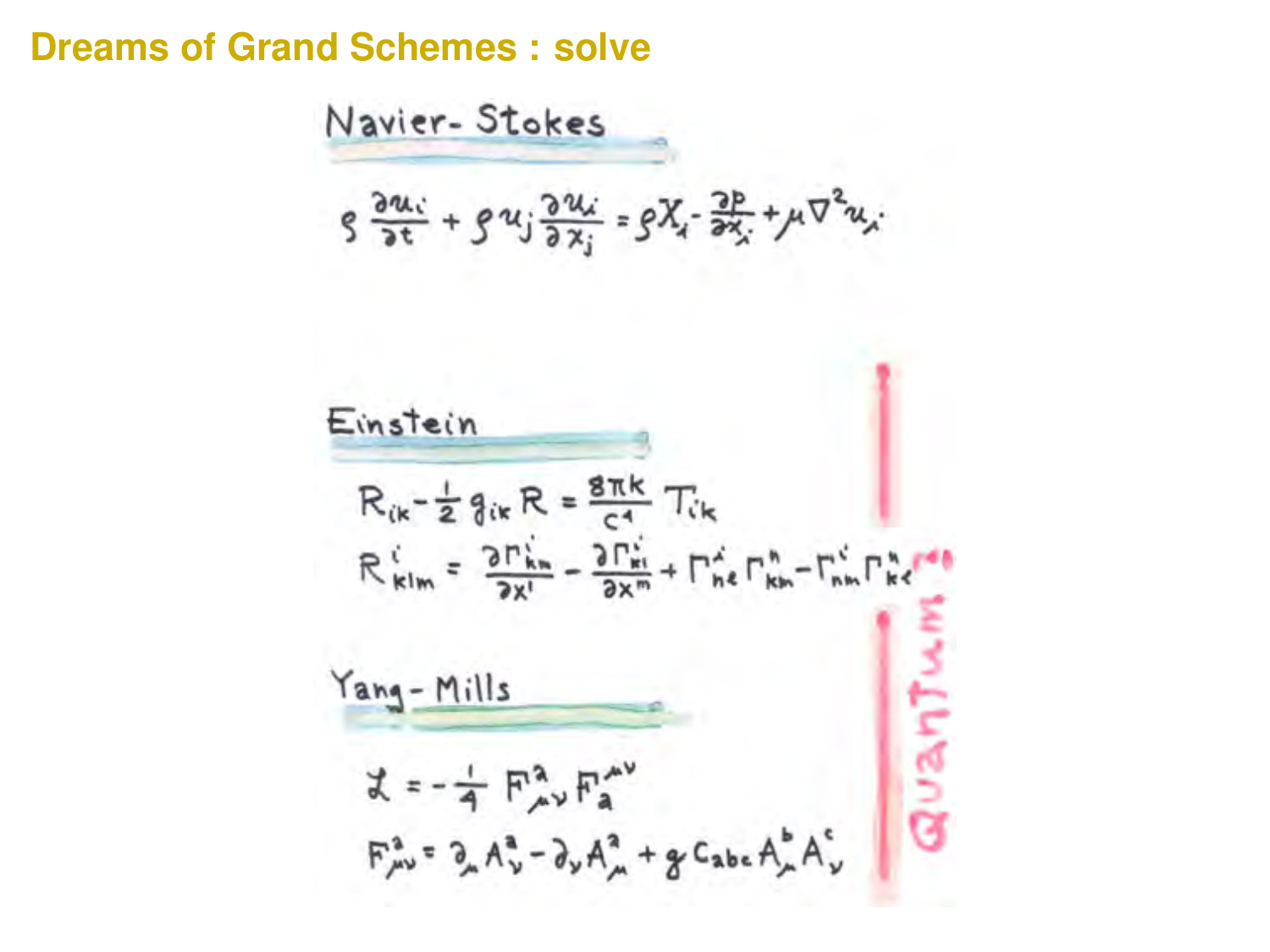#### **QFT path integrals : semi-classical WKB quantization**

**a fractal set of saddles**



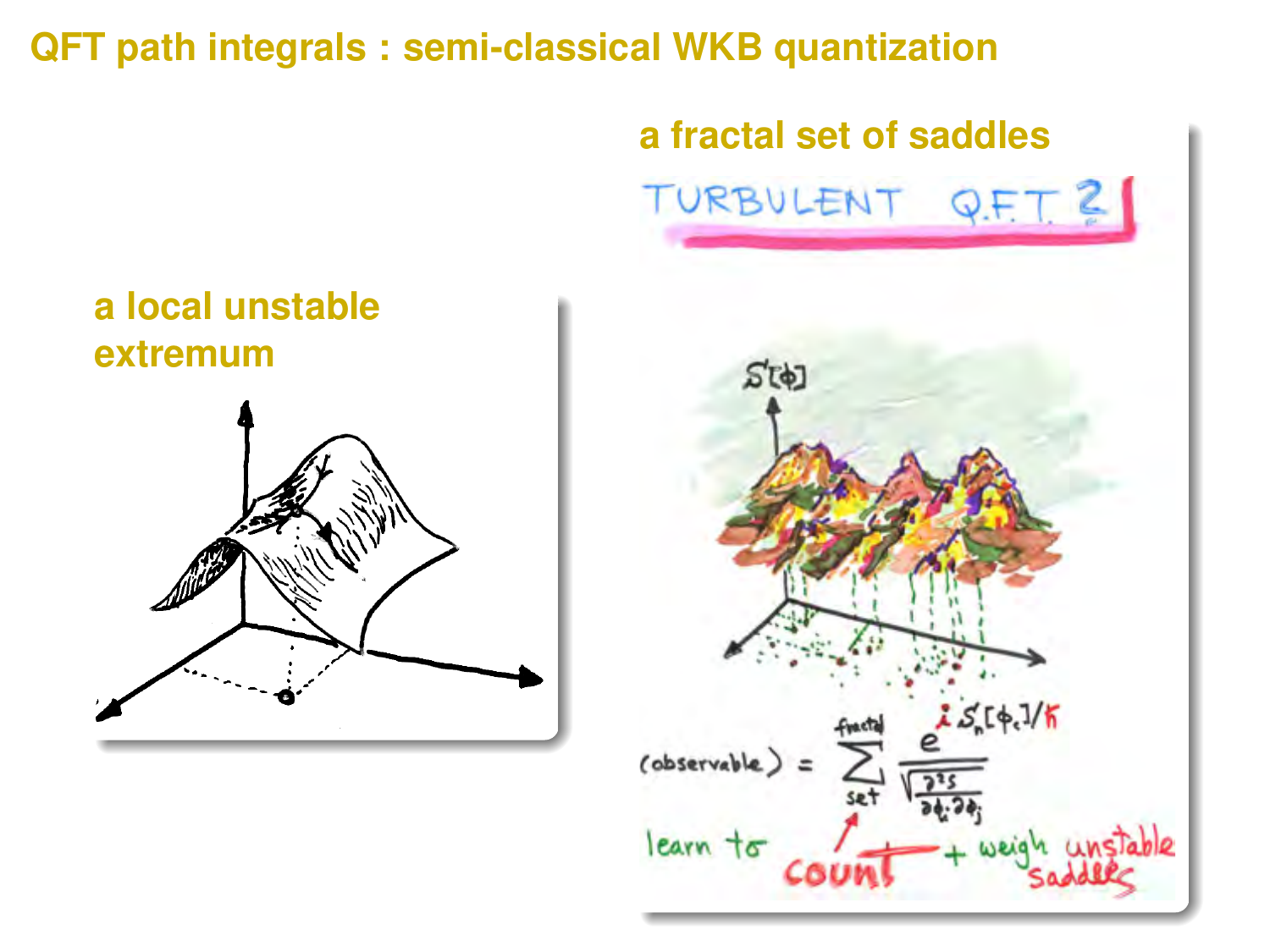**Q. what is a chaotic field theory?**

## **A. say it three times** coin flip

serves here as an introduction to the

spatiotemporal cat*<sup>a</sup>*

which is the simplest example of

spatiotemporally chaotic field theory*<sup>b</sup>*

<sup>a</sup>P. Cvitanović and H. Liang, *Spatiotemporal cat: A chaotic field theory*, In preparation, 2021.

*<sup>b</sup>*M. N. Gudorf et al., *Spatiotemporal tiling of the Kuramoto-Sivashinsky flow*, In preparation, 2021.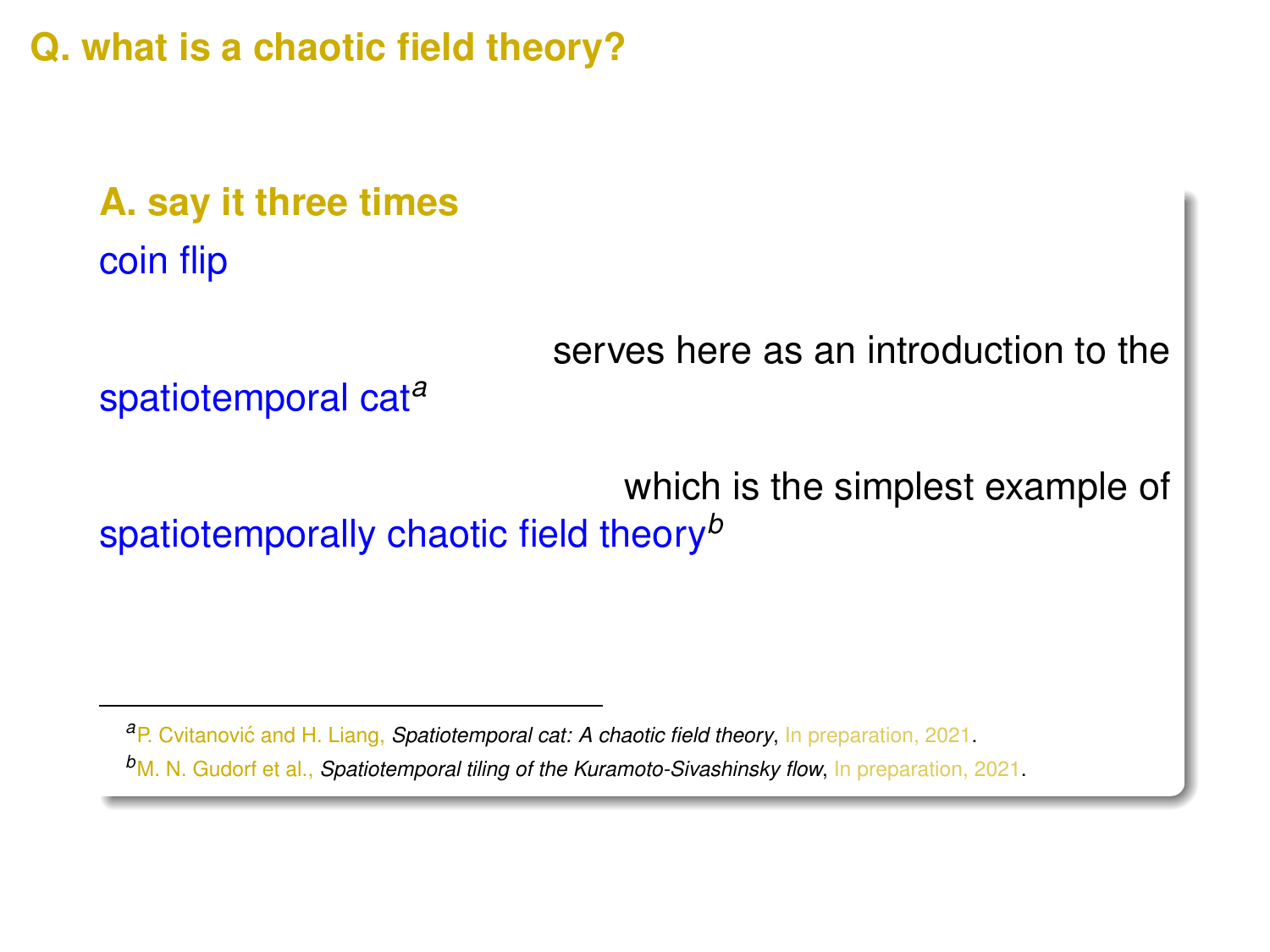#### **take-home :**

harmonic field theory



### chaotic field theory



tight-binding model (Helmholtz)

Euclidean Klein-Gordon (damped Poisson)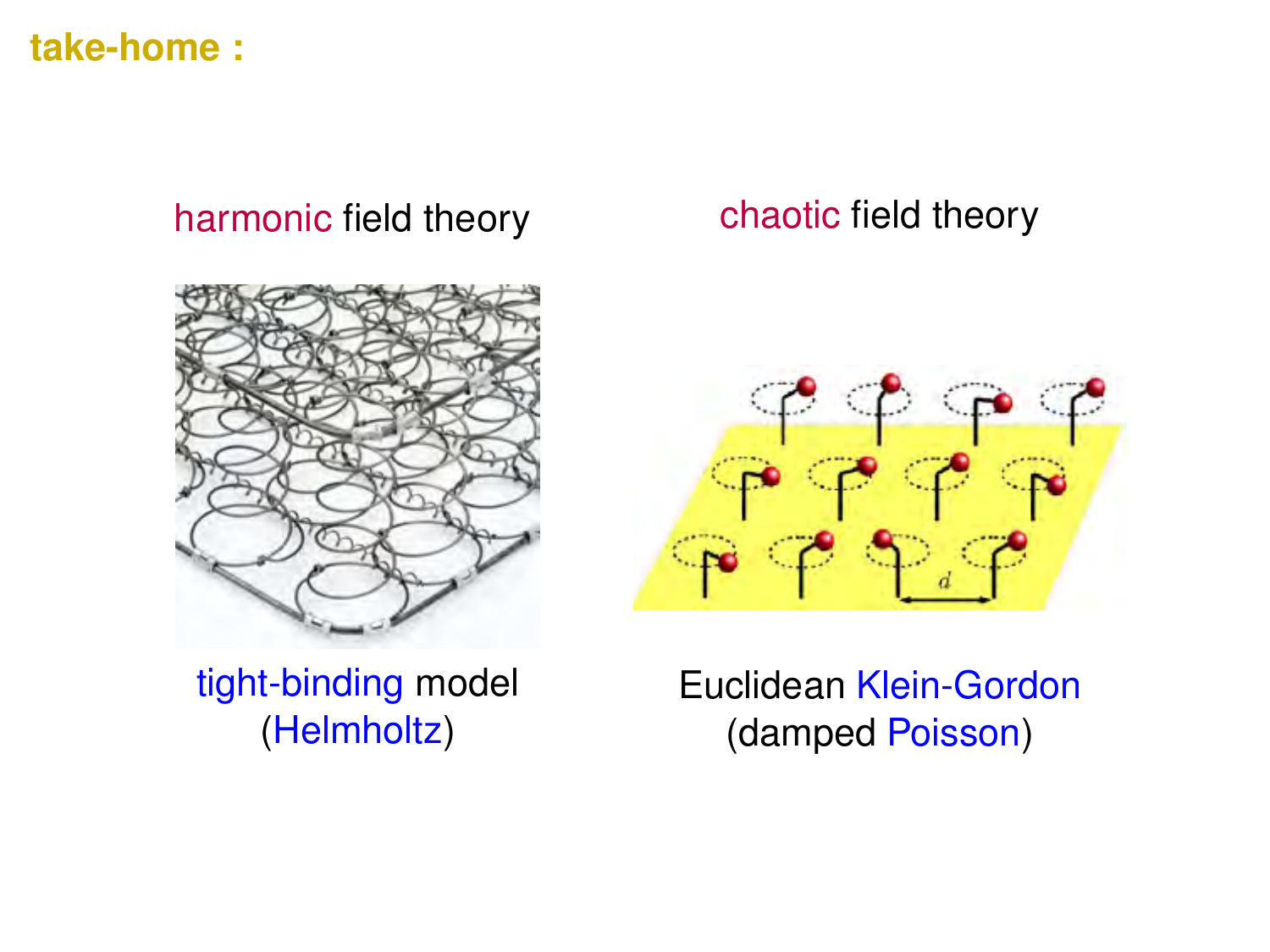#### **take-home :**

harmonic field theory



oscillatory eigenmodes

#### chaotic field theory



hyperbolic instabilities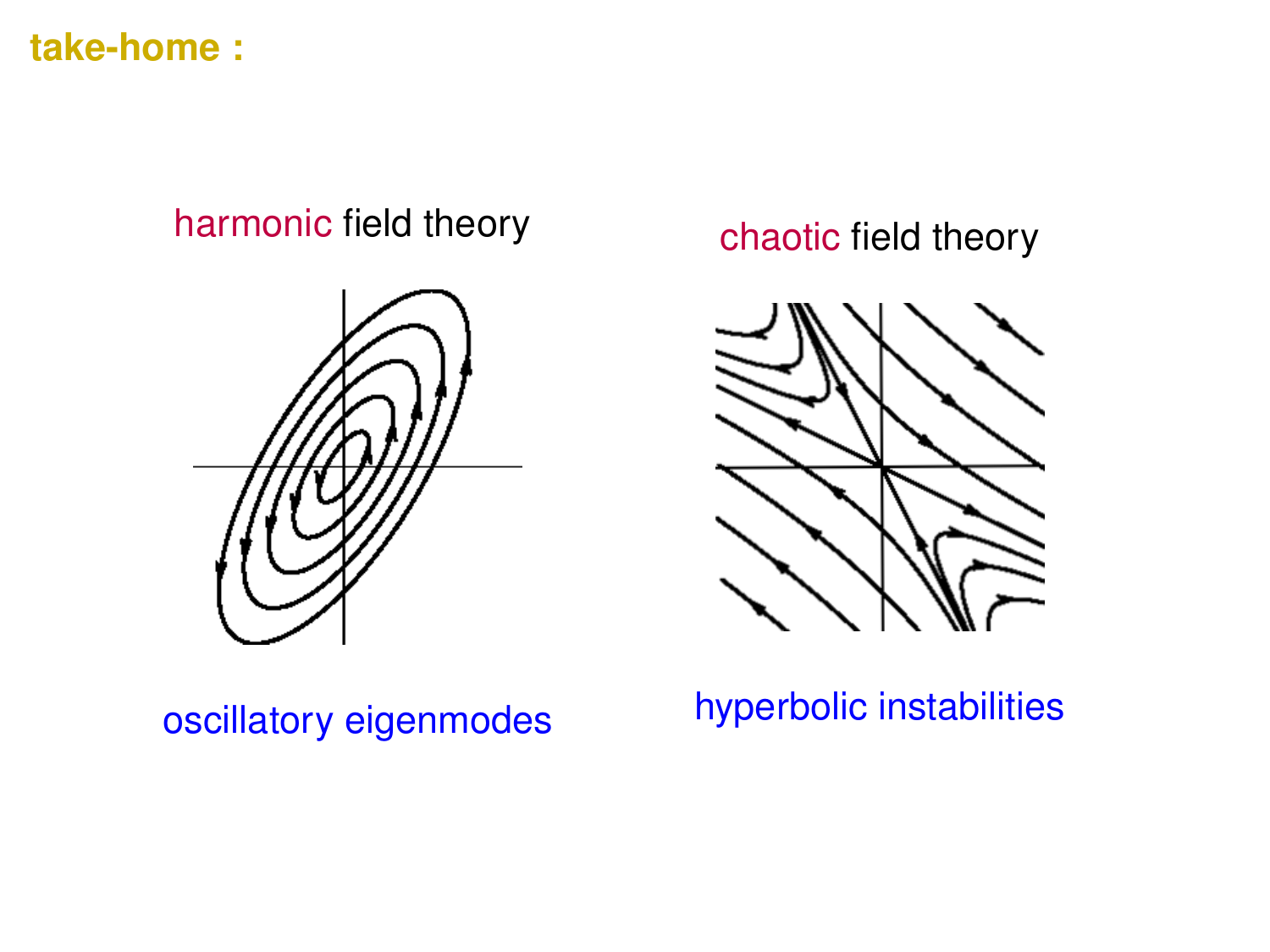#### **the very short answer : POT**



if you win : I teach you how

(for details, see [ChaosBook.org](http://ChaosBook.org))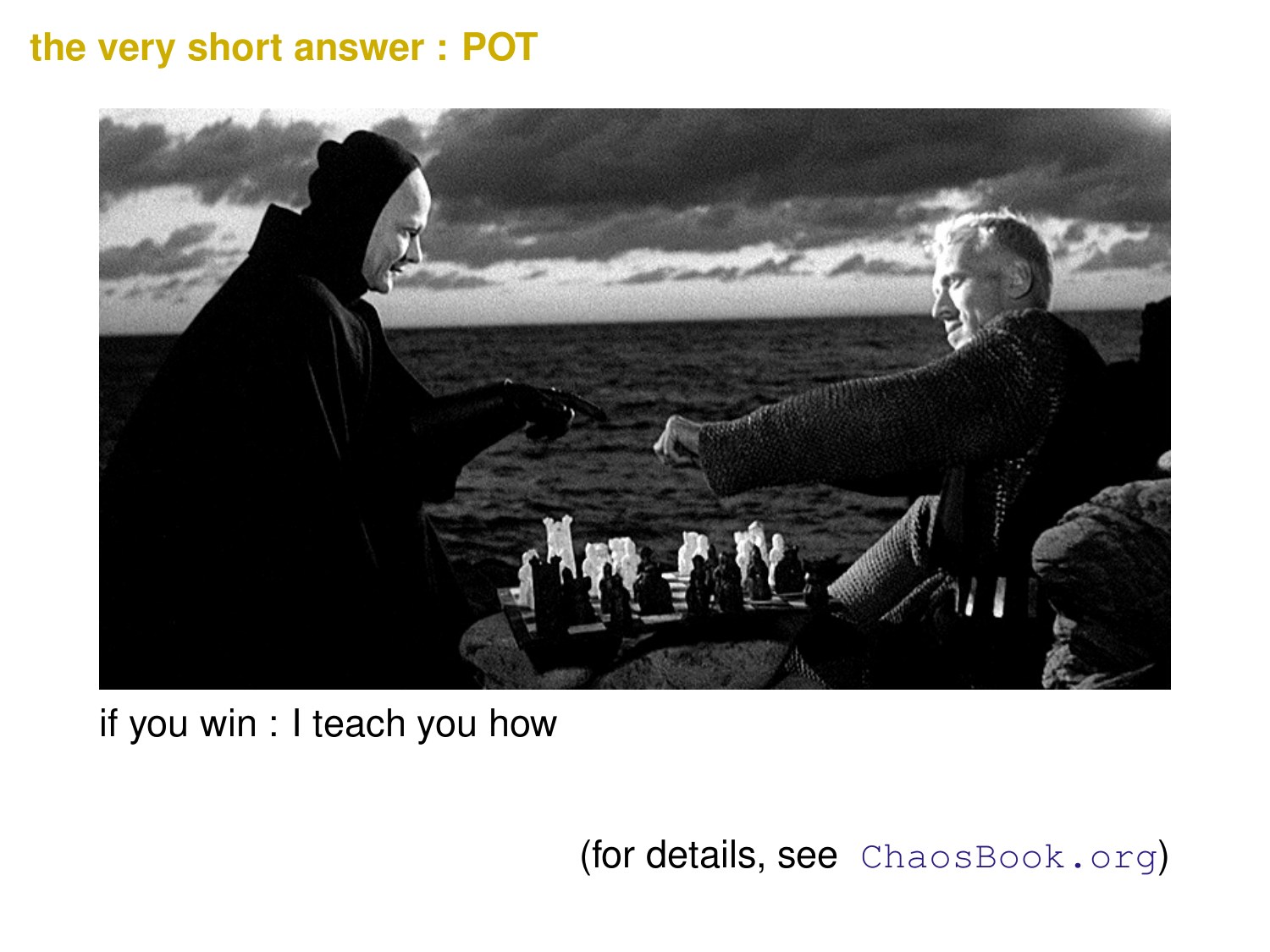Mephistopheles knocks at Faust's door and says, "Du mußt es dreimal sagen!"

- . *"You have to say it three times"*
	- Johann Wolfgang von Goethe
	- . *Faust I Studierzimmer 2. Teil*

- **<sup>1</sup>** [what this is about](http://ChaosBook.org/overheads/spatiotemporal/why.pdf) **<sup>2</sup>** [coin toss](http://ChaosBook.org/overheads/spatiotemporal/Bernoulli.pdf)
- **<sup>3</sup>** [temporal cat](http://ChaosBook.org/overheads/spatiotemporal/templatt.pdf)
- **<sup>4</sup>** [spatiotemporal cat](http://ChaosBook.org/overheads/spatiotemporal/catlatt.pdf)
- **<sup>5</sup>** [bye bye, dynamics](http://ChaosBook.org/overheads/spatiotemporal/timeDead.pdf)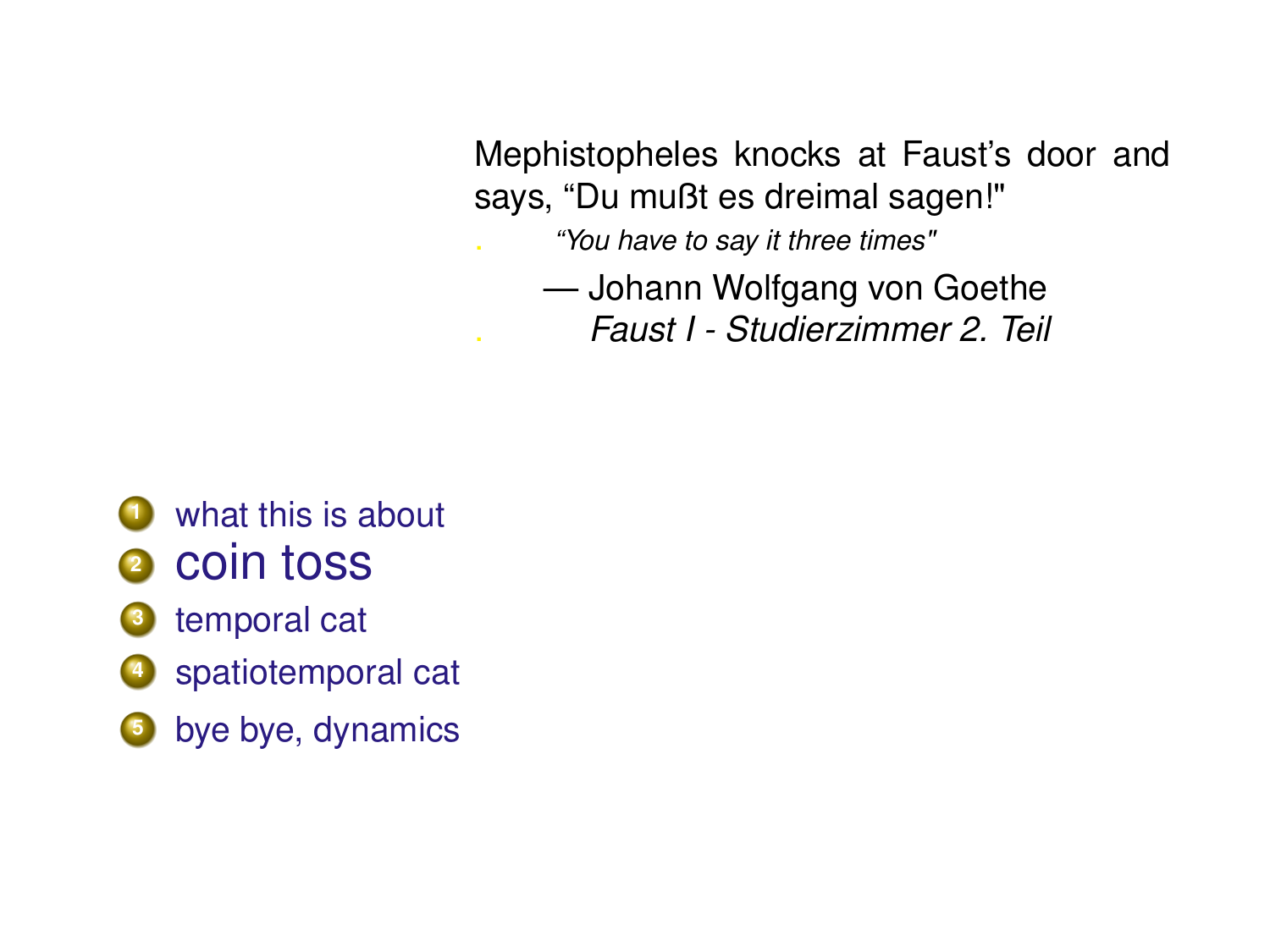**(1) coin toss, if you are stuck in XVIII century**

# time-evolution formulation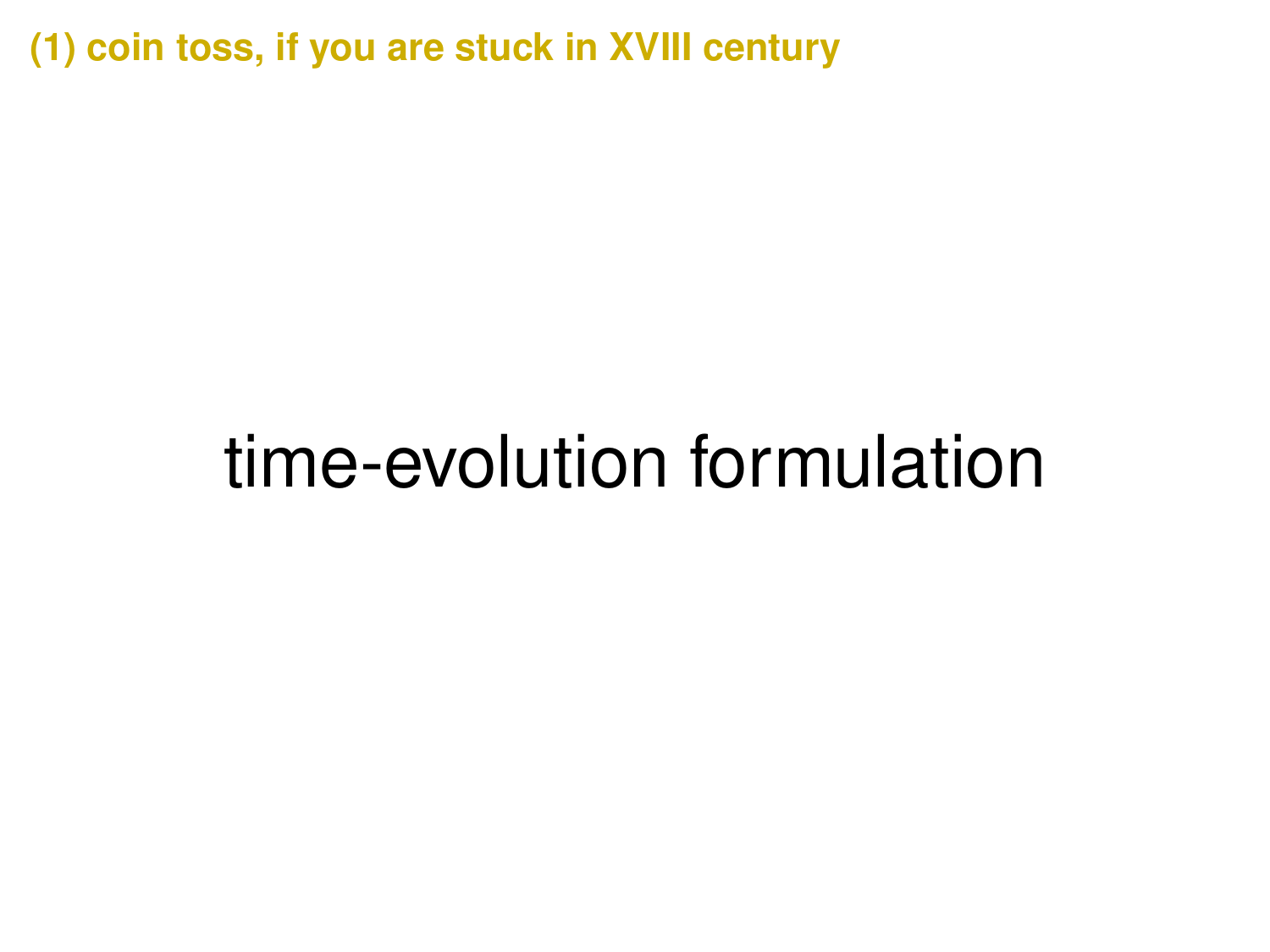#### **fair coin toss**

### **Bernoulli map**



a [coin toss](https://www.random.org/coins/?num=2&cur=40-antique.aurelian)

the essence of deterministic chaos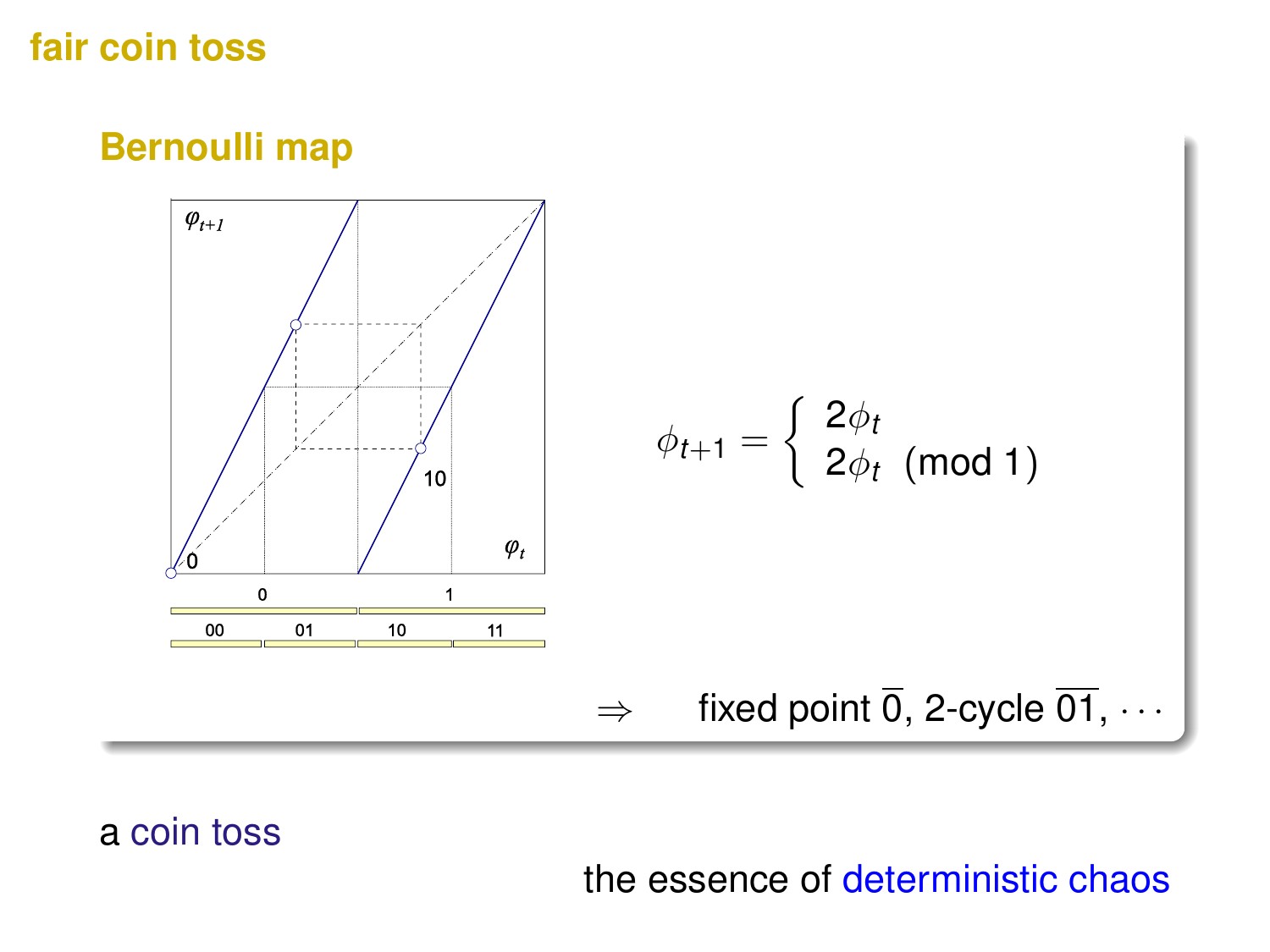#### **what is (mod 1) ?**

map with integer-valued 'stretching' parameter  $s \geq 2$ :

$$
x_{t+1} = s x_t
$$

(mod 1) : subtract the integer part  $m_t = |sx_t|$ so fractional part  $\phi_{t+1}$  stays in the unit interval [0, 1)

$$
\phi_{t+1} = \mathbf{s}\phi_t - \mathbf{m}_t, \qquad \phi_t \in \mathcal{M}_{m_t}
$$

*mt* takes values in the *s*-letter alphabet

$$
m\in\mathcal{A}=\{0,1,2,\cdots,s-1\}
$$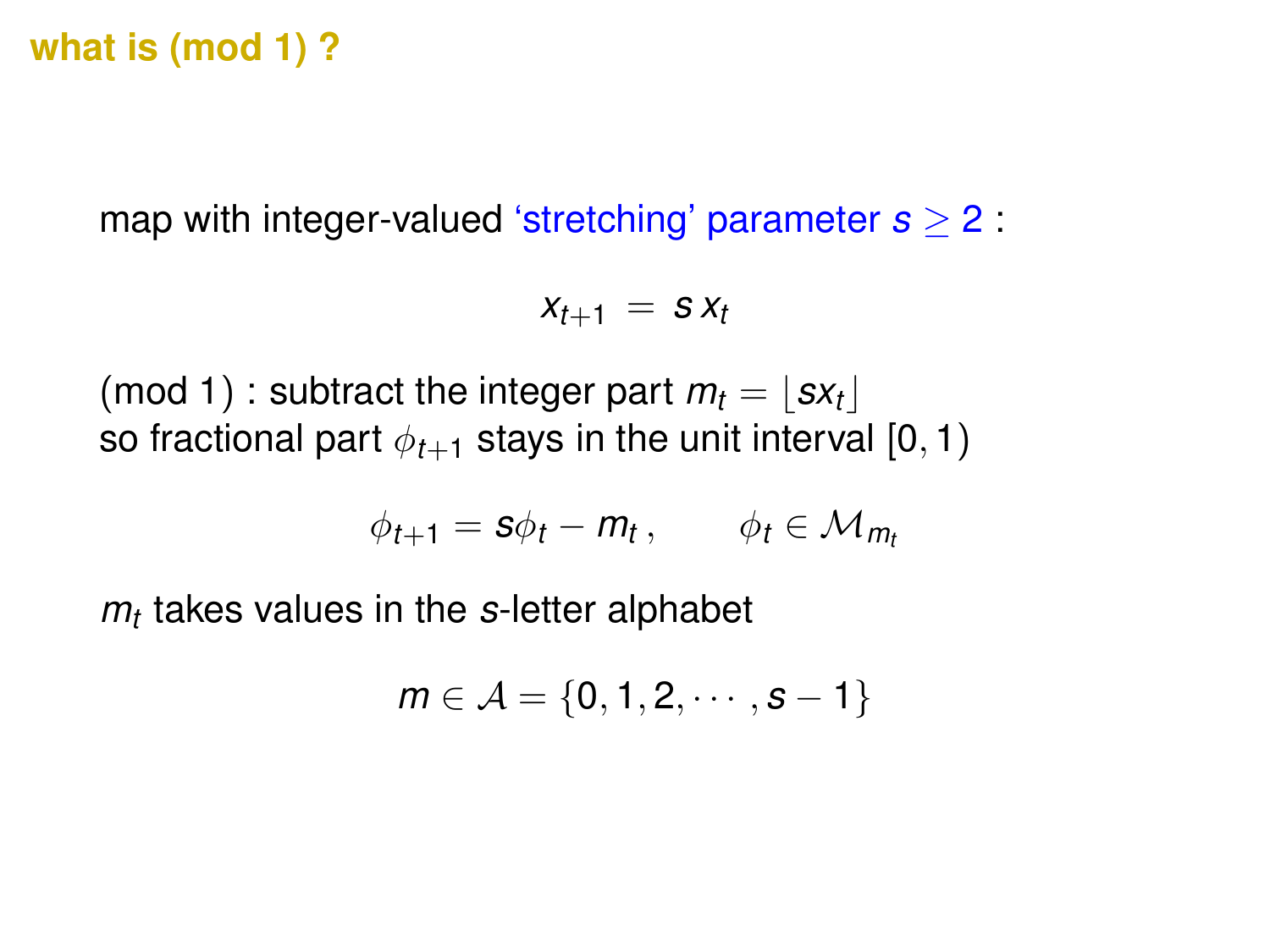### **a fair dice throw**

#### **slope** 6 **Bernoulli map**



$$
\phi_{t+1} = 6\phi_t - m_t, \ \phi_t \in \mathcal{M}_{m_t}
$$
  
6-letter alphabet  

$$
m_t \in \mathcal{A} = \{0, 1, 2, \cdots, 5\}
$$

6 subintervals  $\{M_0, M_1, \cdots, M_5\}$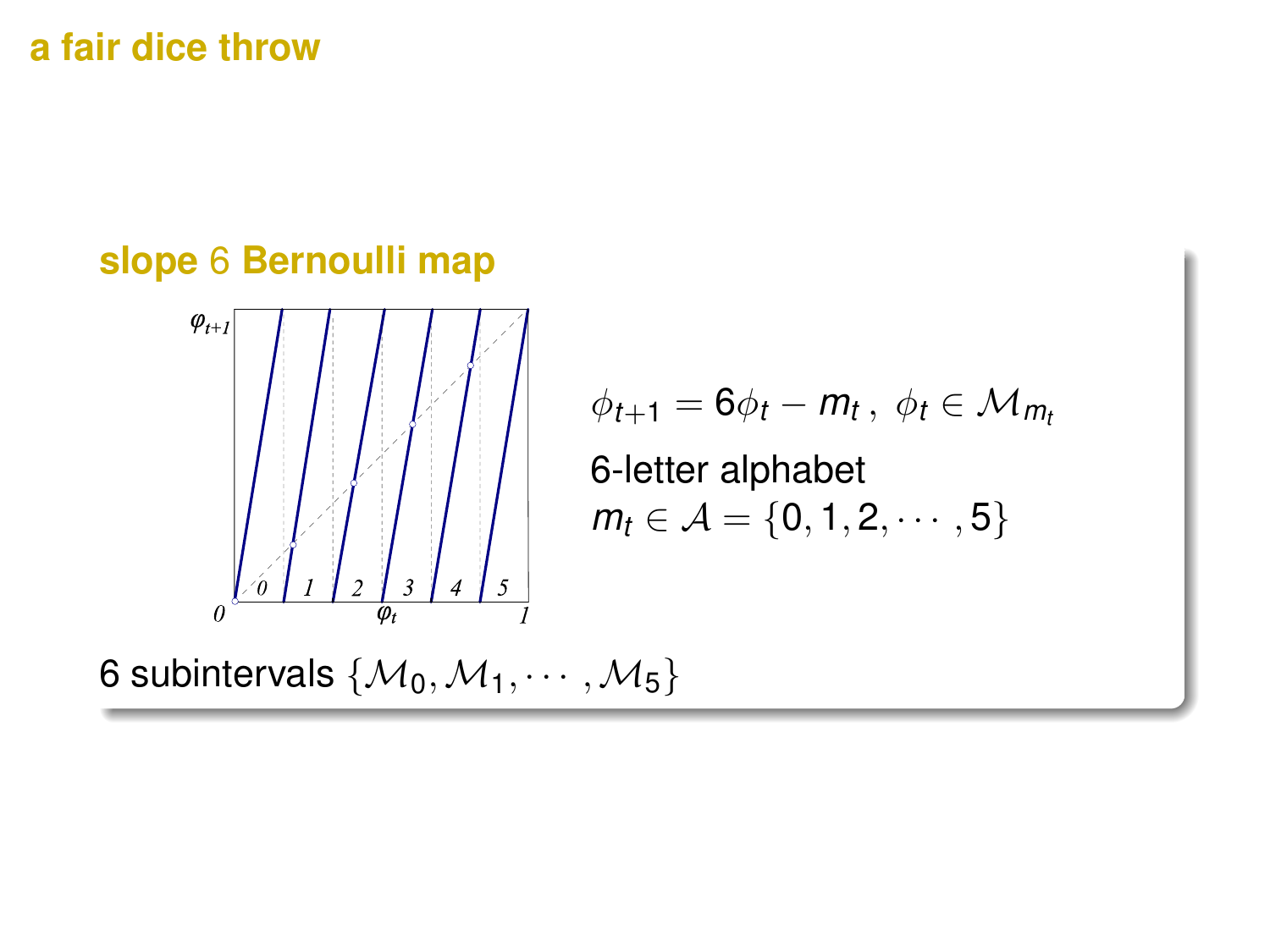#### **what is chaos ?**

#### **a fair dice throw**

6 subintervals  $\{\mathcal{M}_{m_{t}}\}$ , 6<sup>2</sup> subintervals  $\{\mathcal{M}_{m_{1}m_{2}}\},\cdots$ 



each subinterval contains a periodic point, labeled by  $M = m_1 m_2 \cdots m_n$ 

$$
N_n = 6^n - 1
$$
 unstable orbits

#### **definition : chaos is**

positive Lyapunov (ln *s*) - positive entropy ( 1  $\frac{1}{n}$  ln  $N_n$ )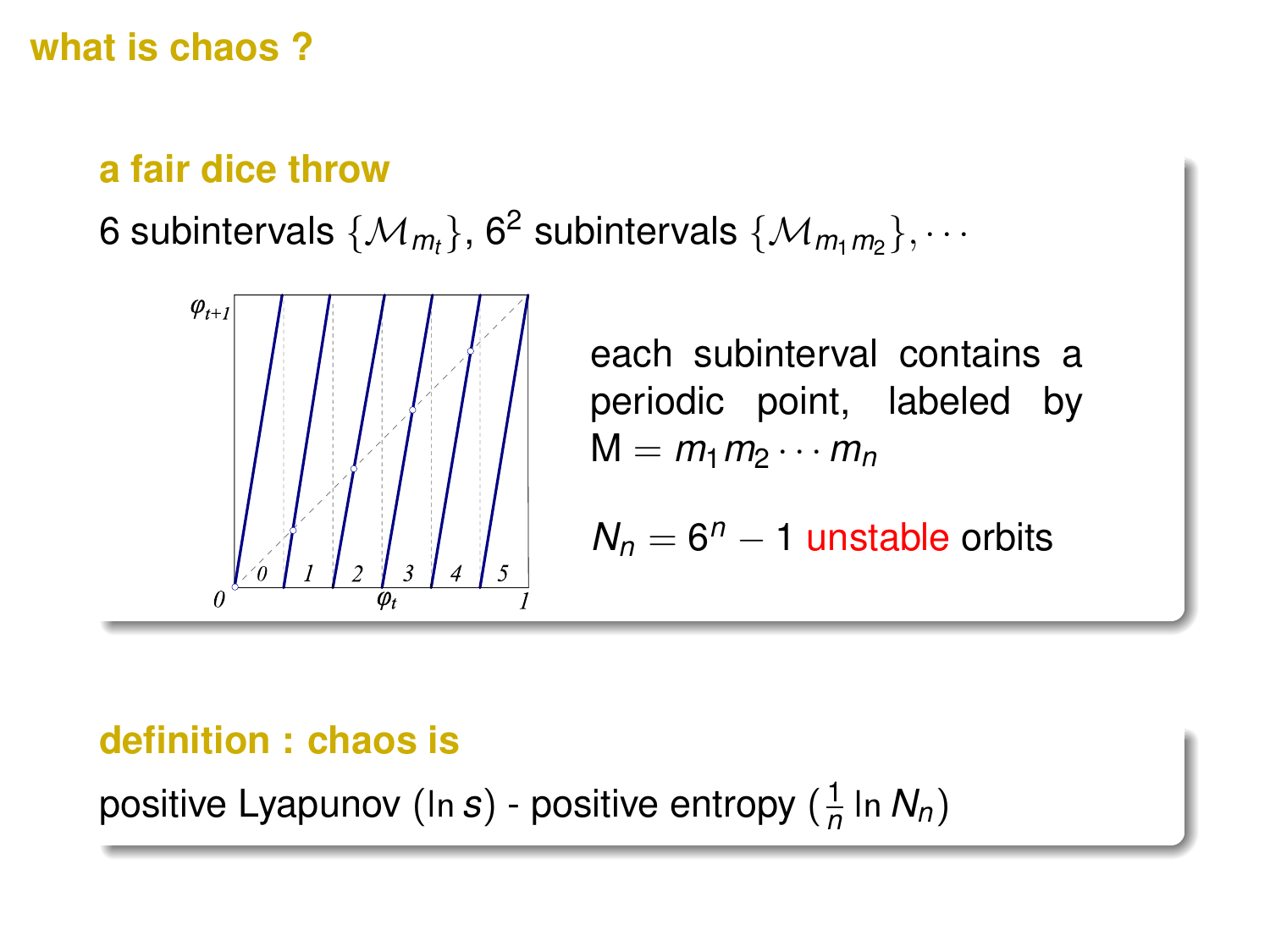#### **definition : chaos is**

positive Lyapunov (ln *s*) - positive entropy ( 1  $\frac{1}{n}$  In  $N_n$ )

- Lyapunov : how fast is local escape?
- **entropy** : how many ways of getting back?

⇒ ergodicity

the precise sense in which [dice throw](https://www.random.org/dice/) is an example of deterministic chaos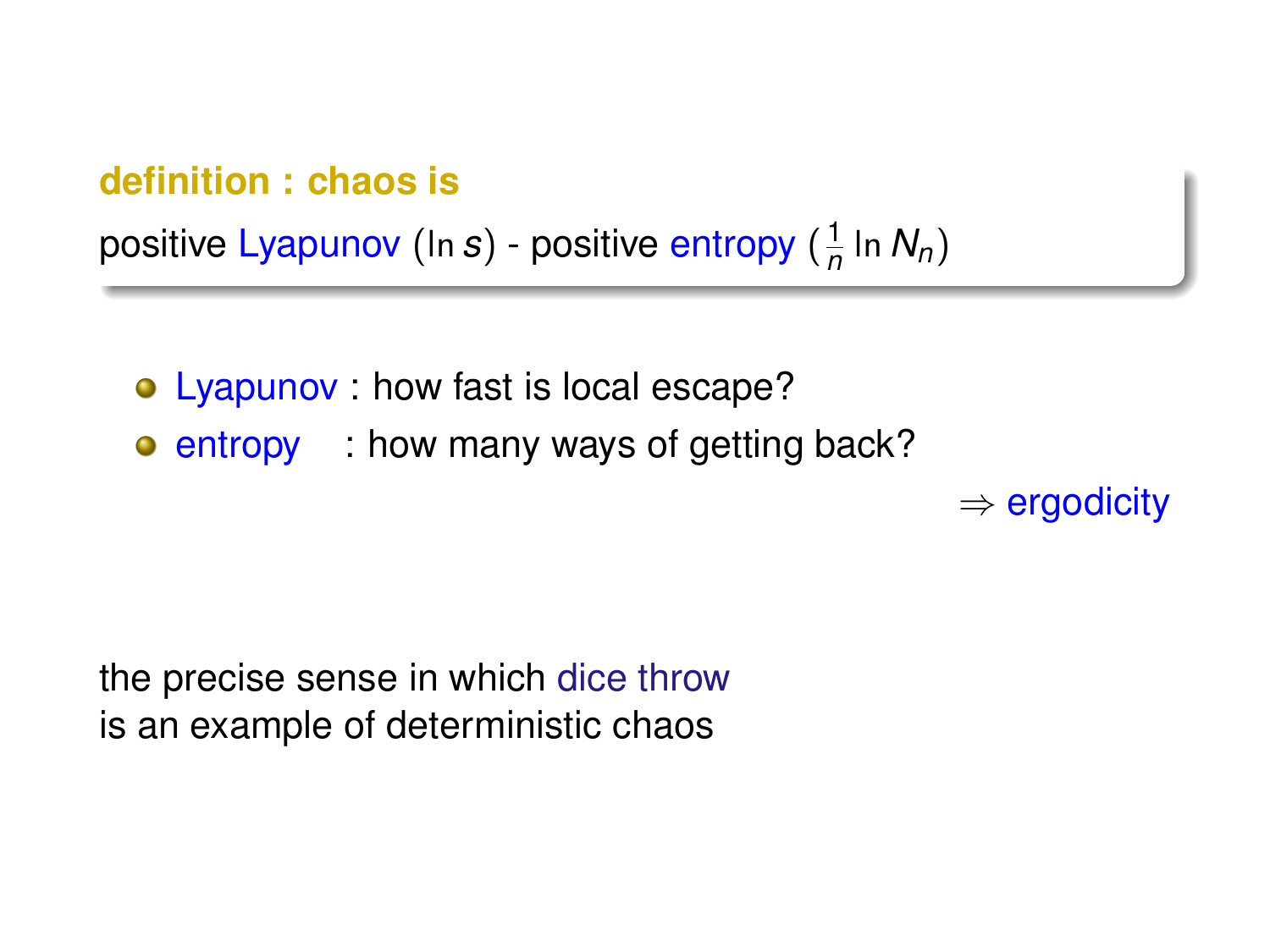**(2) field theorist's chaos**

# lattice formulation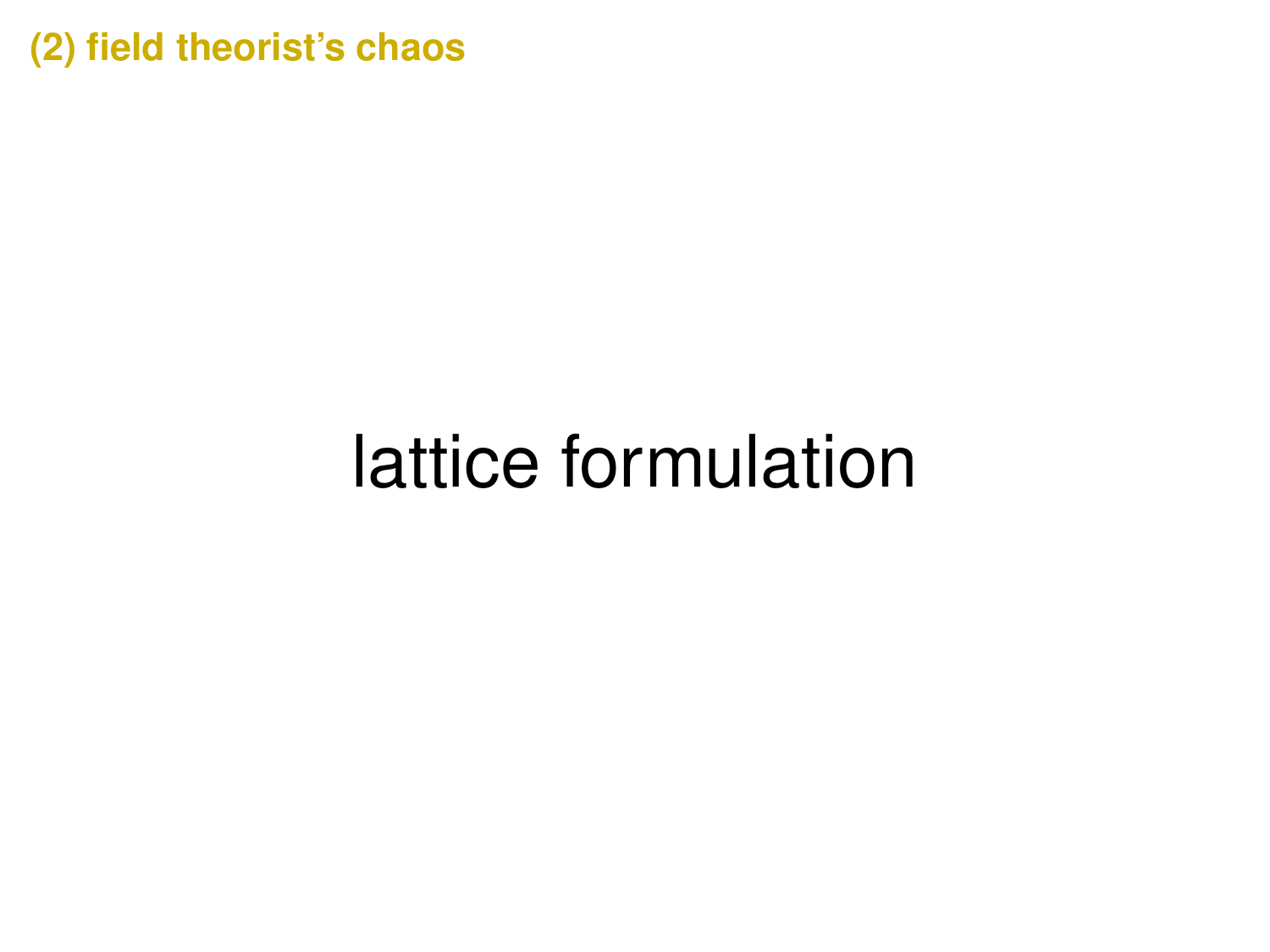#### **lattice Bernoulli**

recast the time-evolution Bernoulli map

$$
\phi_{t+1} = \mathbf{s}\phi_t - \mathbf{m}_t
$$

as 1-step difference equation on the temporal lattice

$$
-\phi_{t+1} + s\phi_t = m_t, \qquad \phi_t \in [0,1)
$$

field  $\phi_t$ , source  $m_t$ on each site *t* of a 1-dimensional lattice  $t \in \mathbb{Z}$ 

write an *n*-sites lattice segment as the field configuration and the symbol block

$$
\Phi=(\phi_{t+1},\cdots,\phi_{t+n}),\quad M=(m_{t+1},\cdots,m_{t+n})
$$

'M' for 'marching orders' : come here, then go there,  $\cdots$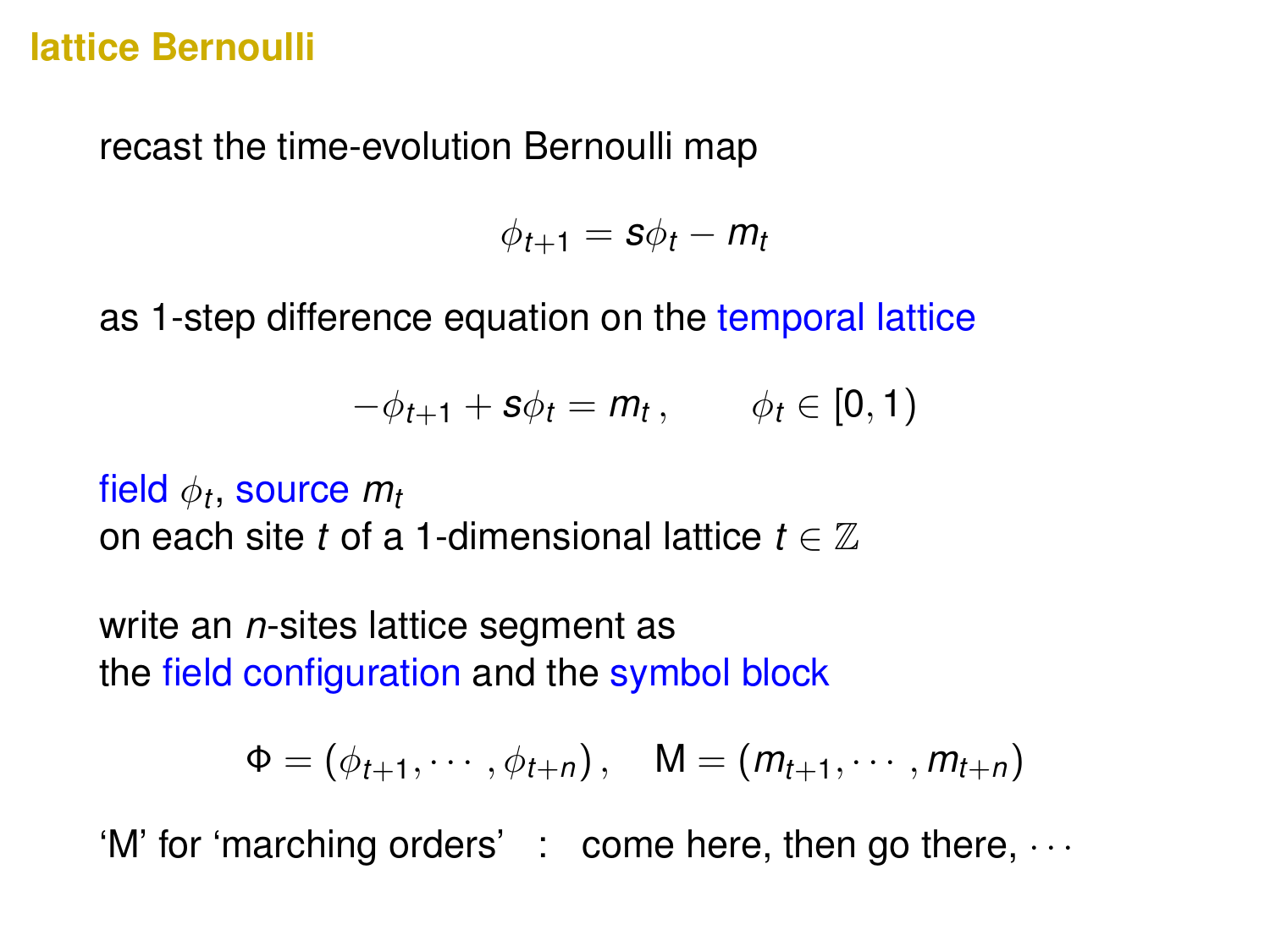#### **scalar field theory on 1-dimensional lattice**

write a periodic field over *n*-sites Bravais cell as the field configuration and the symbol block (sources)

$$
\Phi=(\phi_{t+1},\cdots,\phi_{t+n}),\quad M=(m_{t+1},\cdots,m_{t+n})
$$



'M' for 'marching orders' : come here, then go there,  $\cdots$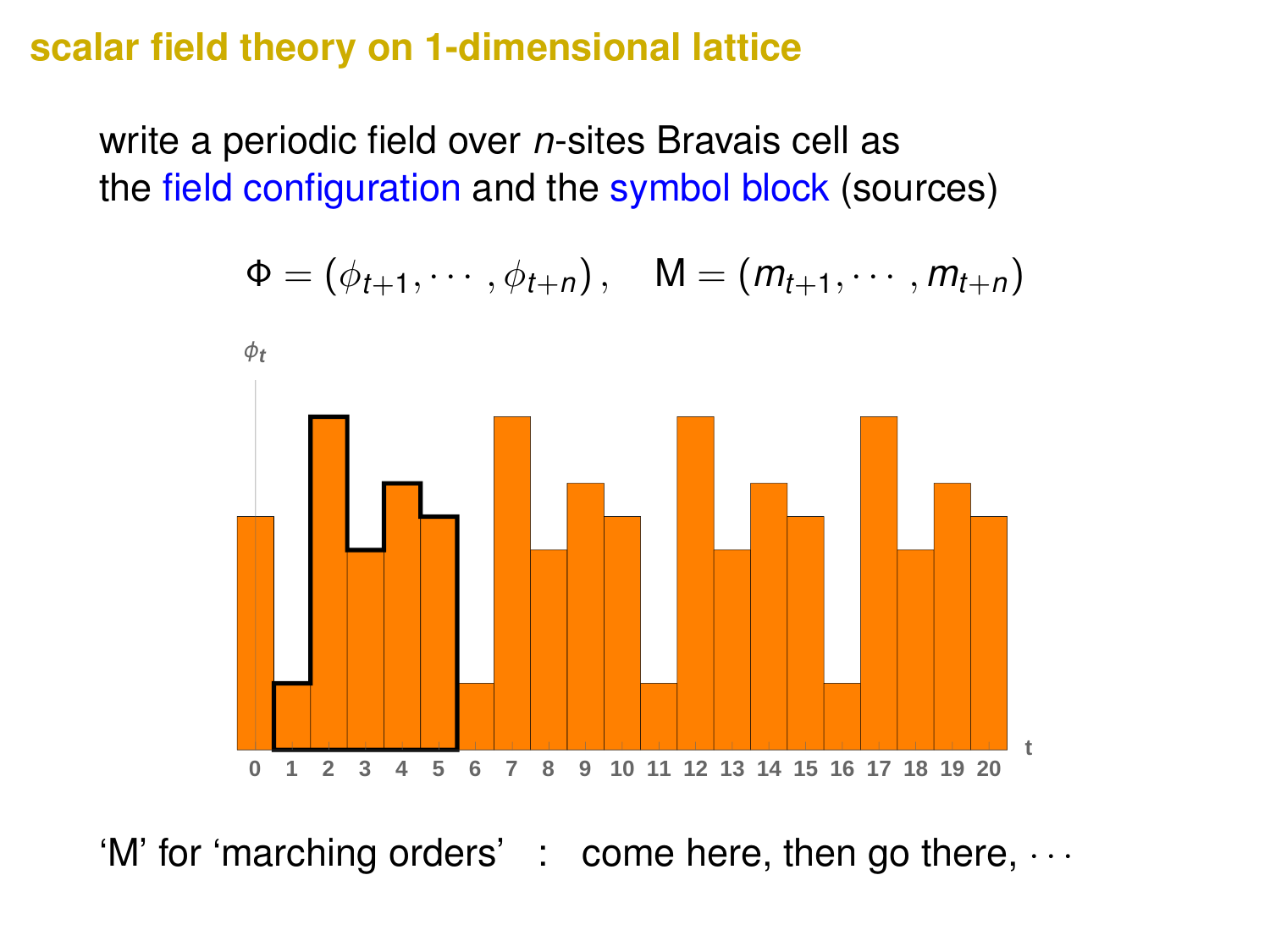#### **think globally, act locally**

Bernoulli condition at every lattice site *t*, local in time

$$
-\phi_{t+1} + s\phi_t = m_t
$$

is enforced by the global equation

$$
(-r+s1)\Phi=M\,,
$$

[*n*×*n*] shift matrix

$$
rjk = \delta_{j+1,k}, \qquad r = \begin{pmatrix} 0 & 1 & & & \\ & 0 & 1 & & \\ & & & \ddots & \\ & & & & 0 & 1 \\ 1 & & & & 0 \end{pmatrix}
$$

compares the neighbors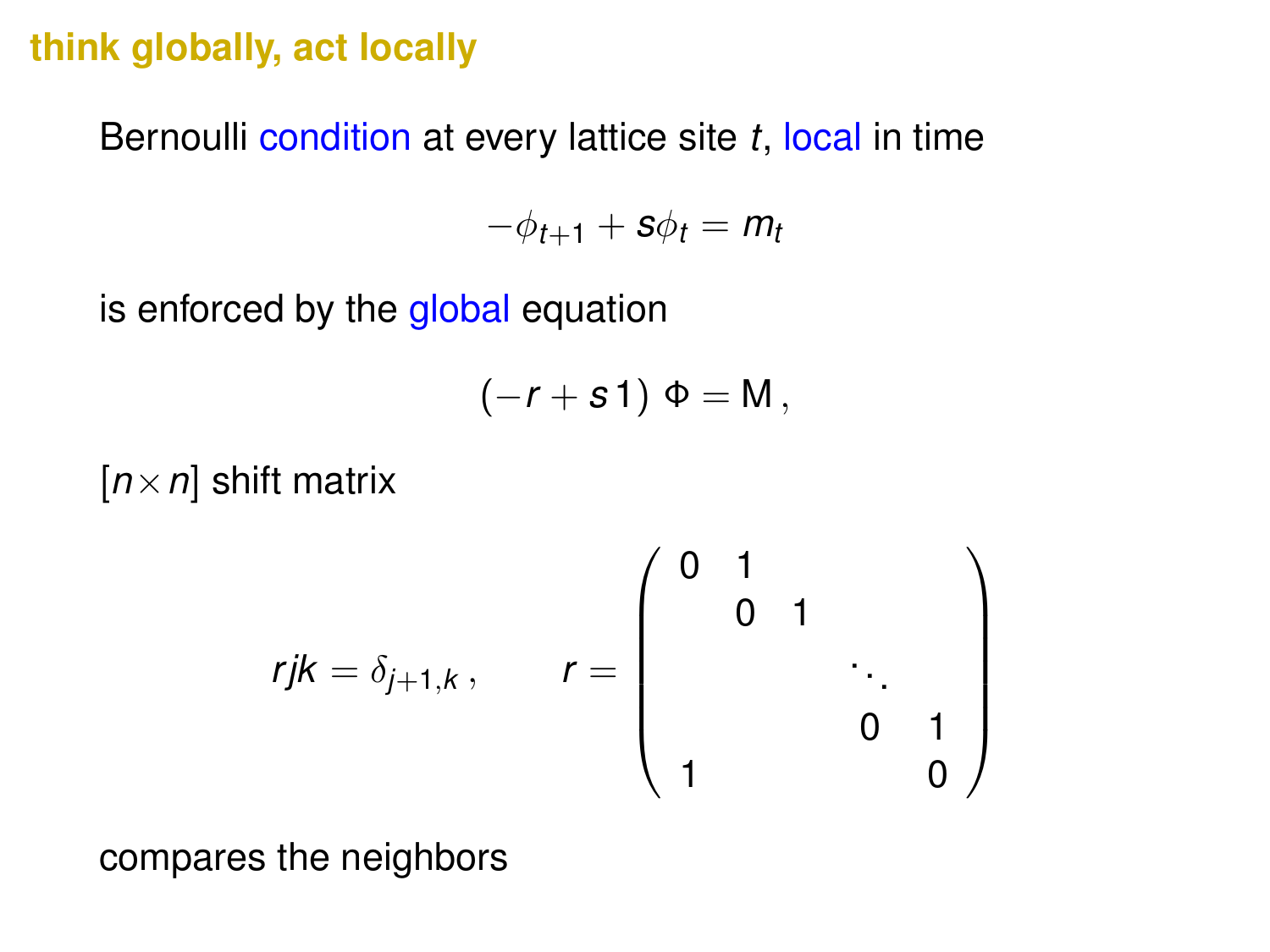### **think globally, act locally**

solving the lattice Bernoulli system

 $J\Phi = M$ .

 $[n \times n]$  Hill matrix  $\mathcal{J} = -r + s$  1,

is a search for zeros of the function

$$
\digamma[\Phi]=\mathcal{J}\Phi-M=0
$$

the entire global lattice state  $\Phi_M$  is now a single fixed point  $(\phi_1, \phi_2, \cdots, \phi_n)$ 



in the *n*-dimensional unit hyper-cube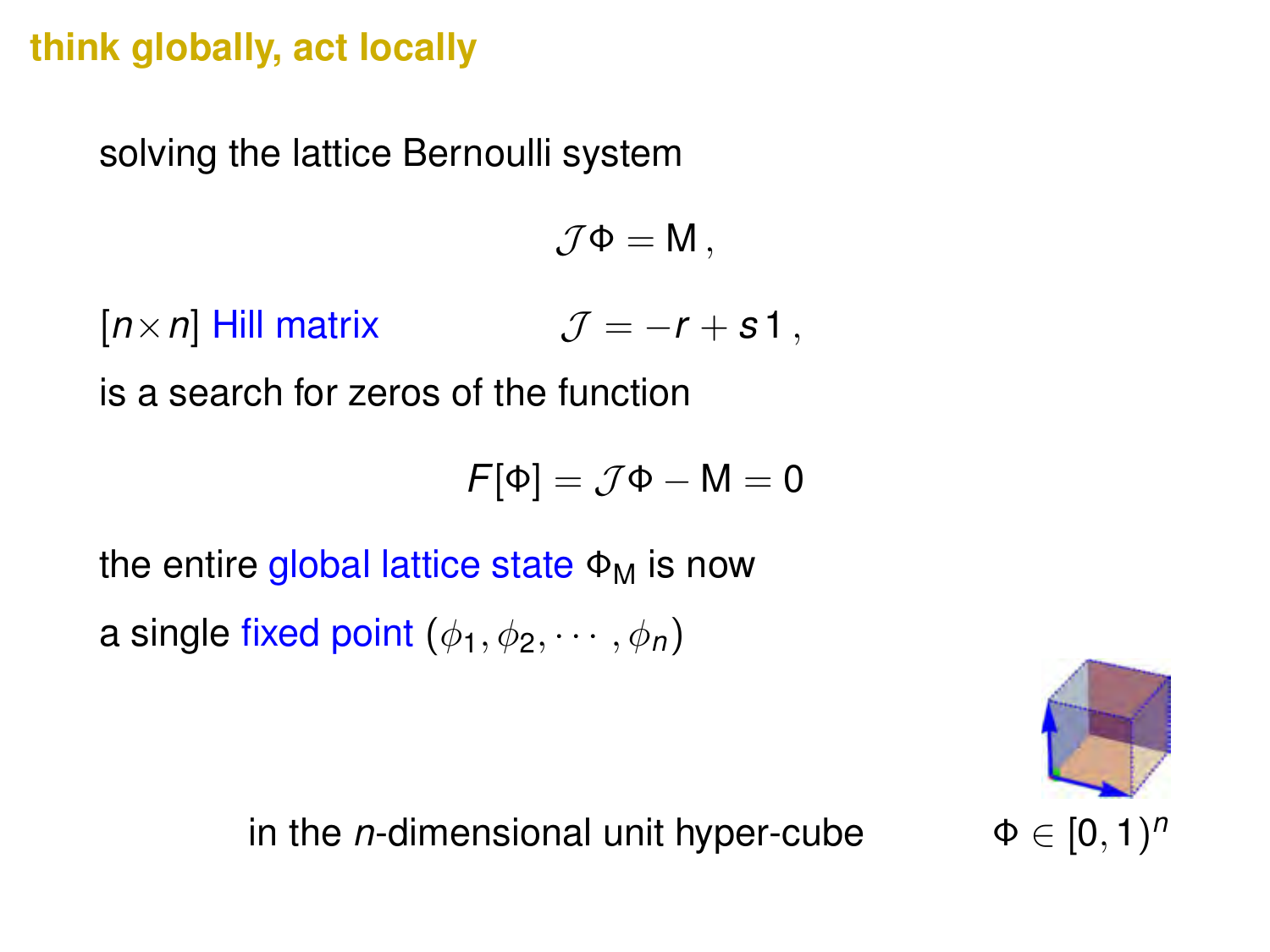

# orbit stability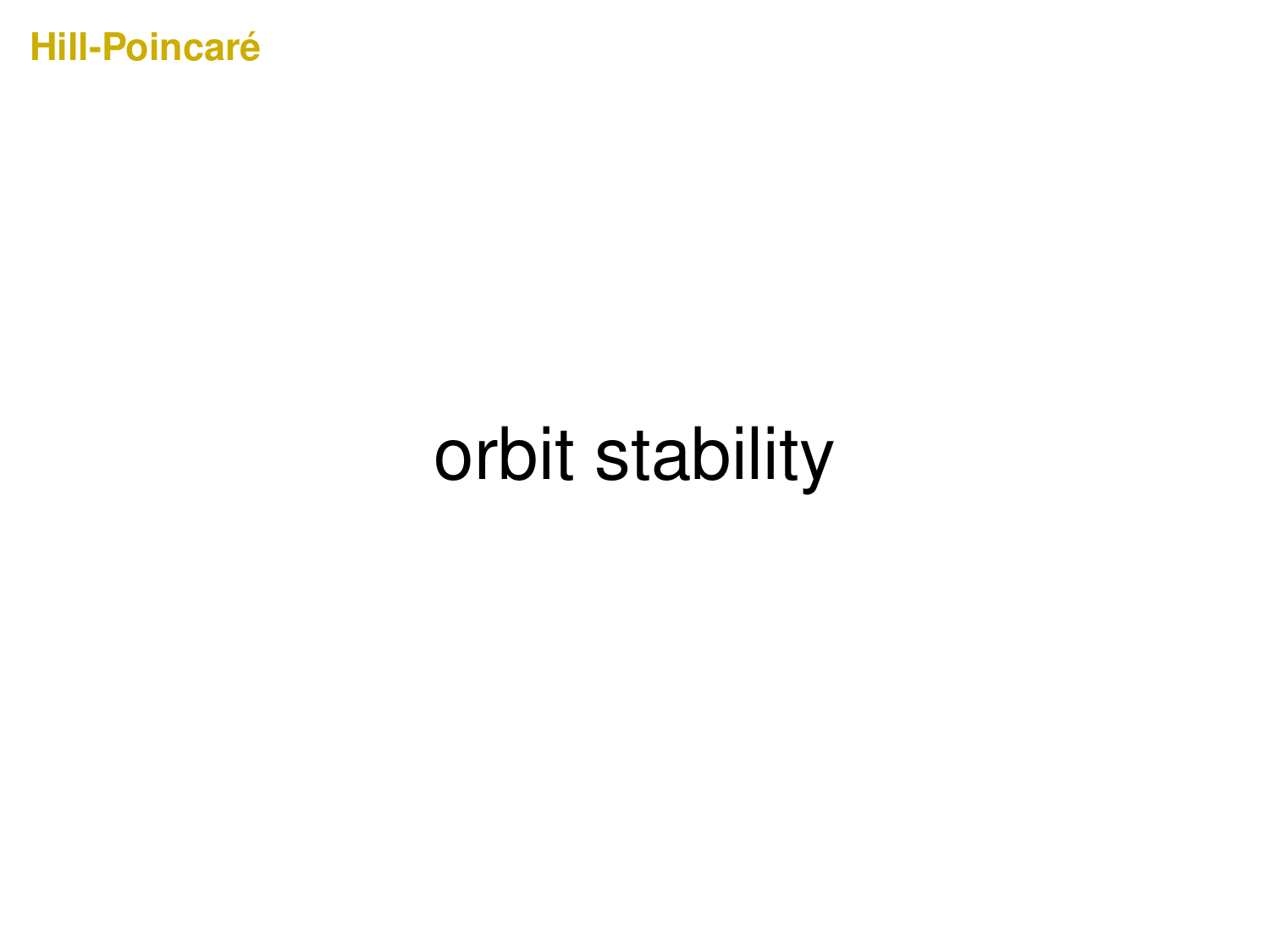#### **orbit Jacobian matrix**

solving a nonlinear

 $F[\Phi] = 0$  fixed point condition

with Newton method requires evaluation of the [*n*×*n*]

**orbit Jacobian matrix**

$$
\mathcal{J}_{ij} = \frac{\delta F[\Phi]_i}{\delta \phi_j}
$$

what does this global orbit Jacobian matrix do?

- **<sup>1</sup>** fundamental fact !
- **<sup>2</sup>** global stability of lattice state Φ, perturbed everywhere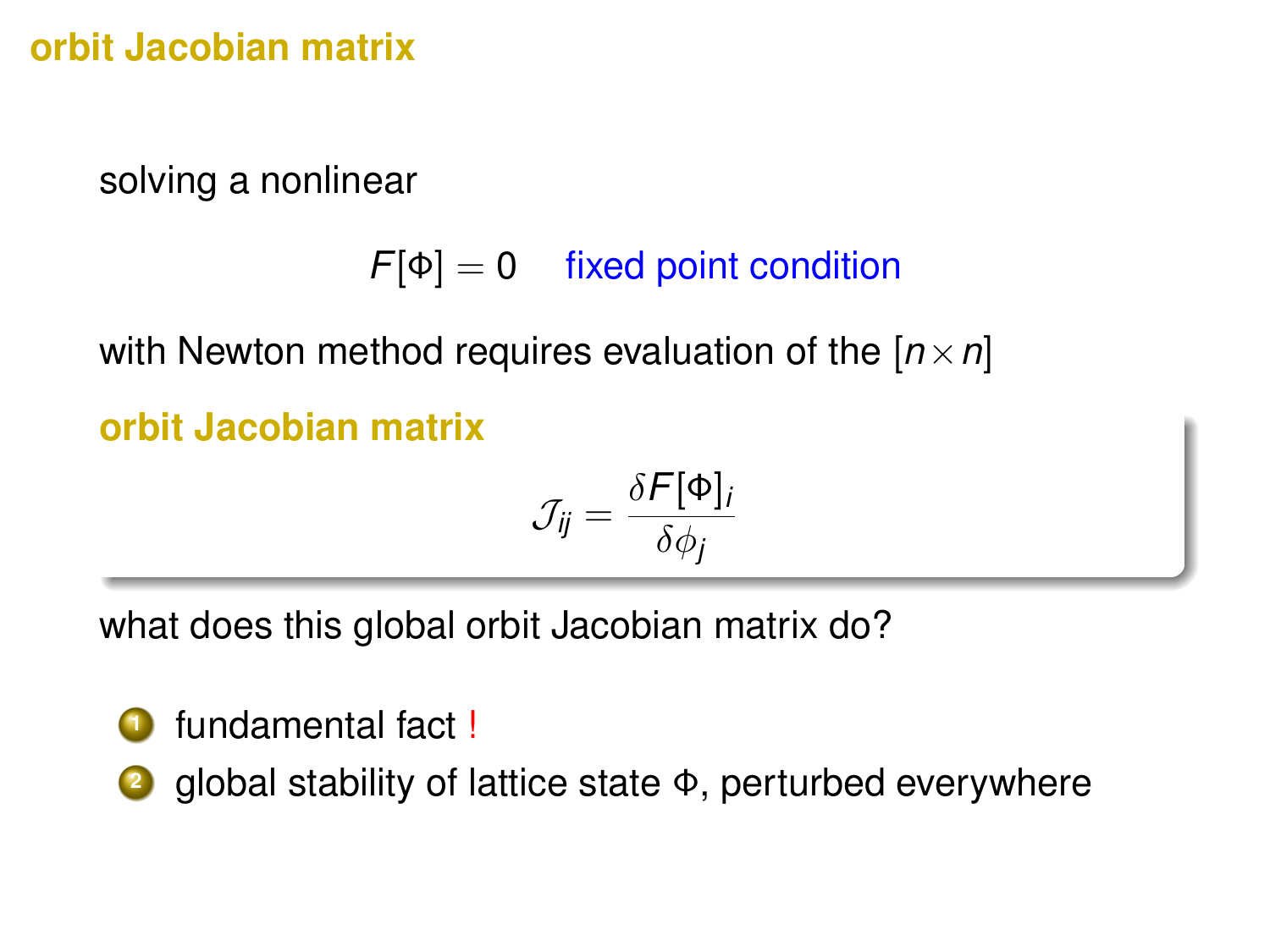# fundamental fact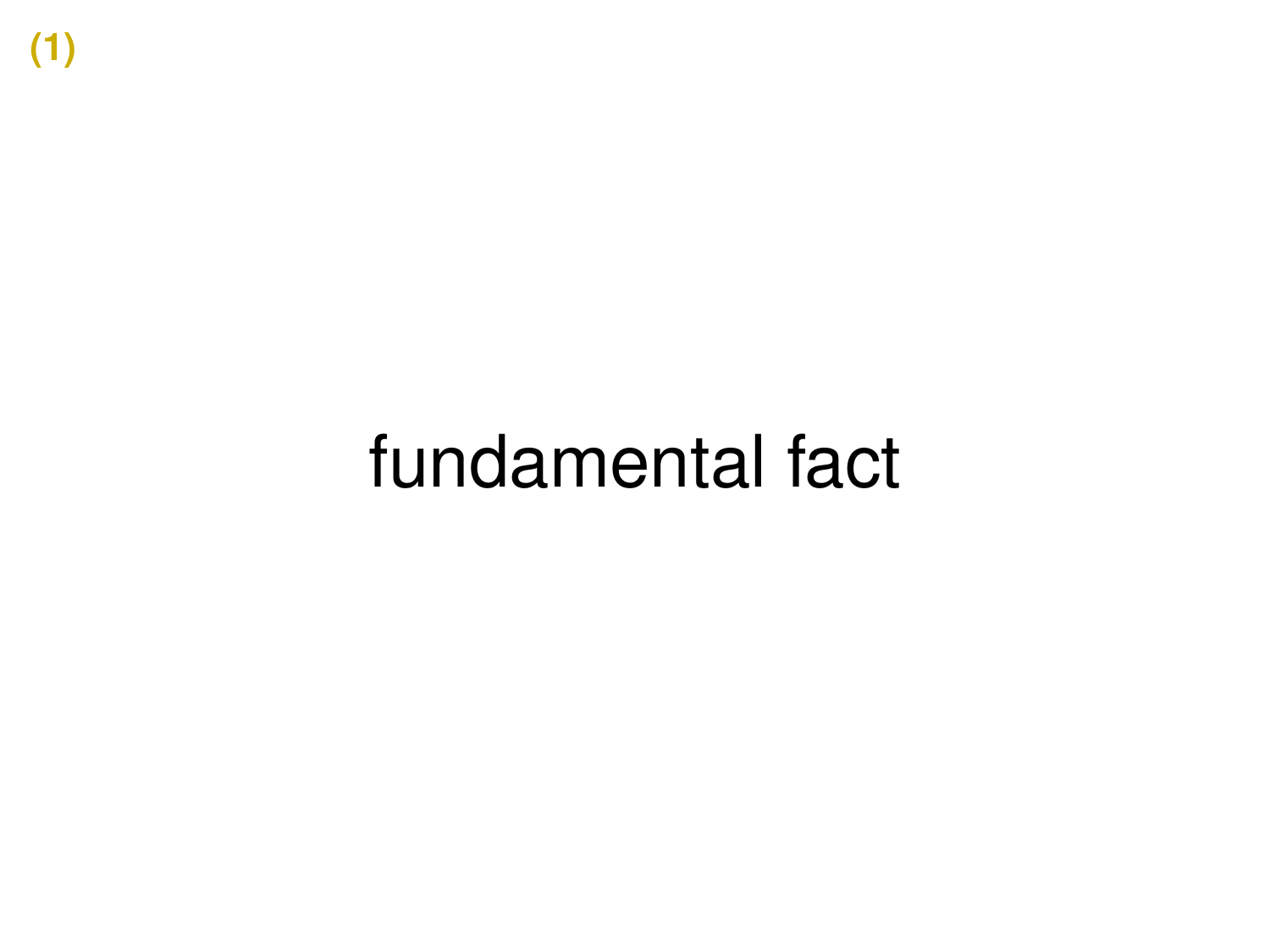### **(1) fundamental fact**

to satisfy the fixed point condition

$$
\mathcal{J}\Phi-M=0
$$

the orbit Jacobian matrix  $J$ 

- **1** stretches the unit hyper-cube  $\Phi \in [0, 1)^n$  into the *n*-dimensional fundamental parallelepiped
- **2** maps each periodic point Φ<sub>M</sub>  $\Rightarrow$  integer lattice  $\mathbb{Z}^n$  point
- **3** then translate by integers  $M \Rightarrow$  into the origin

hence  $N_n =$  total  $\sharp$  solutions  $=$   $\sharp$  integer lattice points within the fundamental parallelepiped

the fundamental fact<sup>2</sup> : Hill determinant counts solutions

$$
N_n=\mathrm{Det}\,\mathcal{J}
$$

 $\sharp$  integer points in fundamental parallelepiped  $=$  its volume

<sup>2</sup>M. Baake et al., J. Phys. A **30**[, 3029–3056 \(1997\).](https://doi.org/10.1088/0305-4470/30/9/016)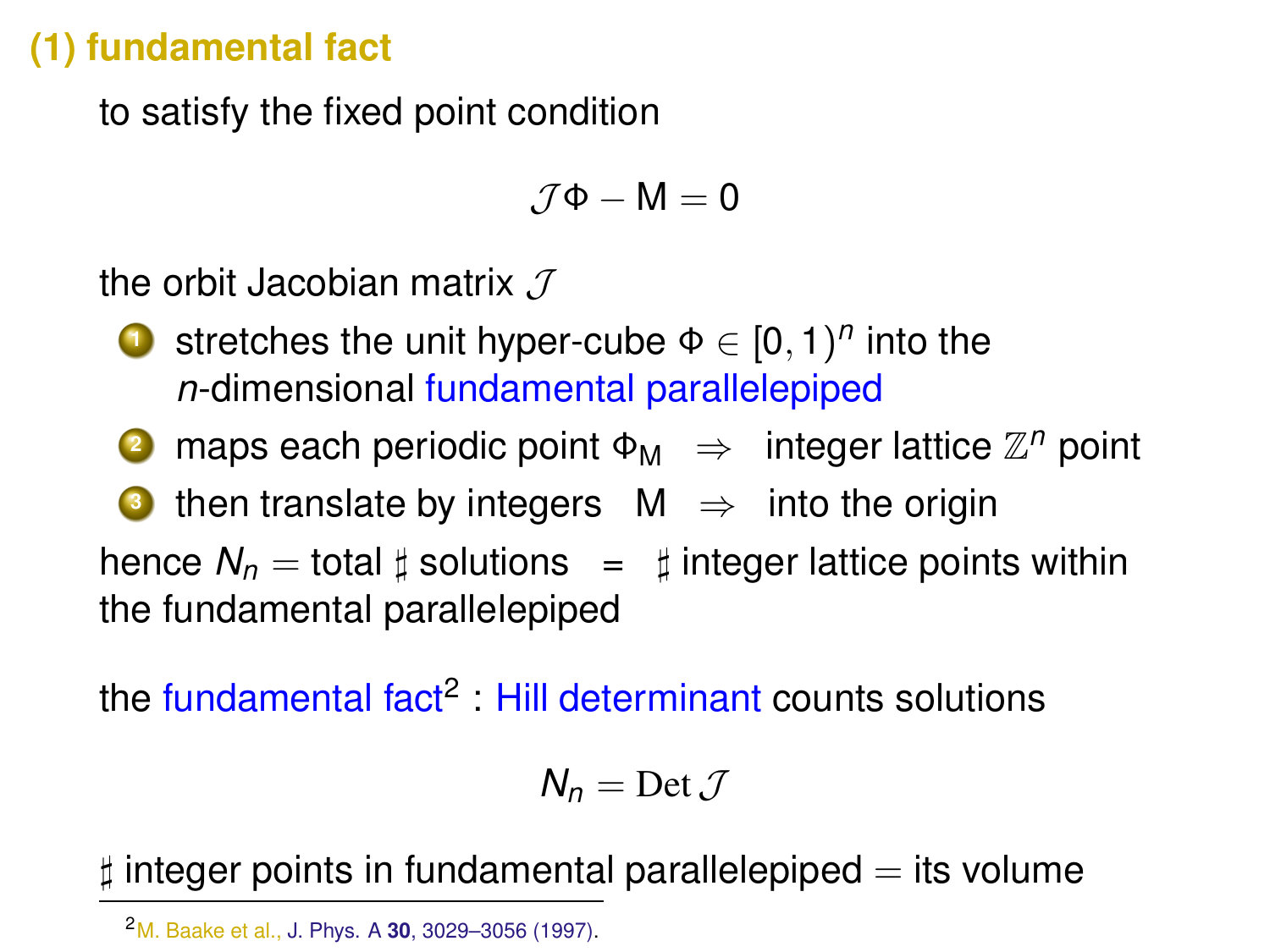#### **example : fundamental parallelepiped for**  $n = 2$

orbit Jacobian matrix for  $s = 2$ :

unit square basis vectors ; their images :

$$
\mathcal{J}=\left(\begin{array}{cc}2 & -1 \\-1 & 2\end{array}\right);\quad \Phi_B=\left(\begin{array}{c}1 \\0\end{array}\right)\;\rightarrow\; \Phi_{B'}=\mathcal{J}\,\Phi_B=\left(\begin{array}{c}2 \\-1\end{array}\right)\cdots,
$$

#### **Bernoulli periodic points of period 2**



square  $[0BCD] \Rightarrow J \Rightarrow$  fundamental parallelepiped  $[0B'C'D']$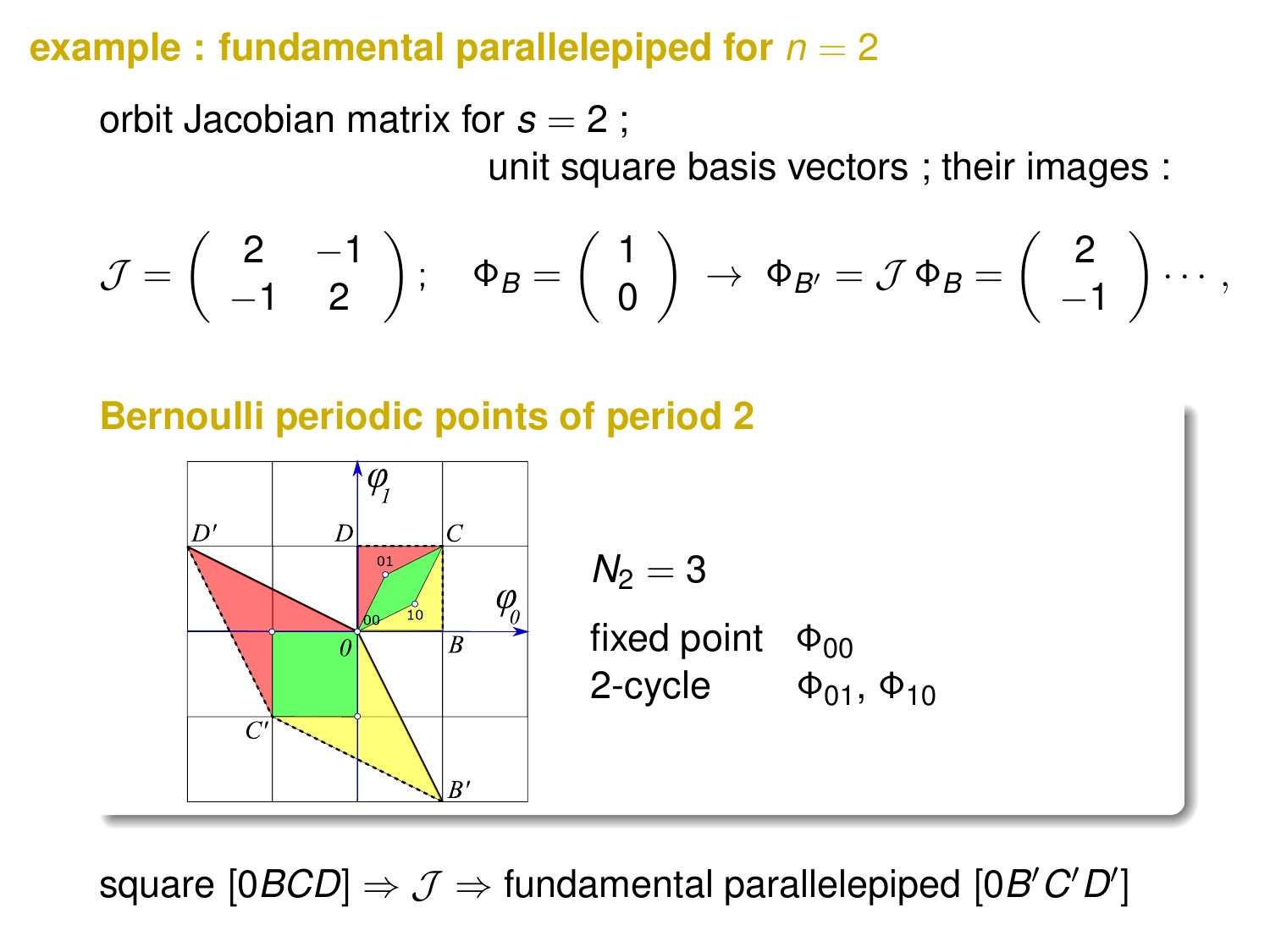#### **fundamental fact for any** *n*

**an** *n* = 3 **example**  $J$  [unit hyper-cube] = [fundamental parallelepiped]



unit hyper-cube  $\Phi \in [0,1)^3$ 

*n* > 3 cannot visualize

a periodic point ⇒ integer lattice point : • on a face, • in the interior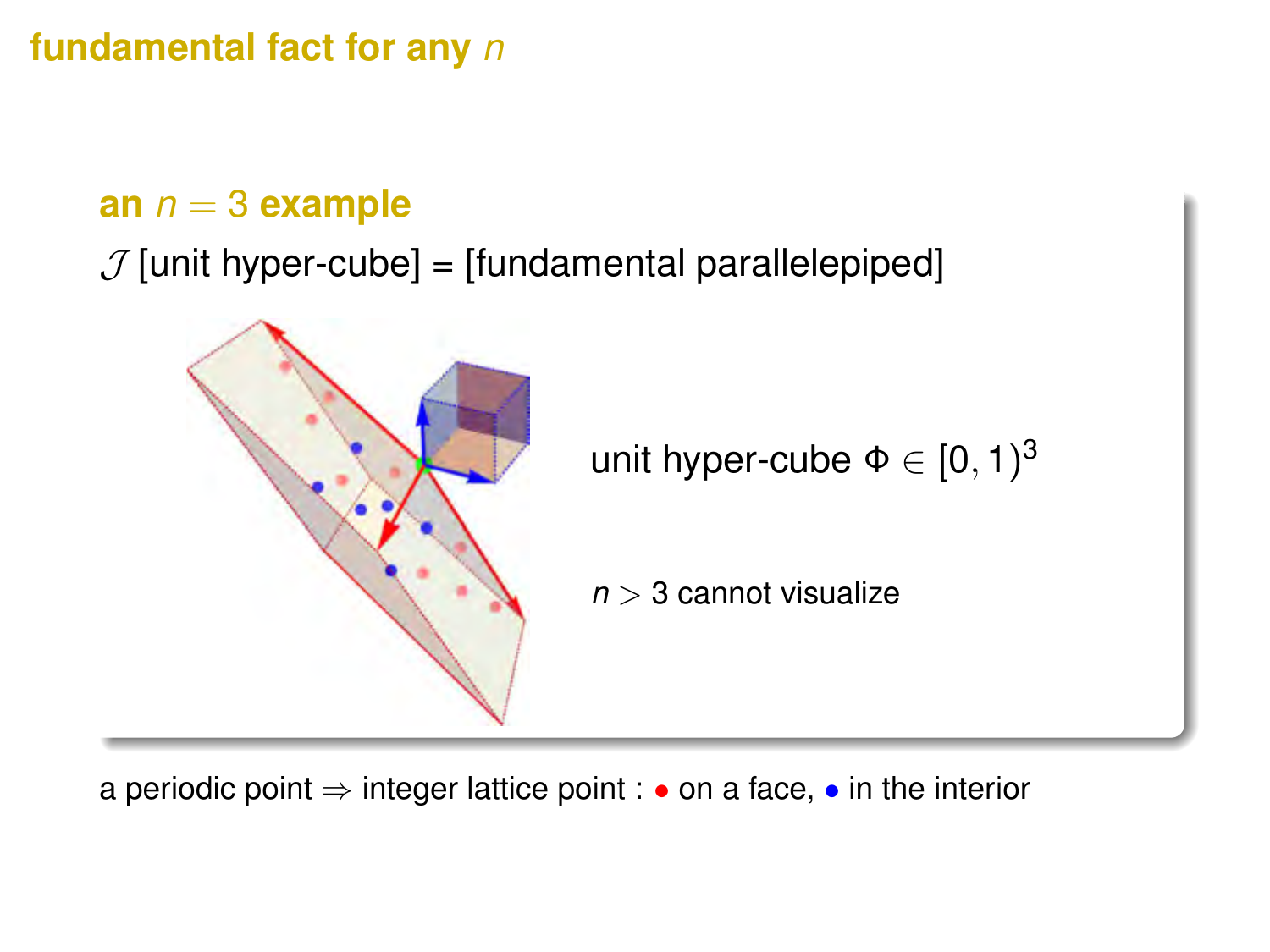# orbit stability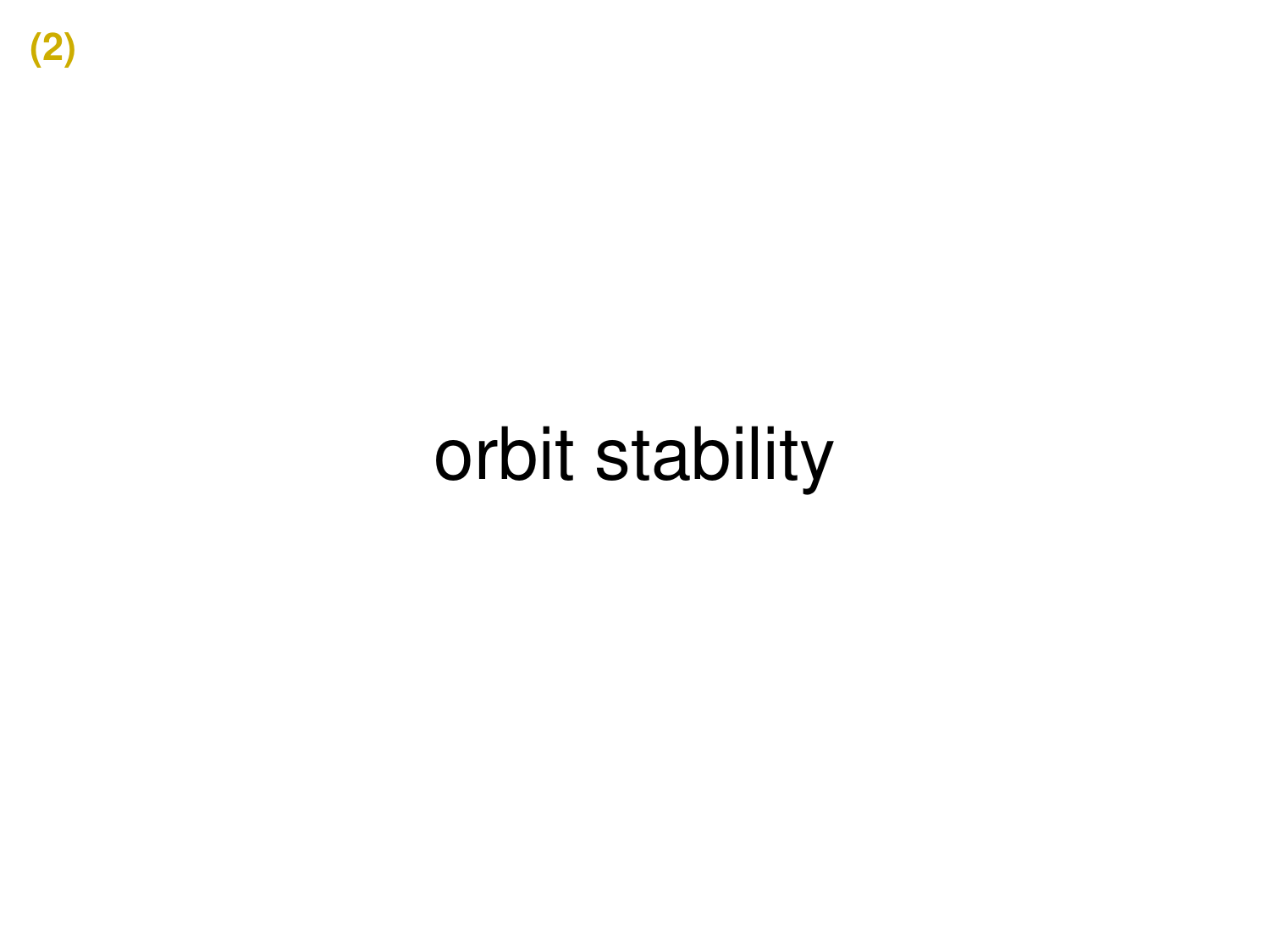### **(2) orbit stability vs. temporal stability**

### **orbit Jacobian matrix**

 $\mathcal{J}_{ij} = \frac{\delta F[\Phi]_i}{\delta \phi_i}$ δφ*<sup>j</sup>* stability under global perturbation of the whole orbit for *n* large, a huge [*dn*×*dn*] matrix

#### **temporal Jacobian matrix**

*J* propagates initial perturbation *n* time steps

small [*d*×*d*] matrix

*J* and  $J$  are related by<sup>3</sup>

**Hill's 1886 remarkable formula**

 $|Det \mathcal{J}_M| = |det(\mathbf{1} - \mathcal{J}_M)|$ 

 $J$  is huge, even  $\infty$ -dimensional matrix *J* is tiny, few degrees of freedom matrix

<sup>3</sup>G. W. Hill, Acta Math. **8**[, 1–36 \(1886\).](https://doi.org/10.1007/bf02417081)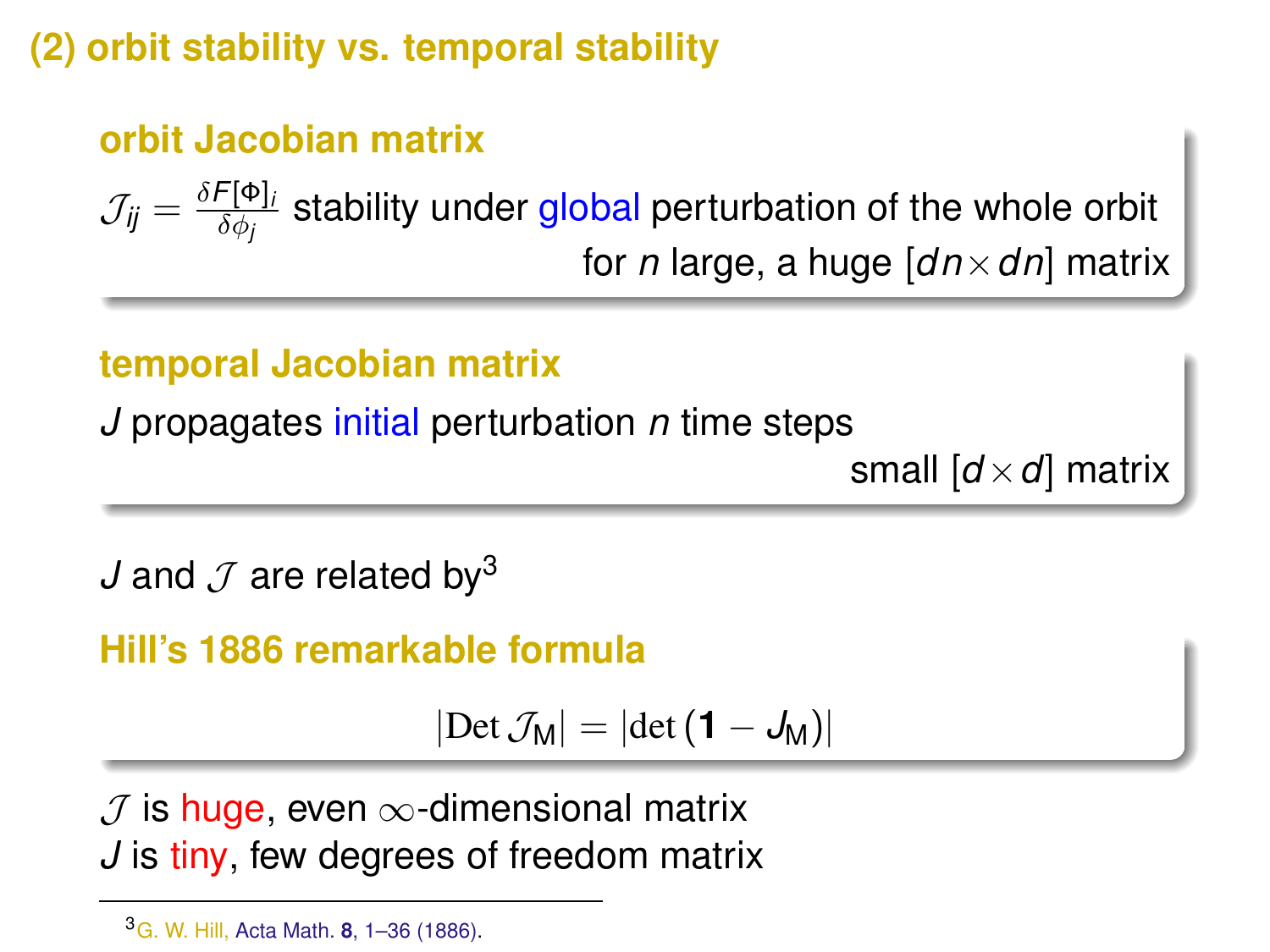#### **field theorist's chaos**

#### **definition : chaos is**

| expanding            | <b>Hill determinants</b> | Det $\mathcal J$ |
|----------------------|--------------------------|------------------|
| exponential $\sharp$ | field configurations     | $N_{n}$          |

the precise sense in which a (discretized) field theory is deterministically chaotic

## note : there is no 'time' in this definition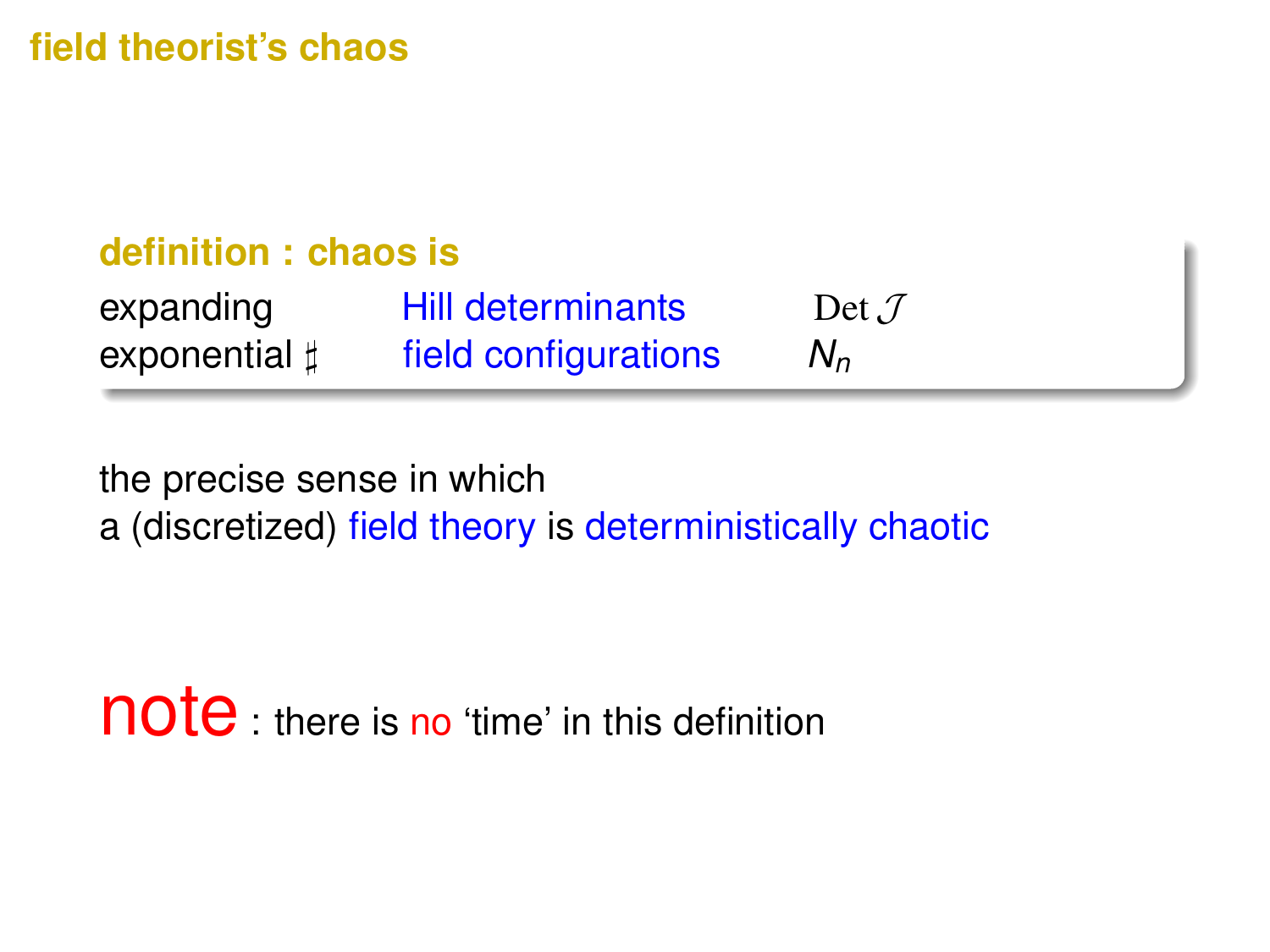# periodic orbit theory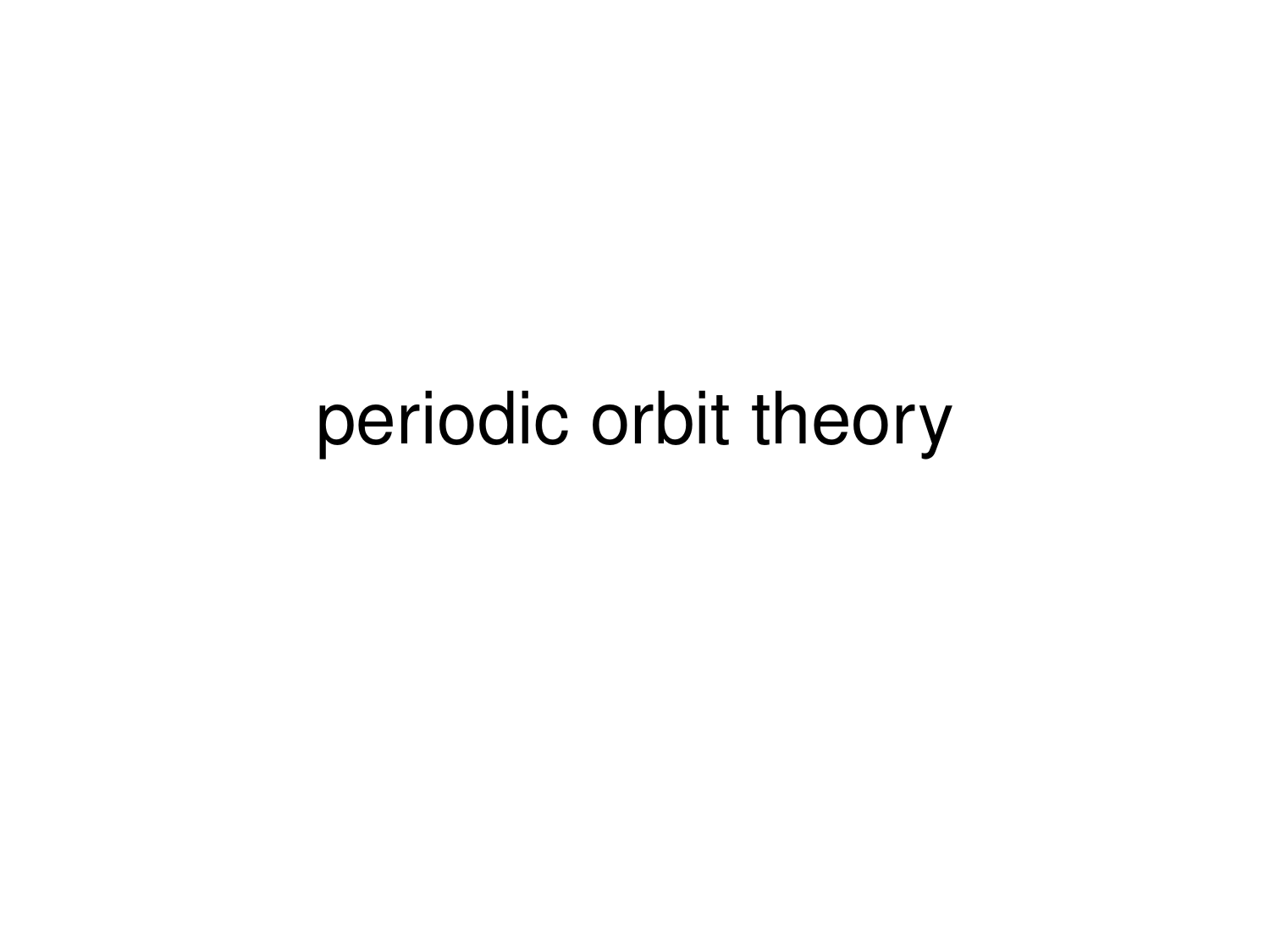#### **volume of a periodic orbit**

Ozorio de Almeida and Hannay<sup>4</sup> 1984 :  $\sharp$  of periodic points is related to a Jacobian matrix by

#### **principle of uniformity**

"periodic points of an ergodic system, counted with their natural weighting, are uniformly dense in phase space"

where

**'natural weight' of periodic orbit** M

$$
\frac{1}{\left|\det\left(1-J_{\text{M}}\right)\right|}
$$

<sup>4</sup>A. M. Ozorio de Almeida and J. H. Hannay, J. Phys. A **17**[, 3429 \(1984\).](https://doi.org/10.1088/0305-4470/17/18/013)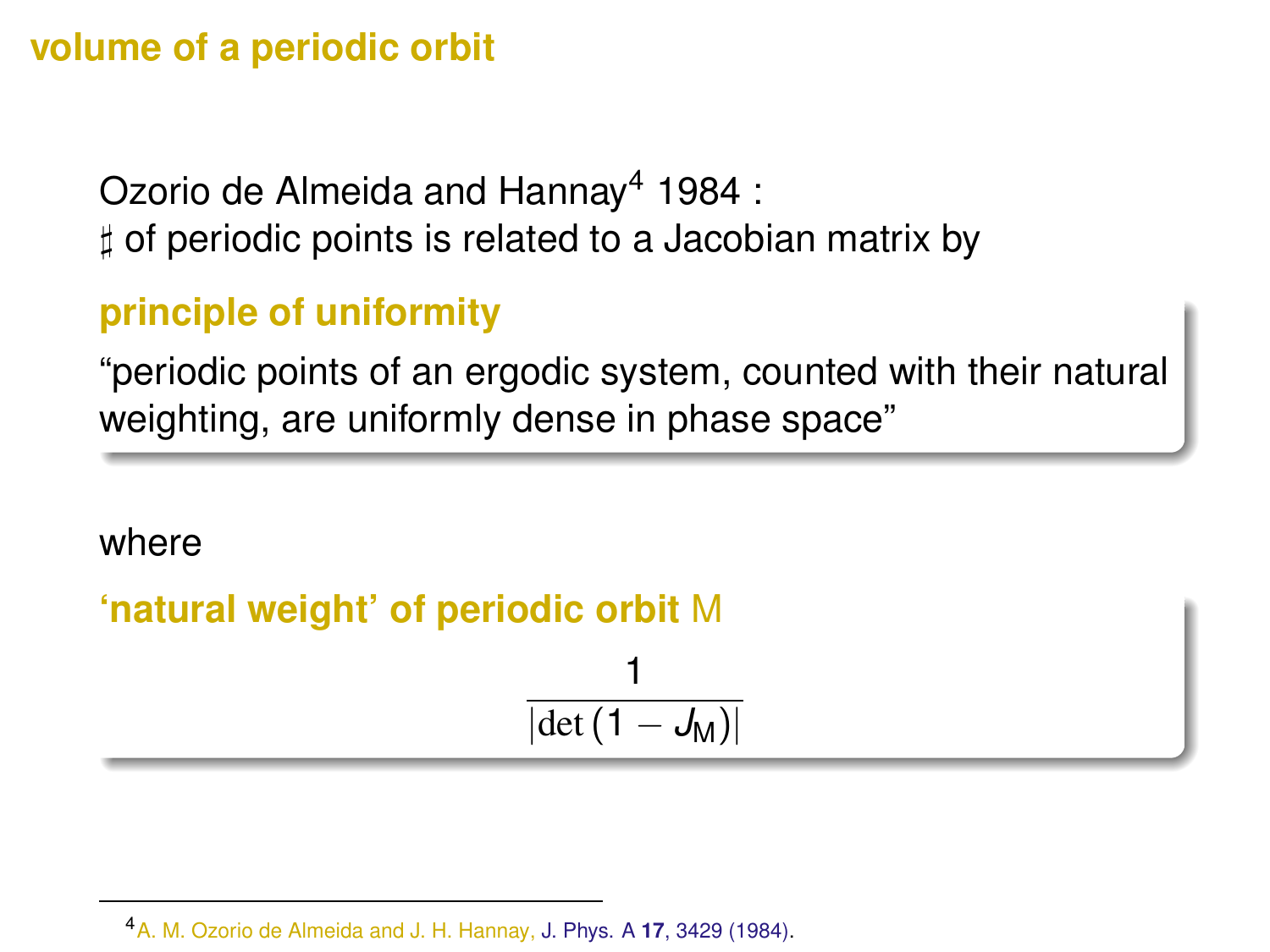**periodic orbits partition lattice states into neighborhoods**

how come Hill determinant Det  $J$  counts periodic points ?

'principle of uniformity' is in<sup>5</sup>

**periodic orbit theory**

known as the [flow conservation](http://chaosbook.org/chapters/ChaosBook.pdf#section.27.4) sum rule :

$$
\sum_{\mathsf{M}}\frac{1}{\left|\det\left(1-J_{\mathsf{M}}\right)\right|}\ =\sum_{\mathsf{M}}\frac{1}{\left|\mathrm{Det}\,\mathcal{J}_{\mathsf{M}}\right|}=1
$$

sum over periodic points Φ<sub>M</sub> of period *n* 

state space is divided into neighborhoods of periodic points of period *n*

<sup>5</sup>P. Cvitanovic,´ "Why cycle?", in *[Chaos: Classical and Quantum](http://ChaosBook.org/paper.shtml#getused)*, edited by P. Cvitanovic et al. (Niels Bohr Inst., ´ Copenhagen, 2020).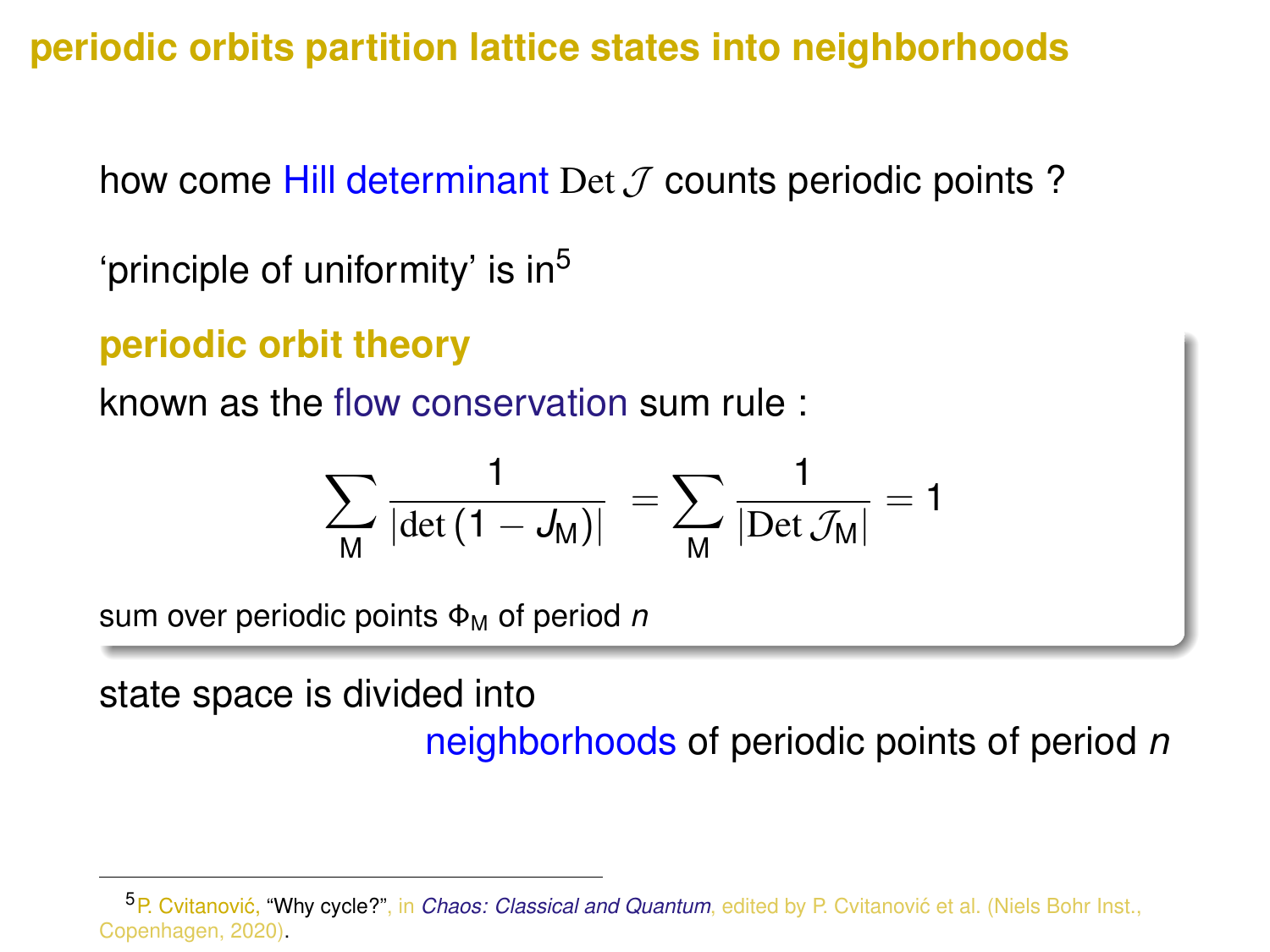#### **periodic orbit counting**

how come a Det  $J$  counts periodic points ?

**flow conservation sum rule :**

$$
\sum_{\Phi_{\mathsf{M}}\in\mathsf{Fix}f^n}\frac{1}{|\text{Det}\,\mathcal{J}_{\mathsf{M}}|}=1
$$

Bernoulli system 'natural weighting' is simple :

the determinant Det  $J_M = Det J$  the same for all periodic points, whose number thus verifies the fundamental fact

$$
N_n = |\mathrm{Det}\,\mathcal{J}|
$$

**the number of Bernoulli periodic lattice states**  $N_n = |\text{Det }\mathcal{J}| = s^n - 1$  for any *n*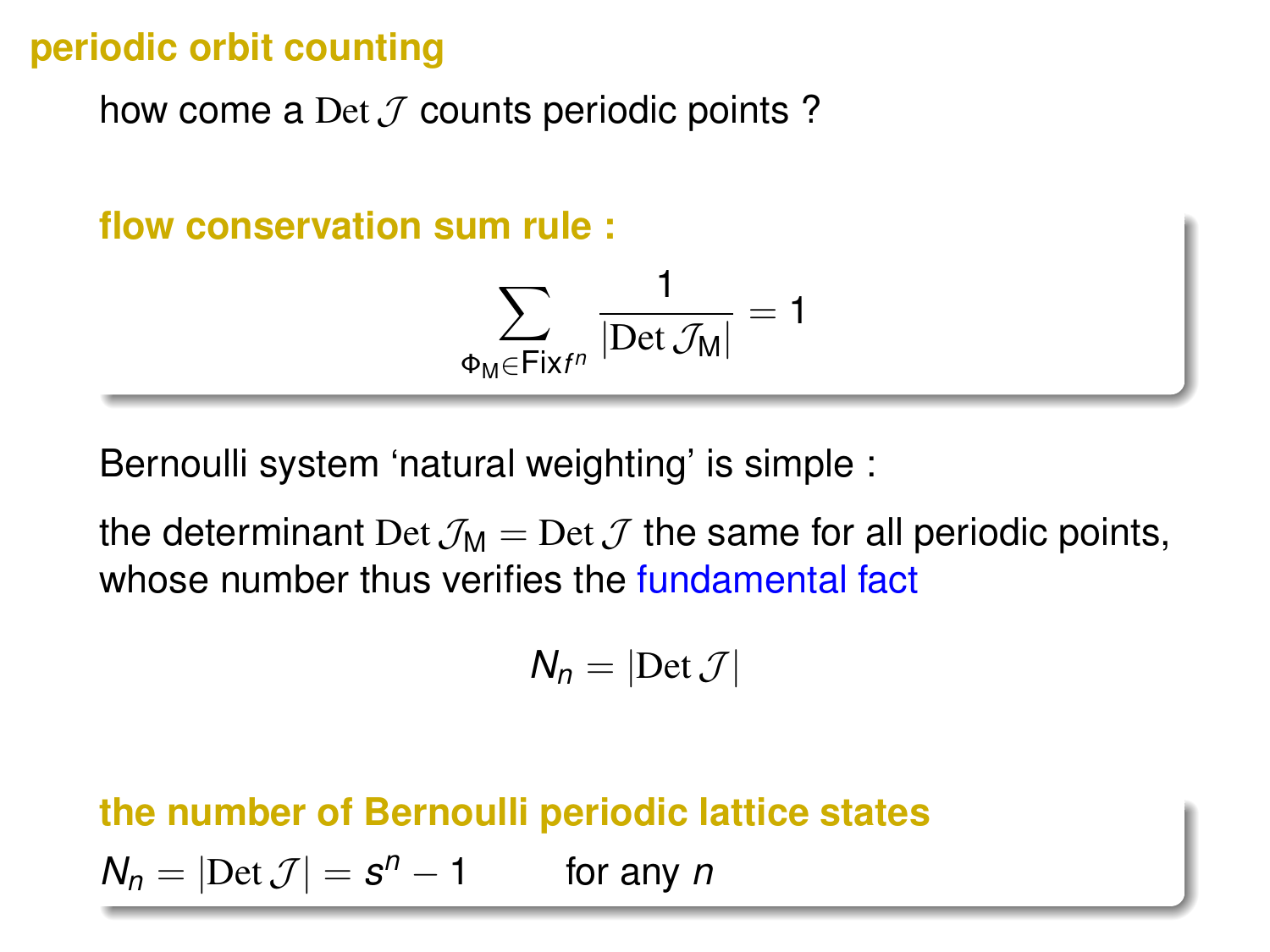## **remember the fundamental fact?**

## **period 2 example**



 $J$  [unit hyper-cube] = [fundamental parallelepiped]

look at preimages of the fundamental parallelepiped :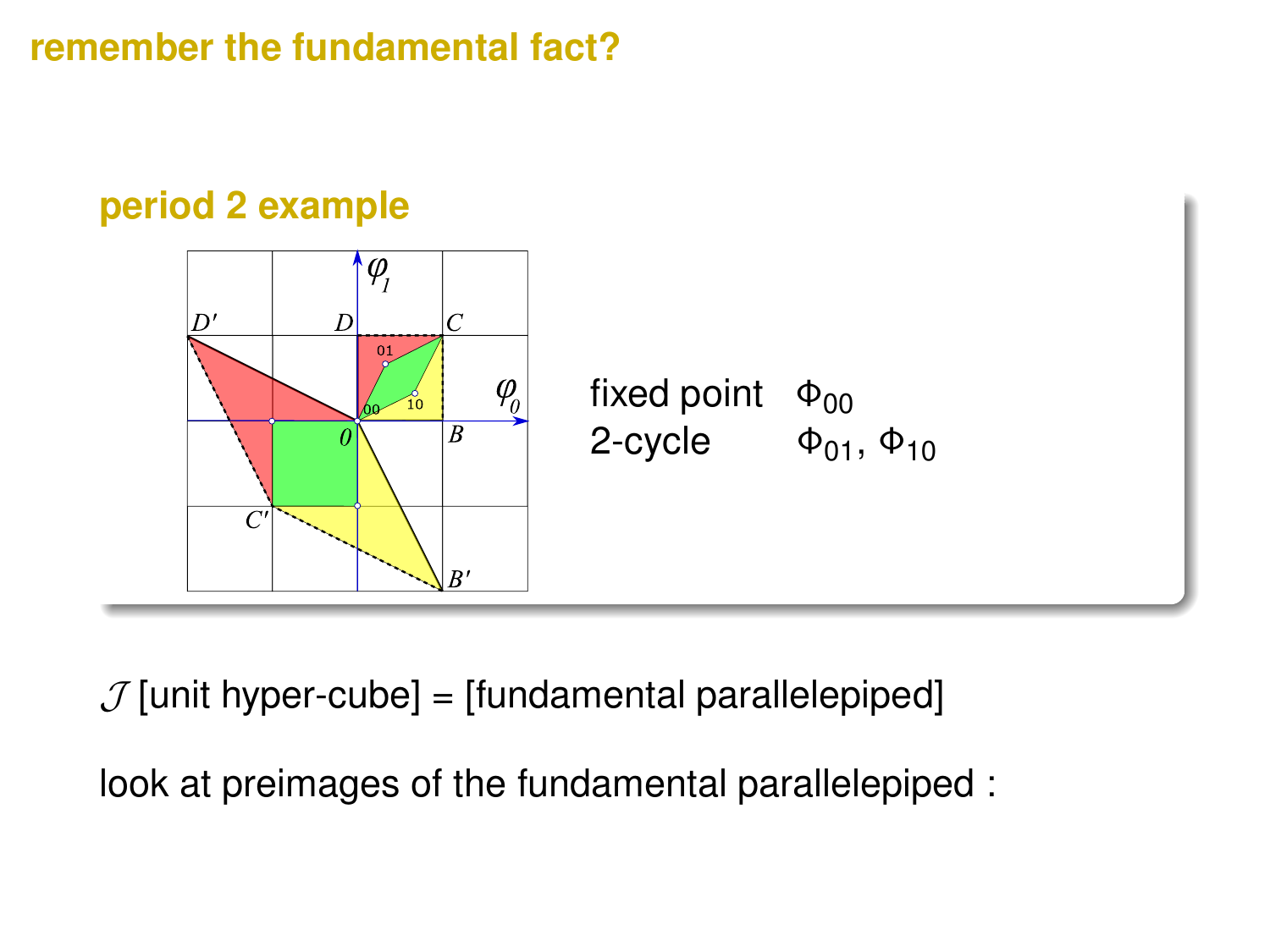## **example : lattice states of period 2**

**unit hypercube, partitioned**



**[flow conservation](http://chaosbook.org/chapters/ChaosBook.pdf#section.27.4) sum rule**

$$
\frac{1}{|\text{Det } \mathcal{J}_{00}|} + \frac{1}{|\text{Det } \mathcal{J}_{01}|} + \frac{1}{|\text{Det } \mathcal{J}_{10}|} = 1
$$

sum over periodic points  $\Phi_M$  of period  $n = 2$ 

state space is divided into

neighborhoods of periodic points of period *n*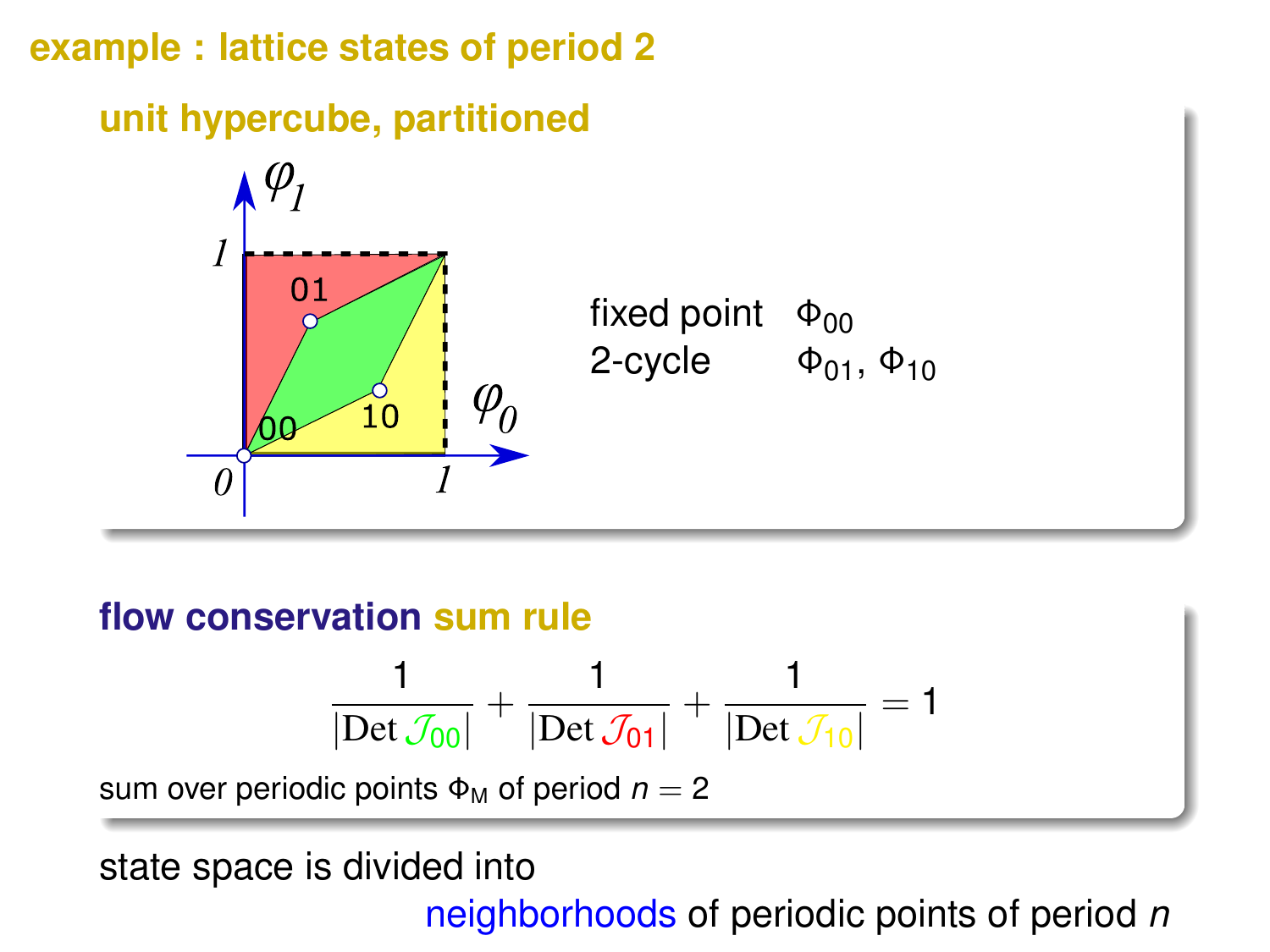

tessellate the state space by recurrent flows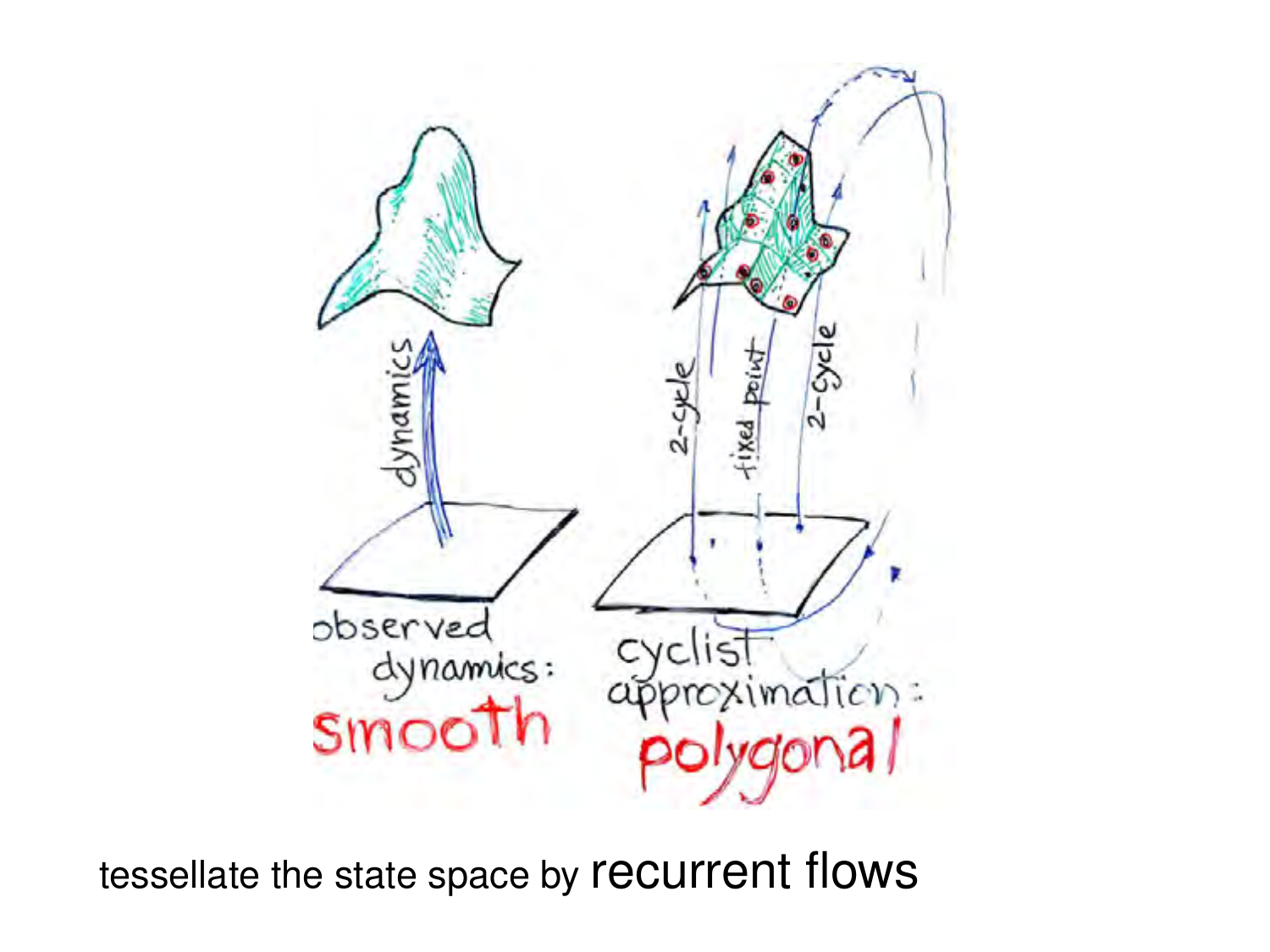## zeta function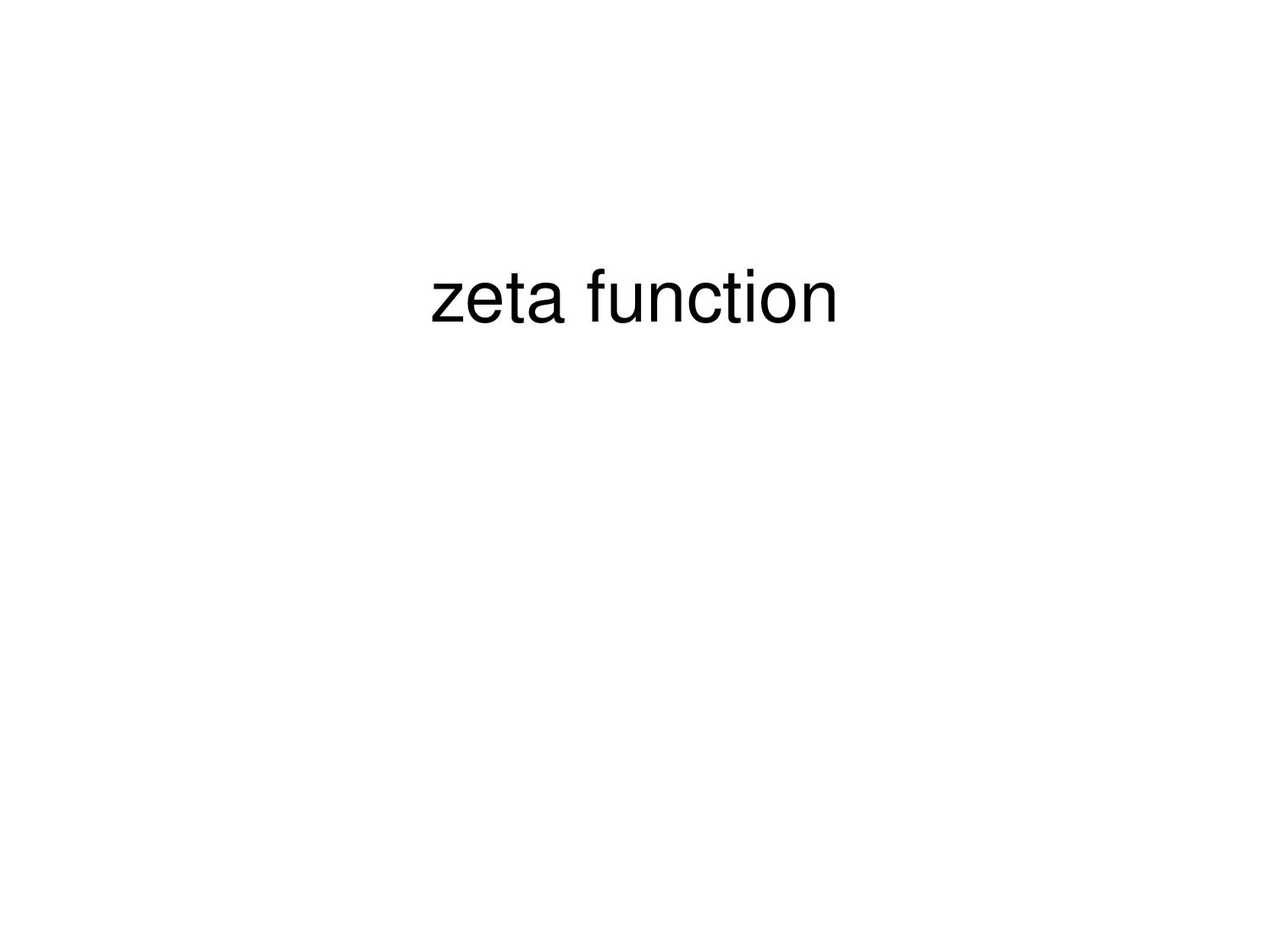**periodic orbit theory : counting lattice states**

## **topological zeta function**

$$
1/\zeta_{\text{top}}(z) = \exp\left(-\sum_{n=1}^{\infty} \frac{z^n}{n} N_n\right)
$$

- **<sup>1</sup>** weight 1/*n* as by (cyclic) translation invariance, *n* lattice states are equivalent
- **2** zeta function counts orbits, one per each set of equivalent lattice states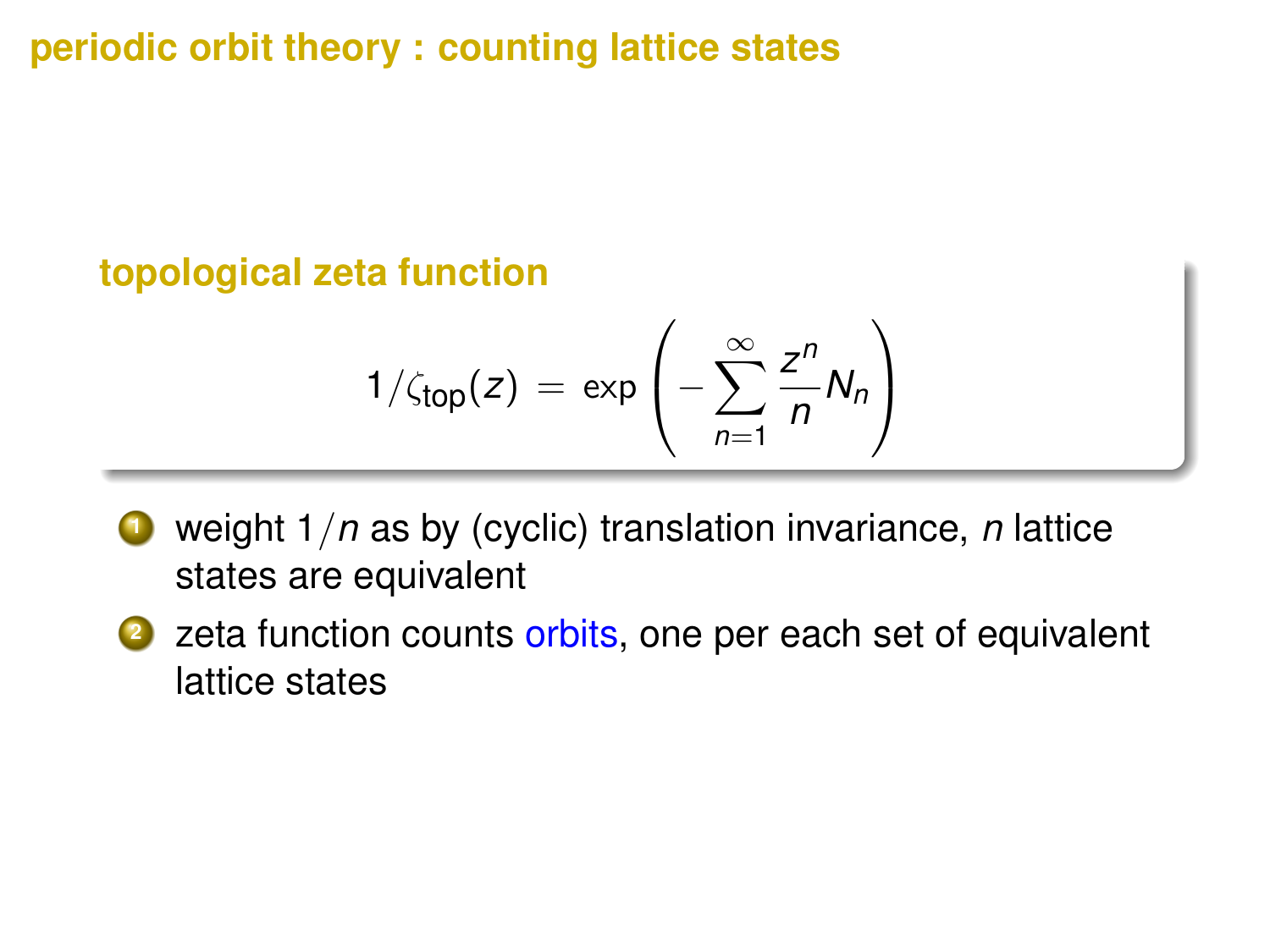### **Bernoulli topological zeta function**

counts orbits, one per each set of lattice states  $N_n = s^n - 1$ 

$$
1/\zeta_{\text{top}}(z) = \exp\left(-\sum_{n=1}^{\infty} \frac{z^n}{n} N_n\right) = \frac{1 - sz}{1 - z}
$$

numerator (1 – *sz*) says that Bernoulli orbits are built from *s* fundamental primitive lattice states,

the fixed points  $\{\phi_0, \phi_1, \cdots, \phi_{s-1}\}$ 

every other lattice state is built from their concatenations and repeats.

solved!

this is 'periodic orbit theory' And if you don't know, [now you know](https://www.youtube.com/watch?v=_JZom_gVfuw)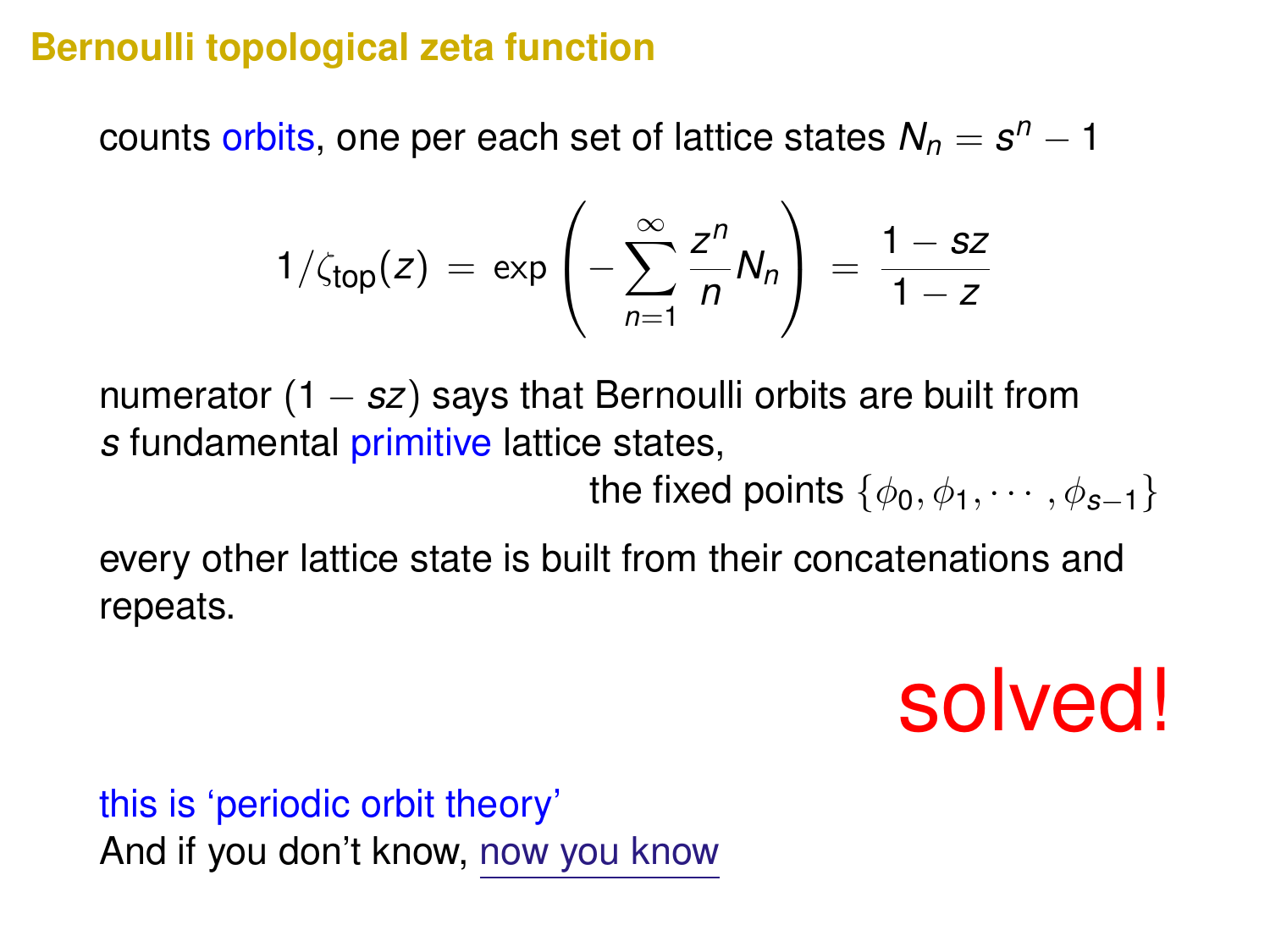#### **summary : think globally, act locally**

the problem of enumerating and determining all lattice states stripped to its essentials :

**1** each solution is a zero of the global fixed point condition

 $F[\Phi] = 0$ 

**<sup>2</sup>** global stability : the orbit Jacobian matrix

$$
\mathcal{J}_{ij} = \frac{\delta F[\Phi]_i}{\delta \phi_j}
$$

**<sup>3</sup>** fundamental fact : the number of period-*n* orbits

$$
N_n = |\text{Det }\mathcal{J}|
$$

**4** zeta function  $1/\zeta_{\text{top}}(z)$  : all predictions of the theory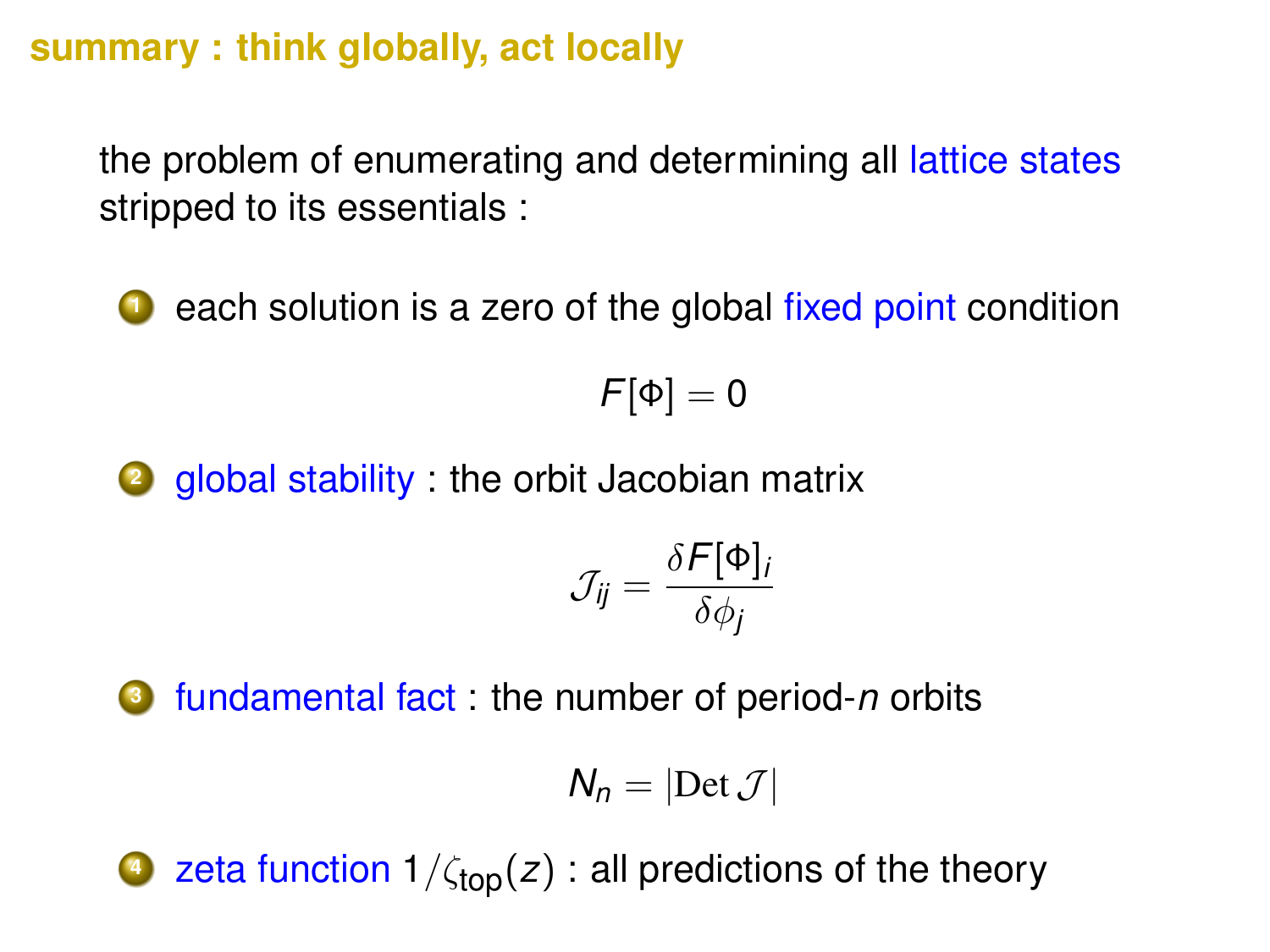### **next : a kicked rotor**

Du mußt es dreimal sagen! — Mephistopheles

- [what this is about](http://ChaosBook.org/overheads/spatiotemporal/why.pdf)
- [coin toss](http://ChaosBook.org/overheads/spatiotemporal/Bernoulli.pdf)
- [kicked rotor](http://ChaosBook.org/overheads/spatiotemporal/templatt.pdf)
- [spatiotemporal cat](http://ChaosBook.org/overheads/spatiotemporal/catlatt.pdf)
- [bye bye, dynamics](http://ChaosBook.org/overheads/spatiotemporal/timeDead.pdf)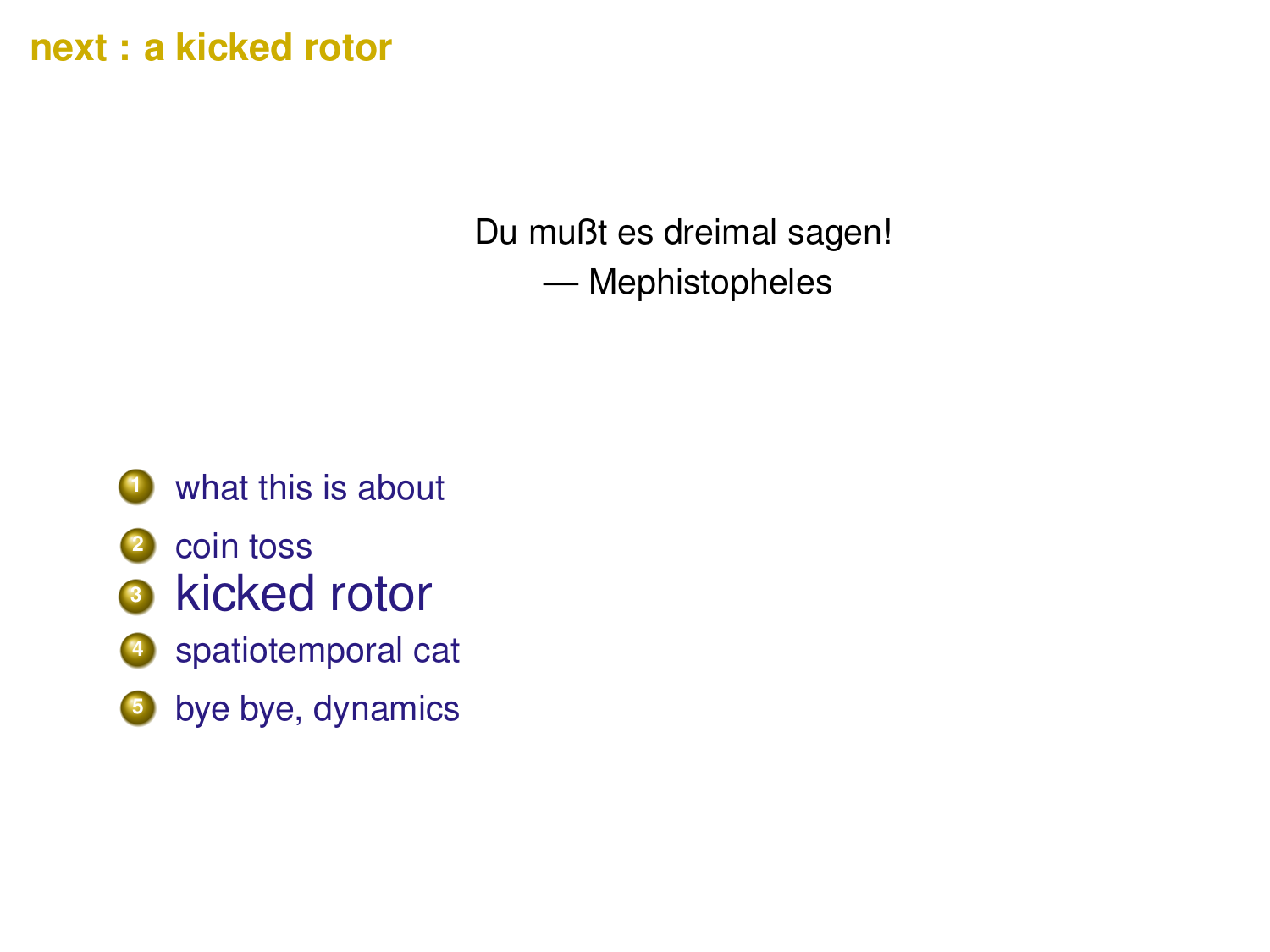Field Theory should be Hamiltonian and energy conserving Quantum Mechanics requires it

because that is physics !

need a system as simple as the Bernoulli, but mechanical

so, we move on from running in circles,

to a mechanical rotor to kick.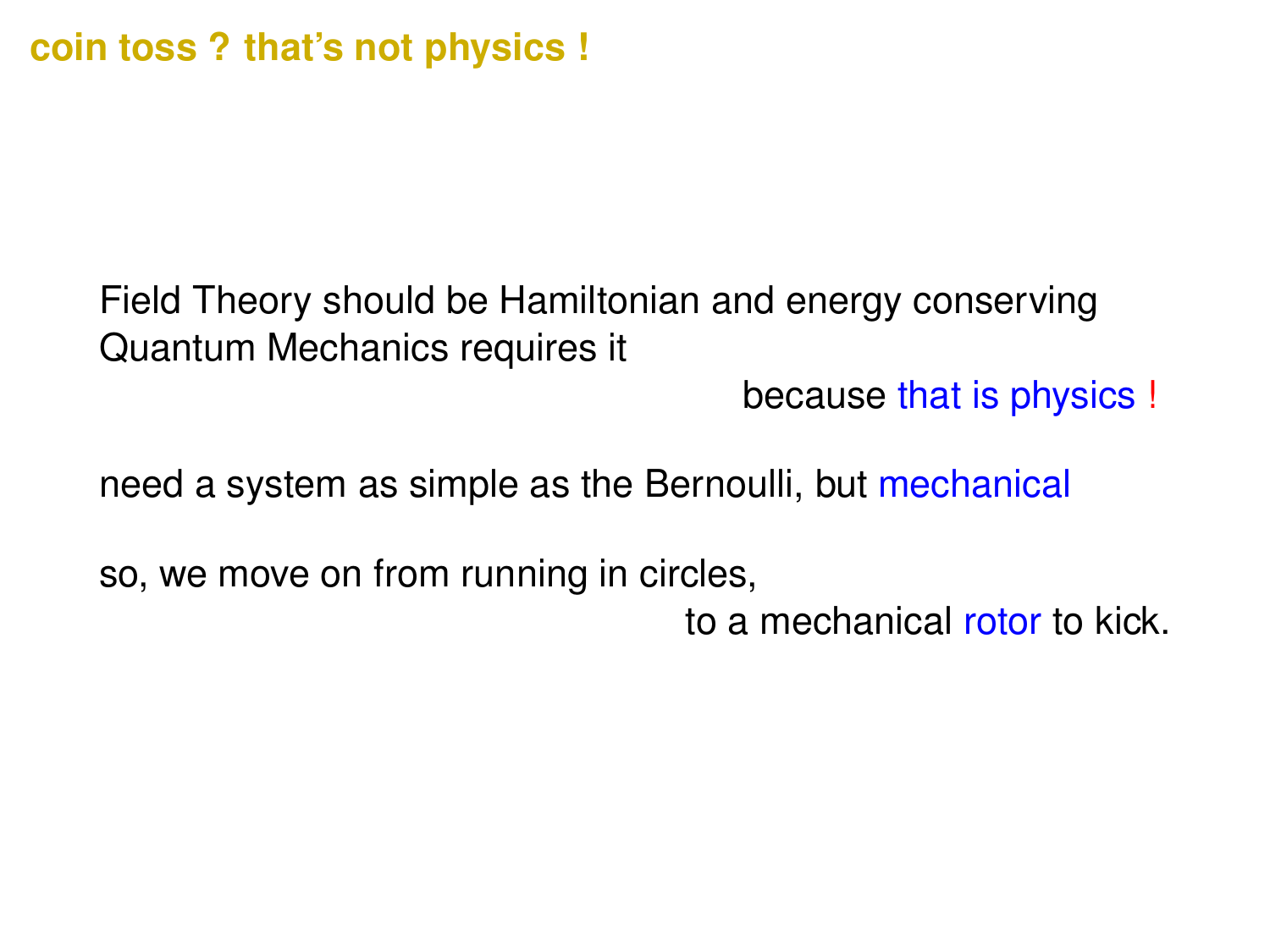**(1) the traditional cat**

## time-evolution formulation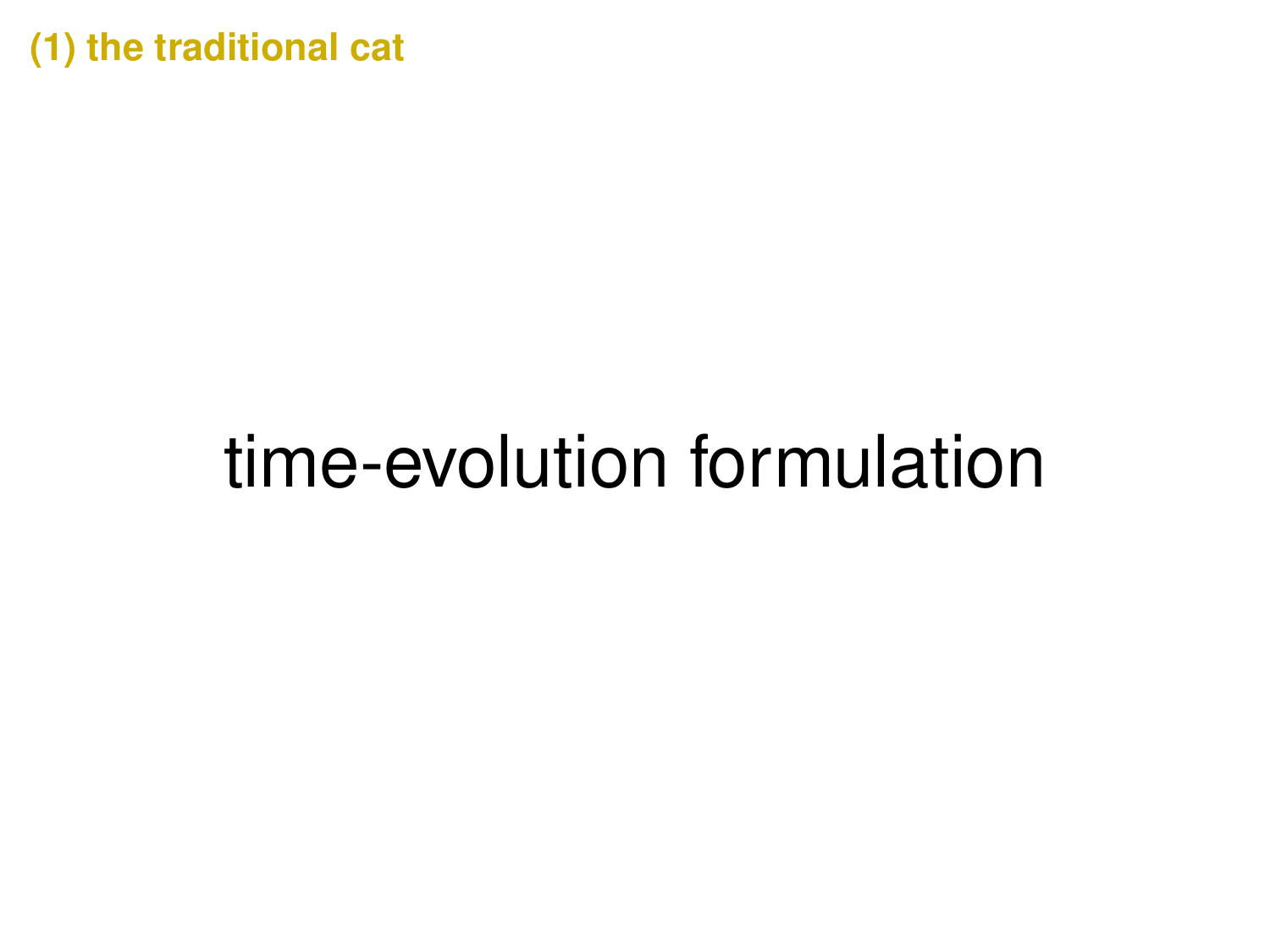### **example of a "small domain" dynamics : a single kicked rotor**

an electron circling an atom, subject to a discrete time sequence of angle-dependent kicks *F*(*xt*)



**Taylor, Chirikov and Greene standard map**

$$
x_{t+1} - x_t = p_{t+1} \text{ mod } 1
$$
  

$$
p_{t+1} - p_t = F(x_t)
$$

#### $\rightarrow$  chaos in Hamiltonian systems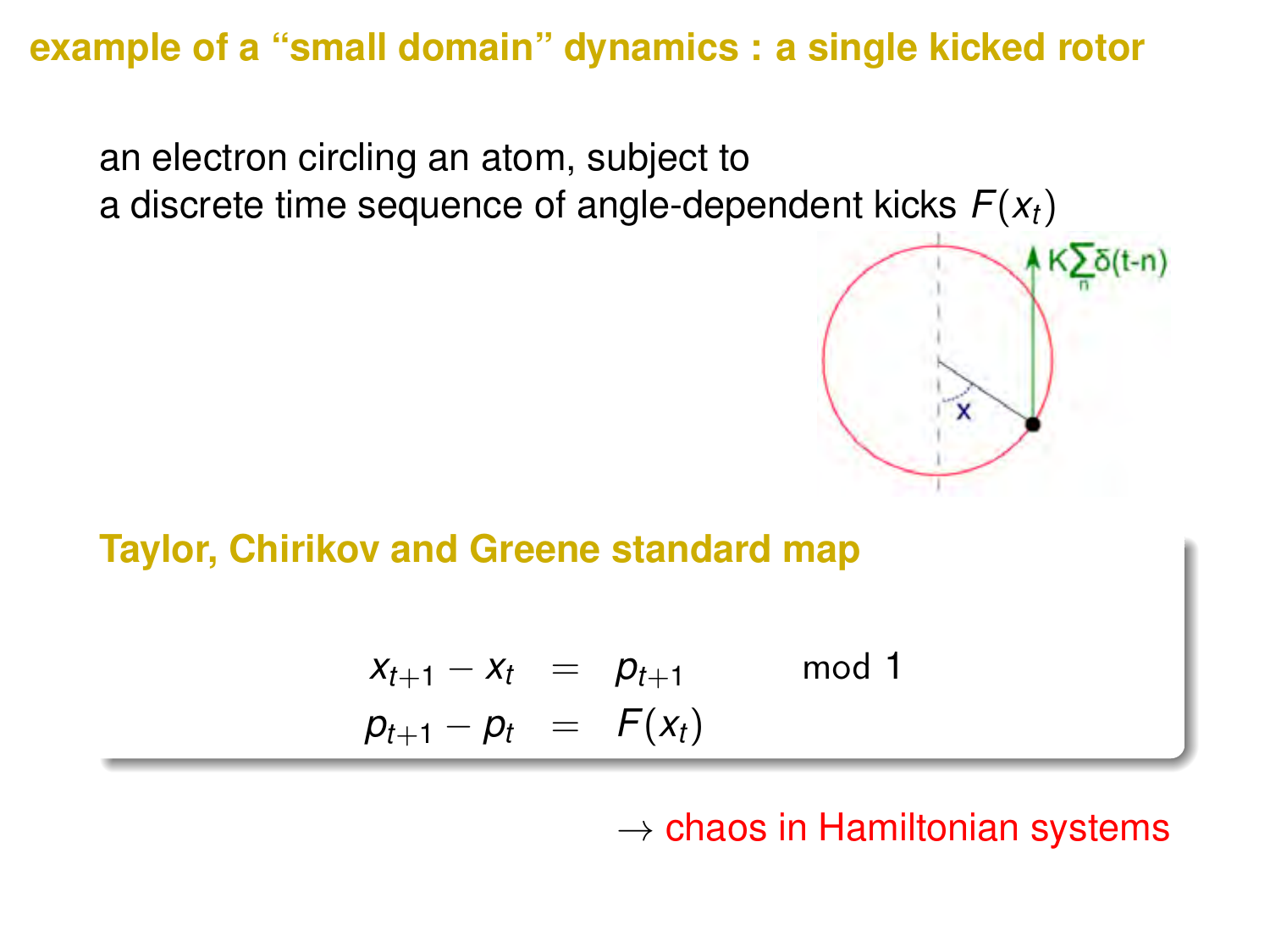#### **the simplest example : a cat map evolving in time**

force  $F(x) = Kx$  linear in the displacement *x*,  $K \in \mathbb{Z}$ 

 $x_{t+1} = x_t + p_{t+1}$  mod 1  $p_{t+1}$  =  $p_t$  +  $Kx_t$  mod 1

## Continuous Automorphism of the Torus, or

## **time-evolution cat map**

a linear, area preserving map of a 2-torus onto itself

$$
\left[\begin{array}{c} \phi_t \\ \phi_{t+1} \end{array}\right] = J \left[\begin{array}{c} \phi_{t-1} \\ \phi_t \end{array}\right] - \left[\begin{array}{c} 0 \\ m_t \end{array}\right], \quad J = \left[\begin{array}{cc} 0 & 1 \\ -1 & s \end{array}\right]
$$

for integer 'stretching'  $s = \text{tr } J > 2$  the map is beloved by ergodicists : hyperbolic  $\Rightarrow$  perfect chaotic Hamiltonian dynamical system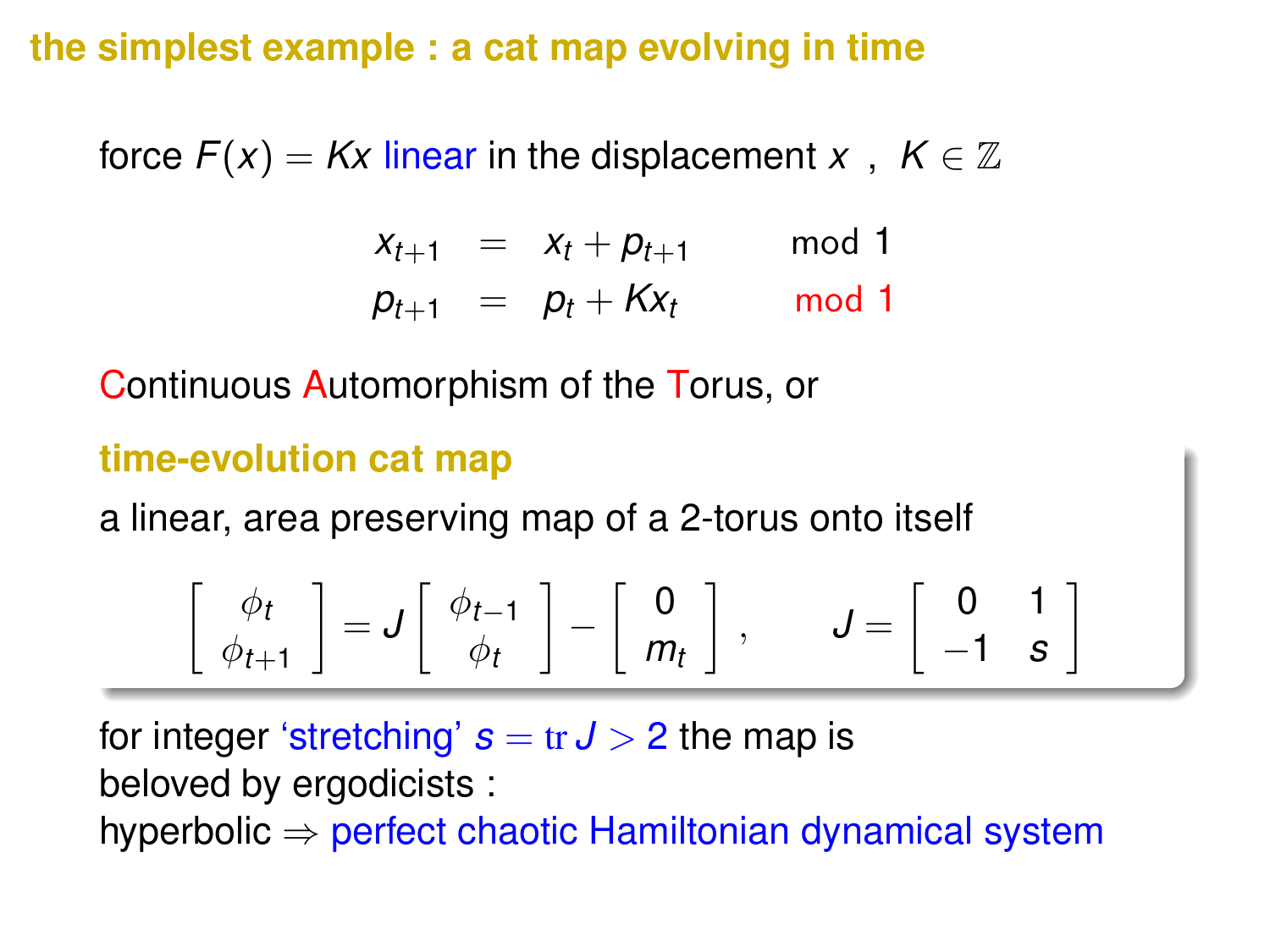**a cat is literally Hooke's wild, 'anti-harmonic' sister**

## **for** *s* < 2 **Hooke rules**

local restoring oscillations around the sleepy z-z-z-zzz resting state

#### **for** *s* > 2 **cats rule**

exponential runaway wrapped global around a phase space torus

cat is to chaos what harmonic oscillator is to order

there is no more fundamental example of chaos in mechanics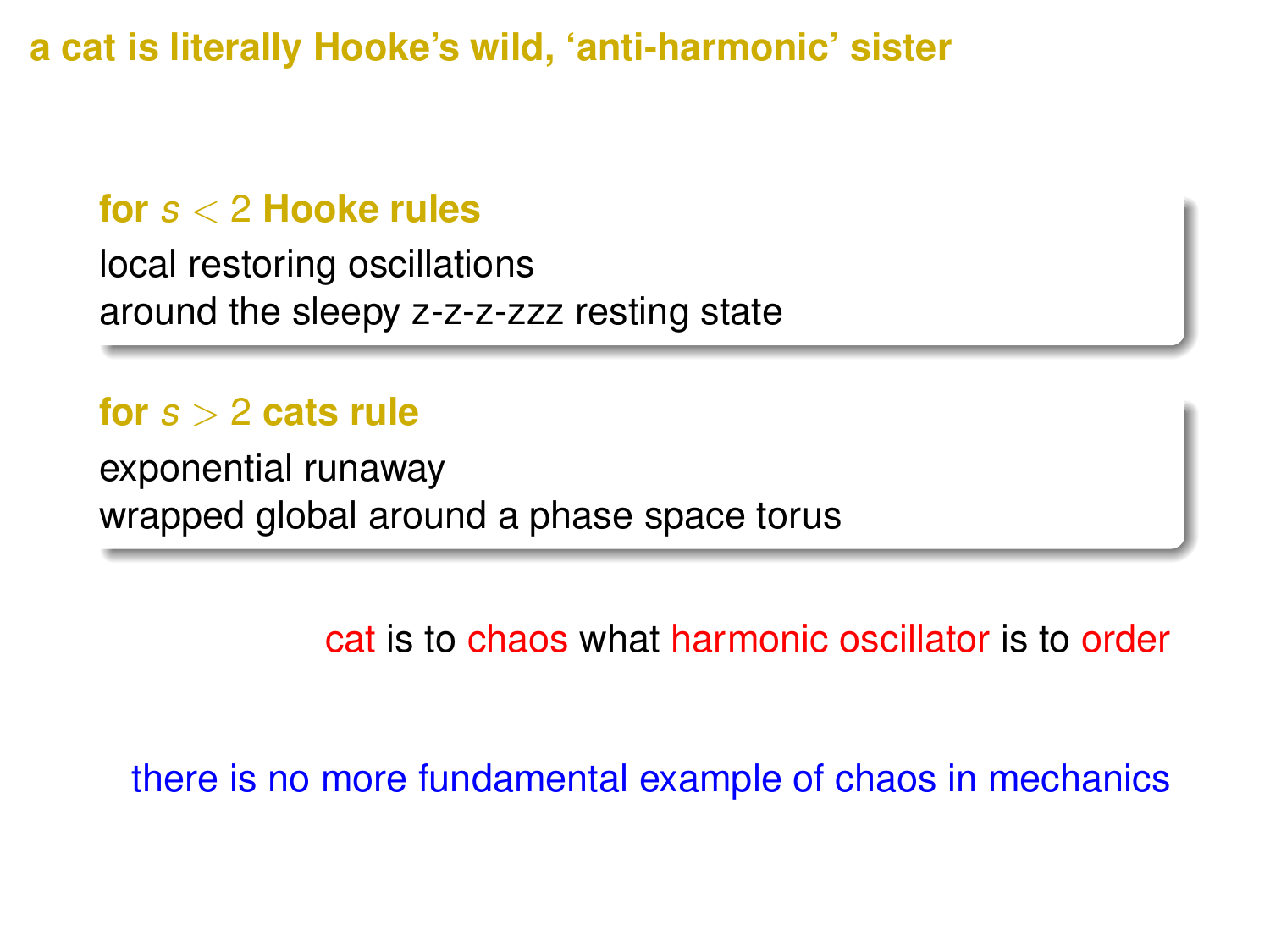**(2) spatiotemporal cat**

## lattice formulation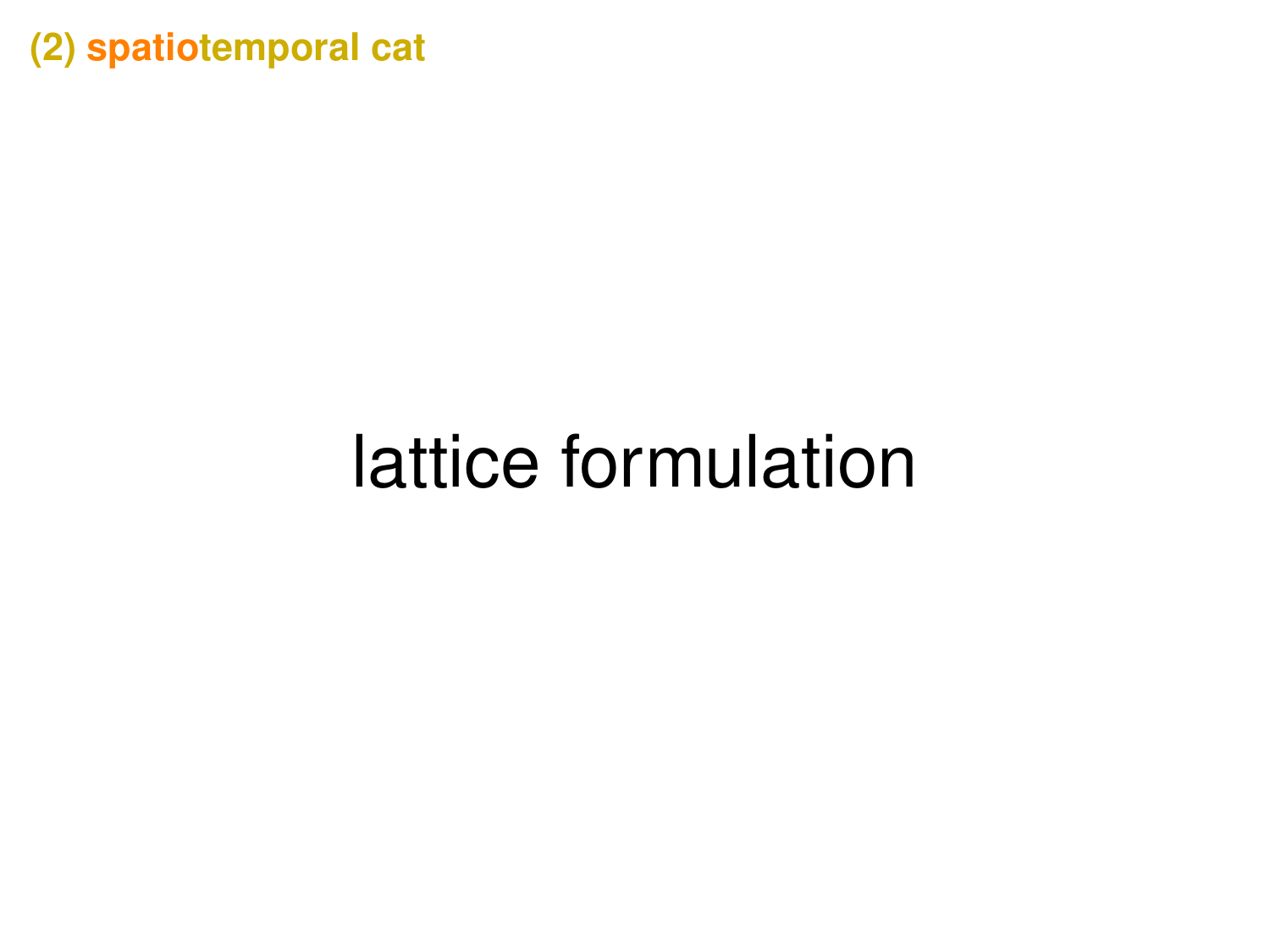#### **cat map in lattice formulation**

replace momentum by velocity

$$
p_{t+1} = (\phi_{t+1} - \phi_t)/\Delta t
$$

obtain

$$
\left[\begin{array}{c} \phi_t \\ \phi_{t+1} \end{array}\right] = \left[\begin{array}{cc} 0 & 1 \\ -1 & s \end{array}\right] \left[\begin{array}{c} \phi_{t-1} \\ \phi_t \end{array}\right] - \left[\begin{array}{c} 0 \\ m_t \end{array}\right]
$$

temporal lattice formulation is  $\mathsf{pretty}^{\mathsf{6}}$  :

**2-step difference equation**

$$
-\phi_{t+1} + s\phi_t - \phi_{t-1} = m_t
$$

integer *m<sup>t</sup>* ensures that

 $\phi_t$  lands in the unit interval

$$
m_t \in \mathcal{A}, \quad \mathcal{A} = \{\text{finite alphabet}\}
$$

<sup>6</sup> I. Percival and F. Vivaldi, Physica D **27**[, 373–386 \(1987\).](https://doi.org/10.1016/0167-2789(87)90037-6)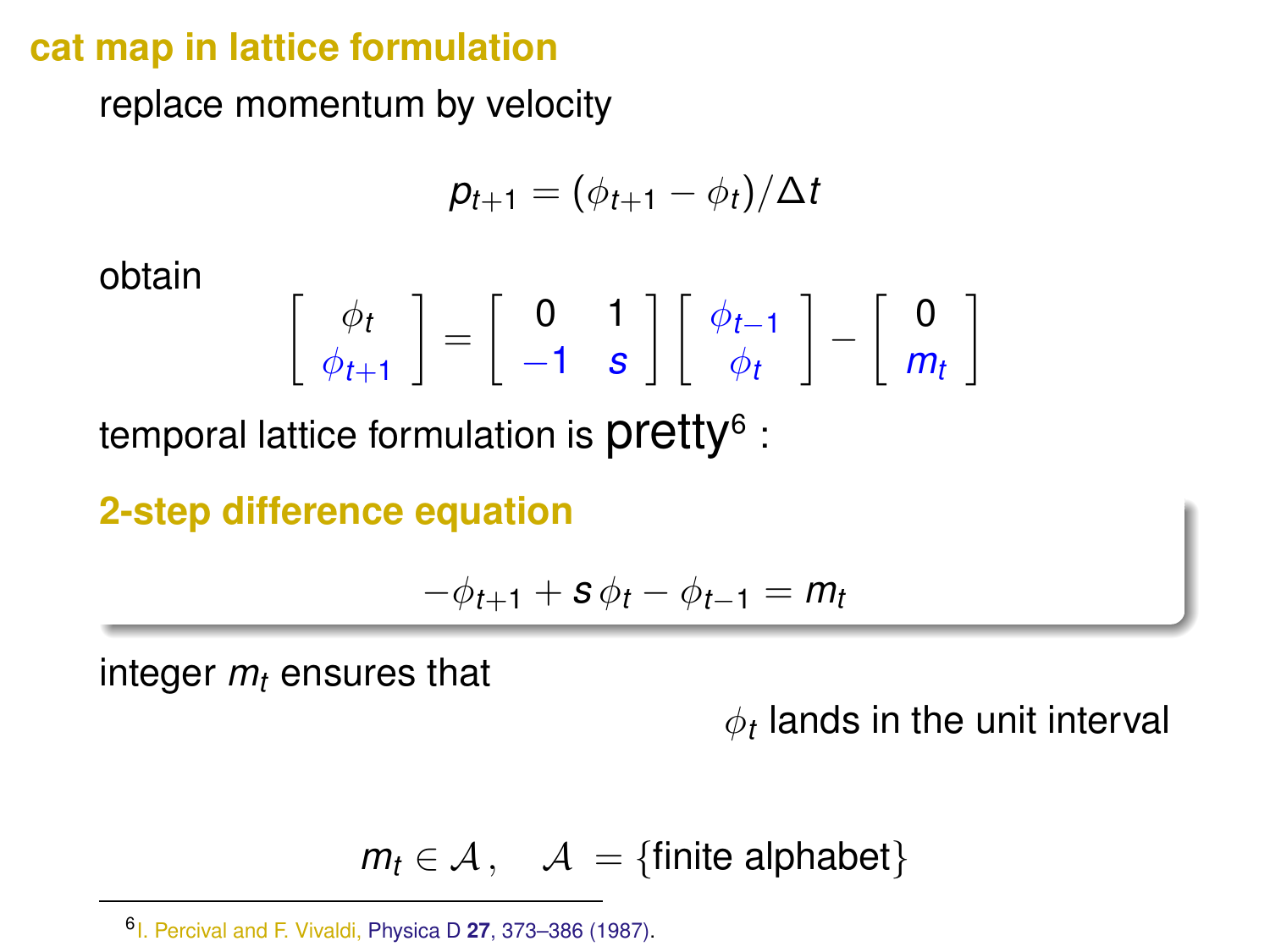## spatiotemporal cat at every instant *t*, local in time

$$
-\phi_{t+1} + s\phi_t - \phi_{t-1} = m_t
$$

is enforced by the global equation

$$
\mathcal{J}\,\Phi=M\,,
$$

where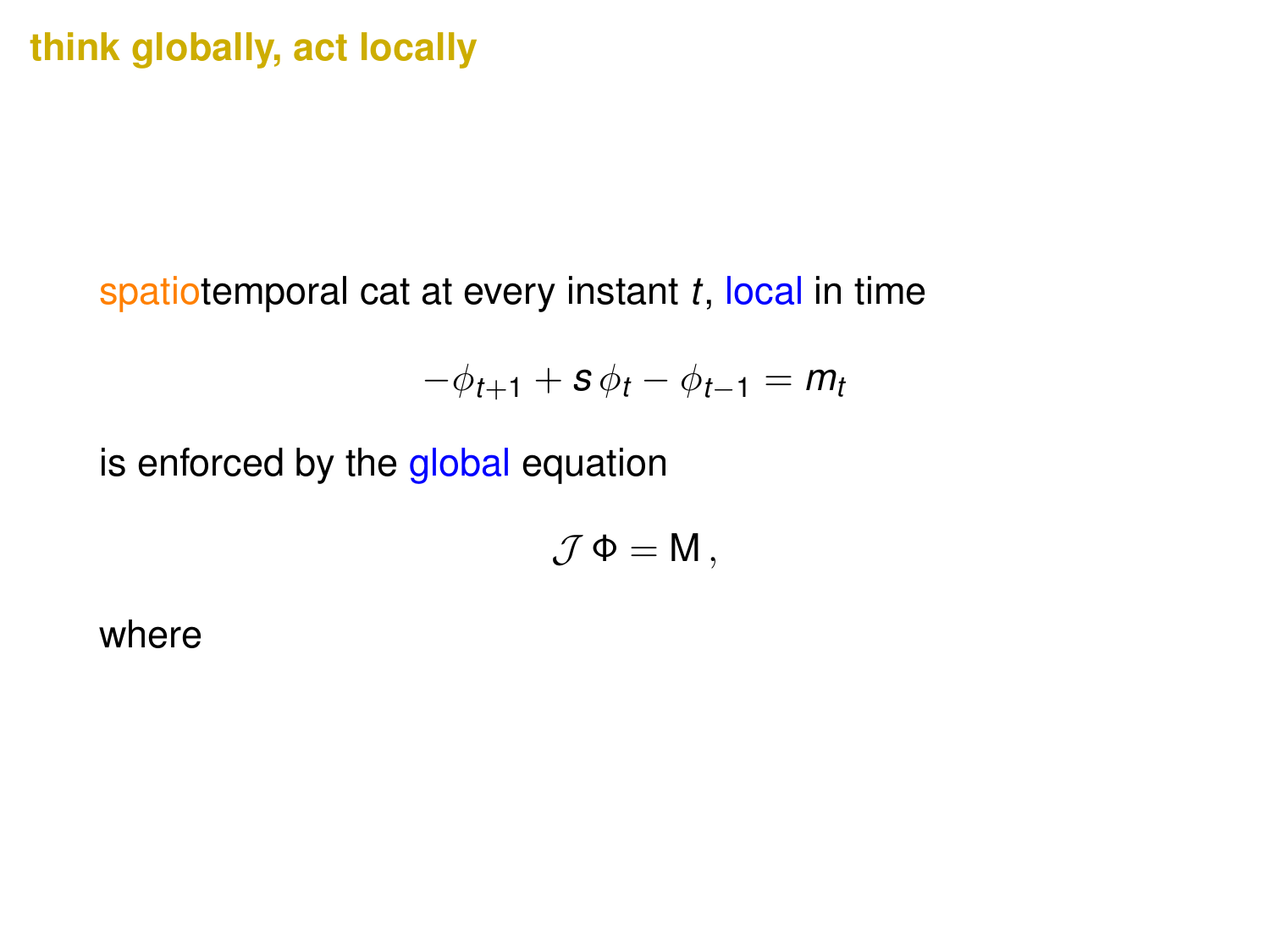#### **orbit Jacobian matrix**

$$
\mathcal{J}\,\Phi-M=0
$$

with

$$
\Phi=(\phi_{t+1},\cdots,\phi_{t+n}),\quad M=(m_{t+1},\cdots,m_{t+n})
$$

a lattice state, and a symbol block

and  $[n \times n]$  orbit Jacobian matrix  $\mathcal J$  is

$$
-r + s \mathbb{1} - r^{-1} = \begin{pmatrix} s & -1 & & -1 \\ -1 & s & -1 & & \\ & -1 & & \ddots & \\ & & & s & -1 \\ -1 & & & -1 & s \end{pmatrix}
$$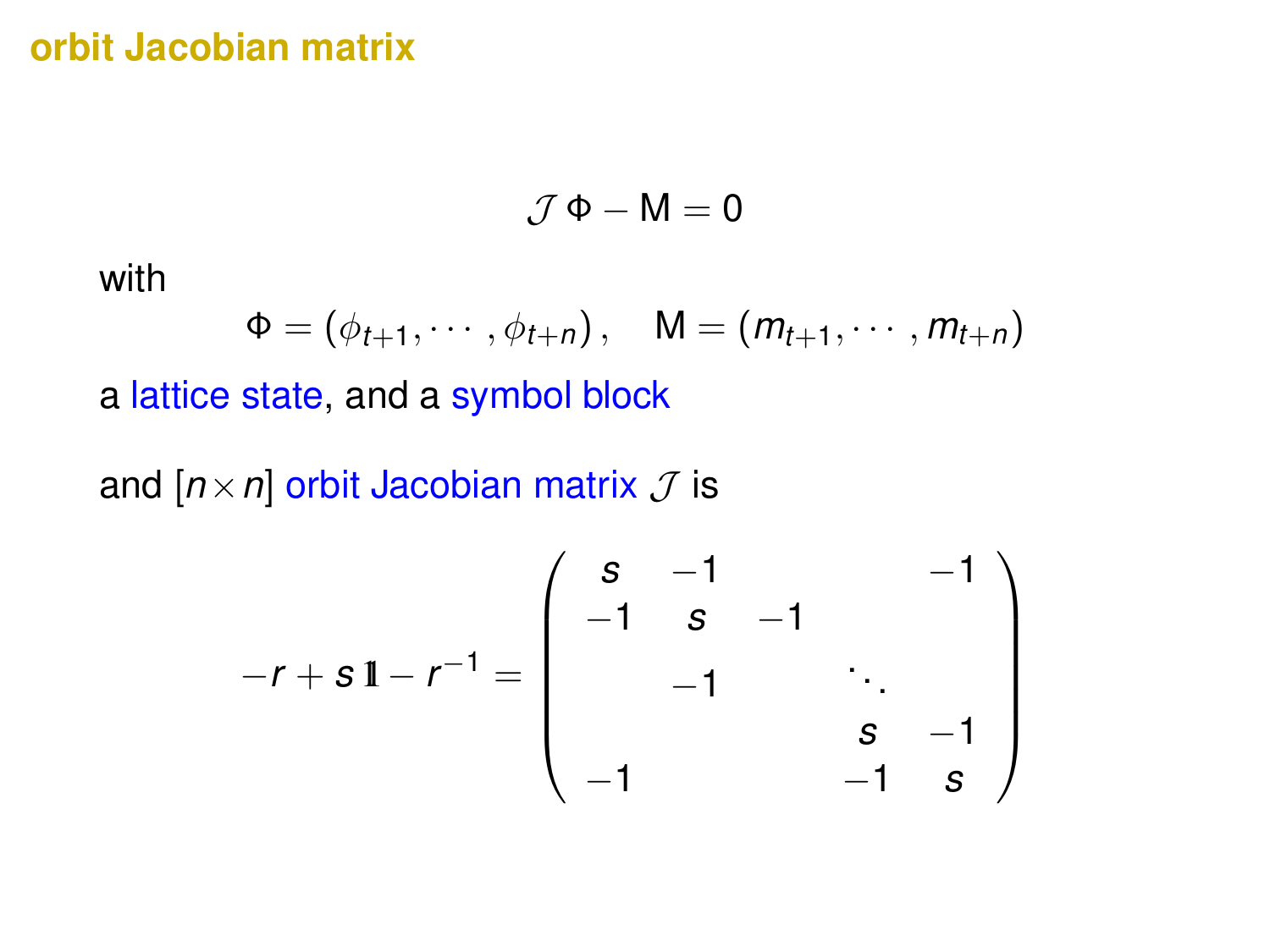## **think globally, act locally**

solving the spatiotemporal cat equation

 $J\Phi = M$ .

with the  $[n \times n]$  matrix  $\mathcal{J} = -r + s\,\mathbf{1} - r^{-1}$ can be viewed as a search for zeros of the function

$$
F[\Phi]=\mathcal{J}\Phi-M=0
$$

where the entire global lattice state  $\Phi_M$  is a single fixed point  $\Phi_M = (\phi_1, \phi_2, \cdots, \phi_n)$ 

in the *n*-dimensional unit hyper-cube

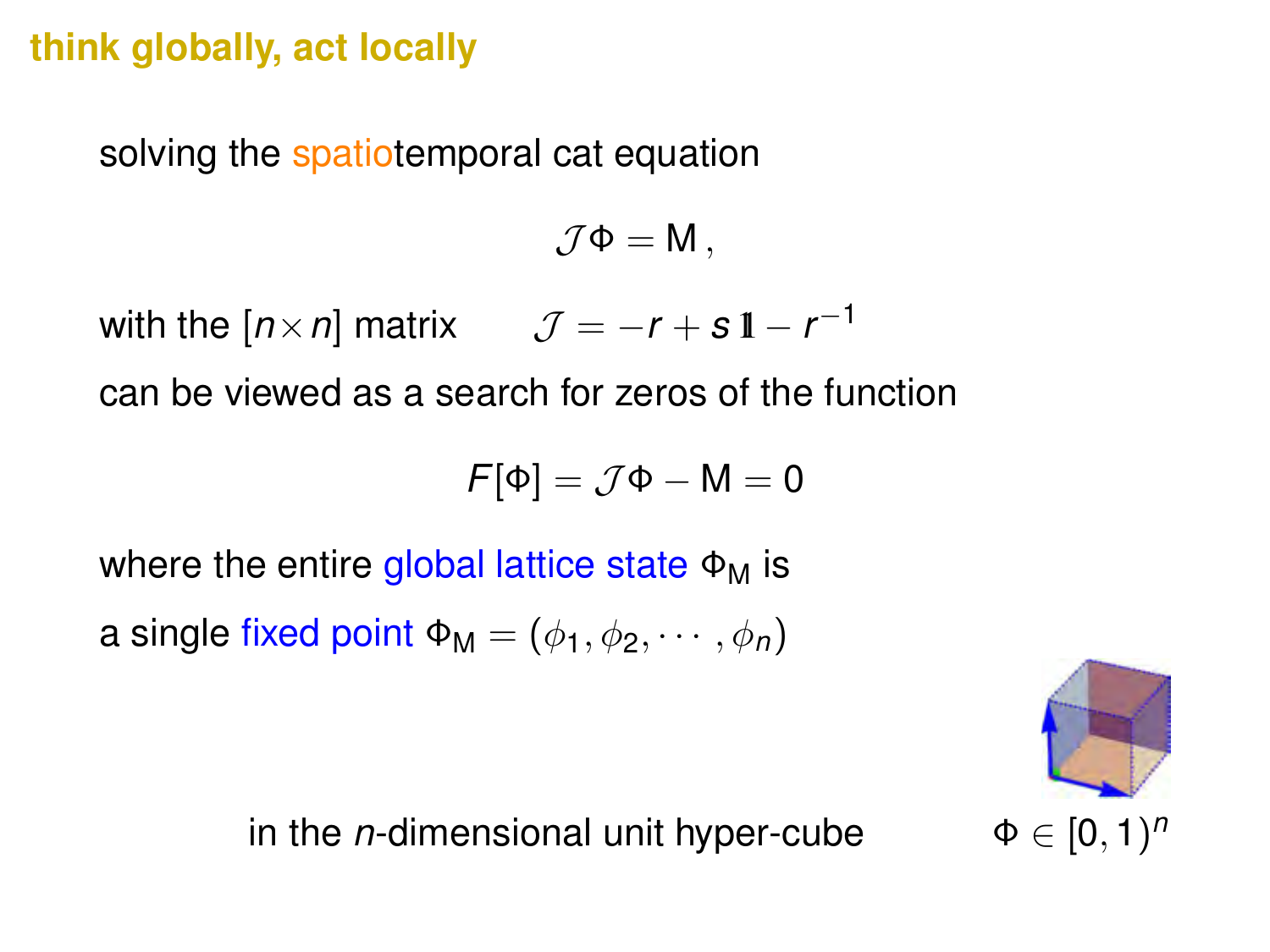#### **fundamental fact in action**

**temporal cat fundamental parallelepiped for period 2** square  $[0BCD] \Rightarrow J = {\hbox{fundamental parallelepiped}}\;[0B'C'D']$ 



$$
\textit{N}_2=|\text{Det}\,\mathcal{J}|=5
$$

fundamental parallelepiped  $=$  5 unit area quadrilaterals

a periodic point per each unit volume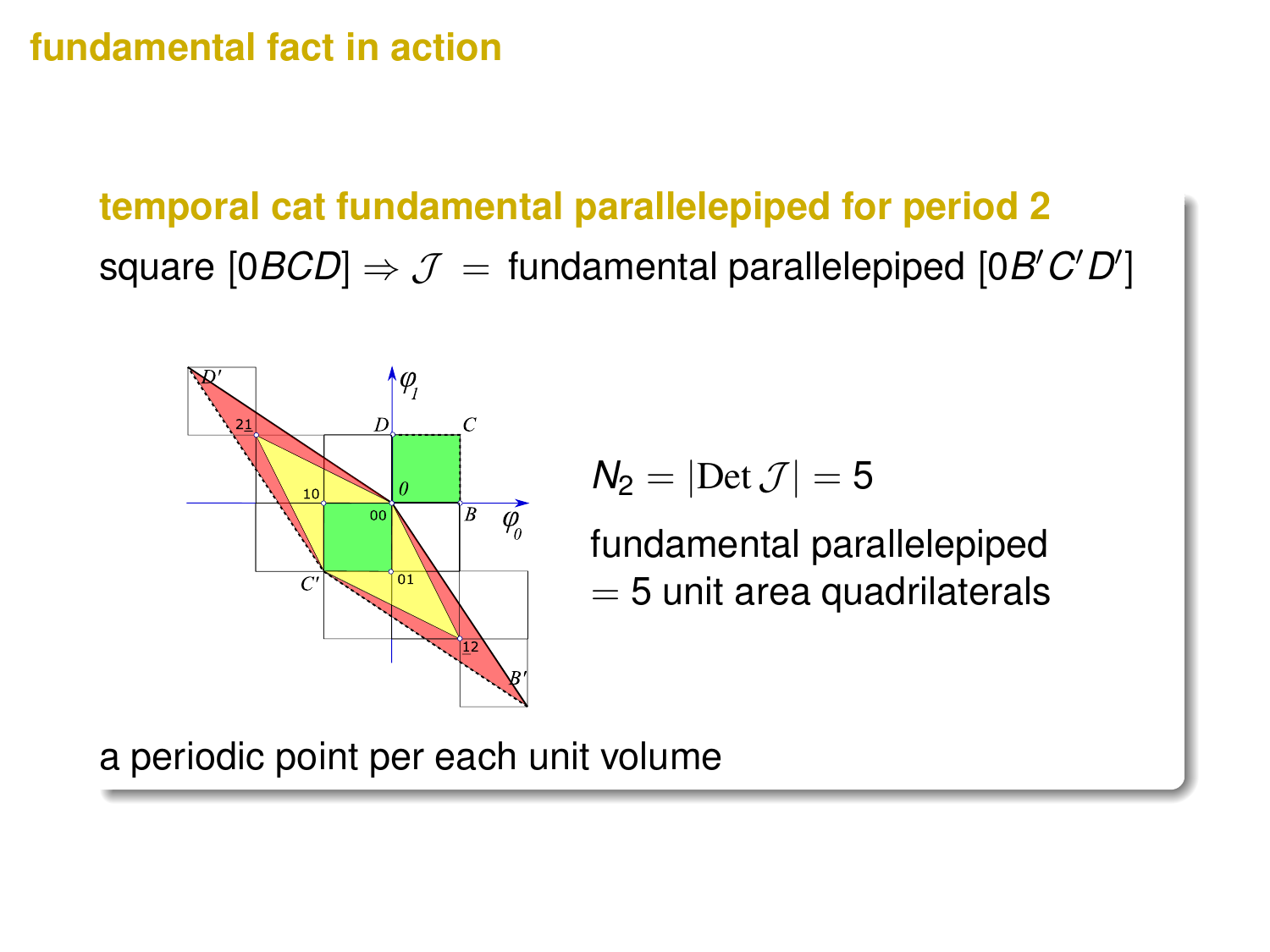#### **spatiotemporal cat zeta function**

is the generating function that counts orbits

substituting the Hill determinant count of periodic lattice states

 $N_n = \text{Det} \mathcal{J}$ 

into the topological zeta function

$$
1/\zeta_{\text{top}}(z) = \exp\left(-\sum_{n=1}^{\infty} \frac{z^n}{n} N_n\right)
$$

leads to the elegant explicit formula<sup>7</sup>

$$
1/\zeta_{top}(z) = \frac{1 - sz + z^2}{1 - 2z + z^2}
$$

# solved!

<sup>7</sup>S. Isola, Europhys. Lett. **11**[, 517–522 \(1990\).](https://doi.org/10.1209/0295-5075/11/6/006)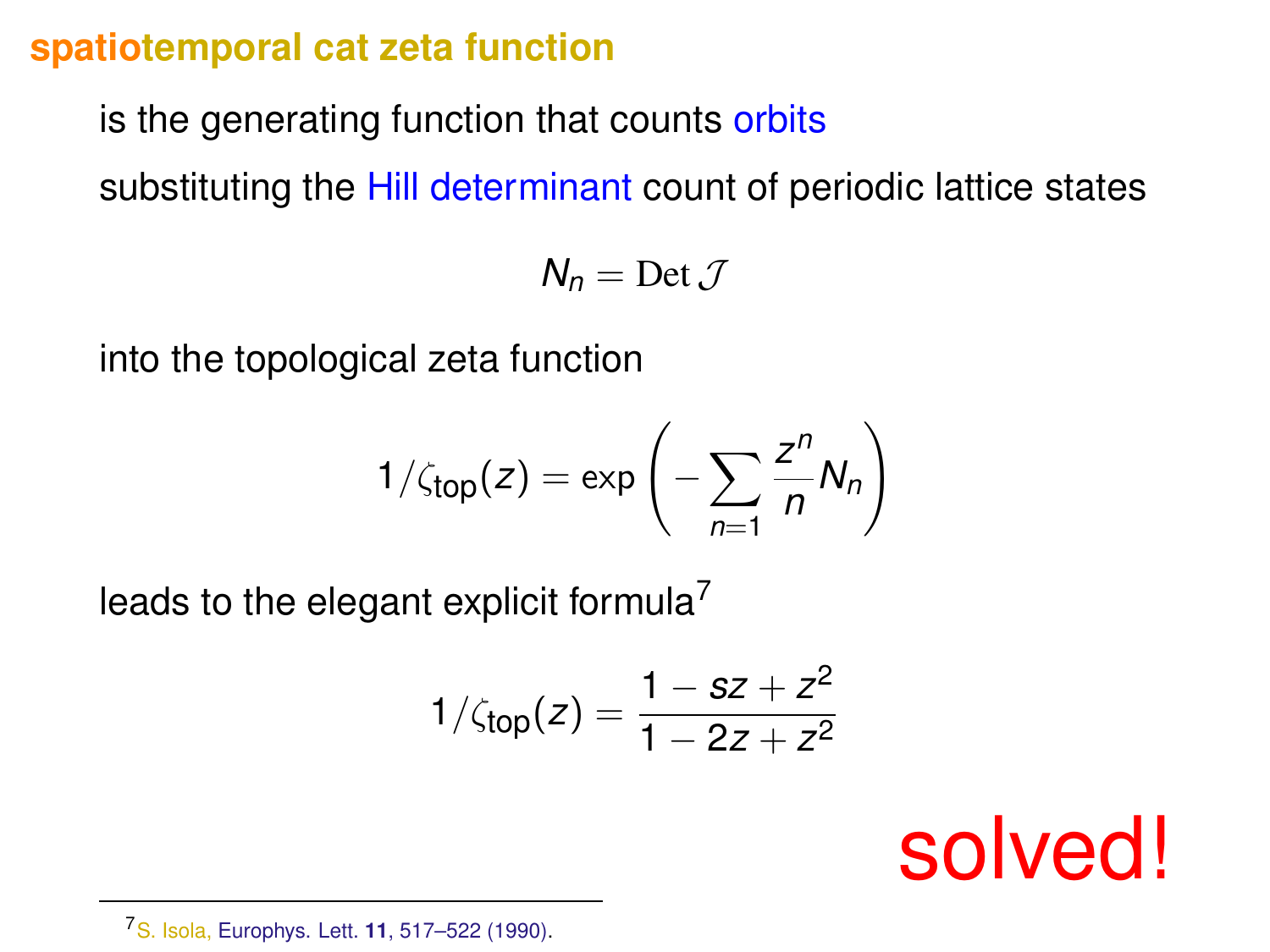## **what continuum theory is temporal cat discretization of?**

#### have

**2-step difference equation**

$$
-\phi_{t+1} + s\phi_t - \phi_{t-1} = m_t
$$

discrete lattice

**Laplacian in** 1 **dimension**

$$
\phi_{t+1} - 2\phi_t + \phi_{t-1} = \Box \phi_t
$$

so temporal cat is an (anti)oscillator chain, known as

*d* = 1 **Klein-Gordon (or damped Poisson) equation (!)**

$$
(-\Box + \mu^2)\,\phi_t = m_t\,,\qquad \mu^2 = s - 2
$$

did you know that a cat map can be so cool?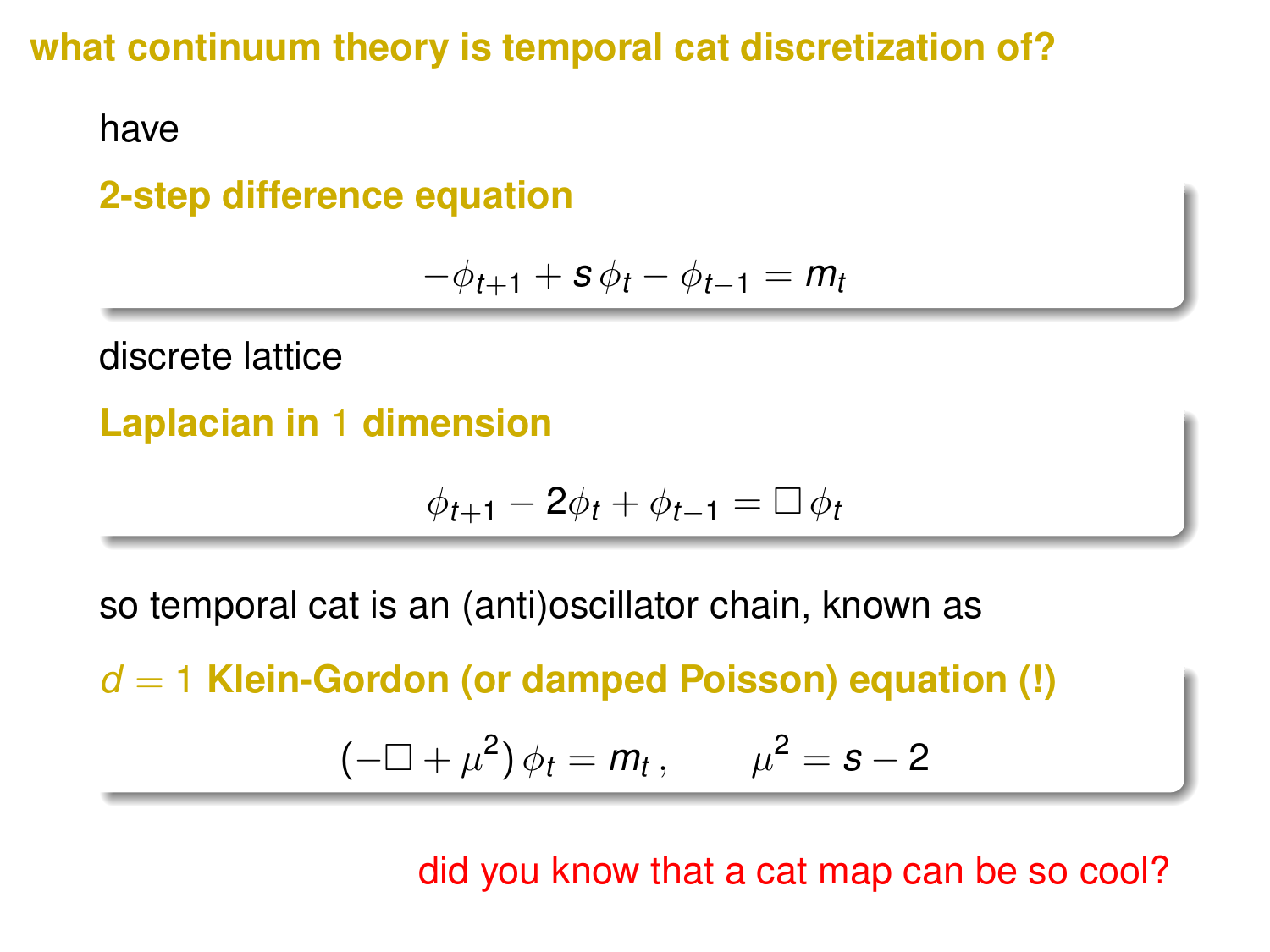**that's it! for spacetime of any dimension**

lattice Klein-Gordon equation

$$
(-\Box + \mu^2)\phi_t = m_t
$$

solved completely and analytically!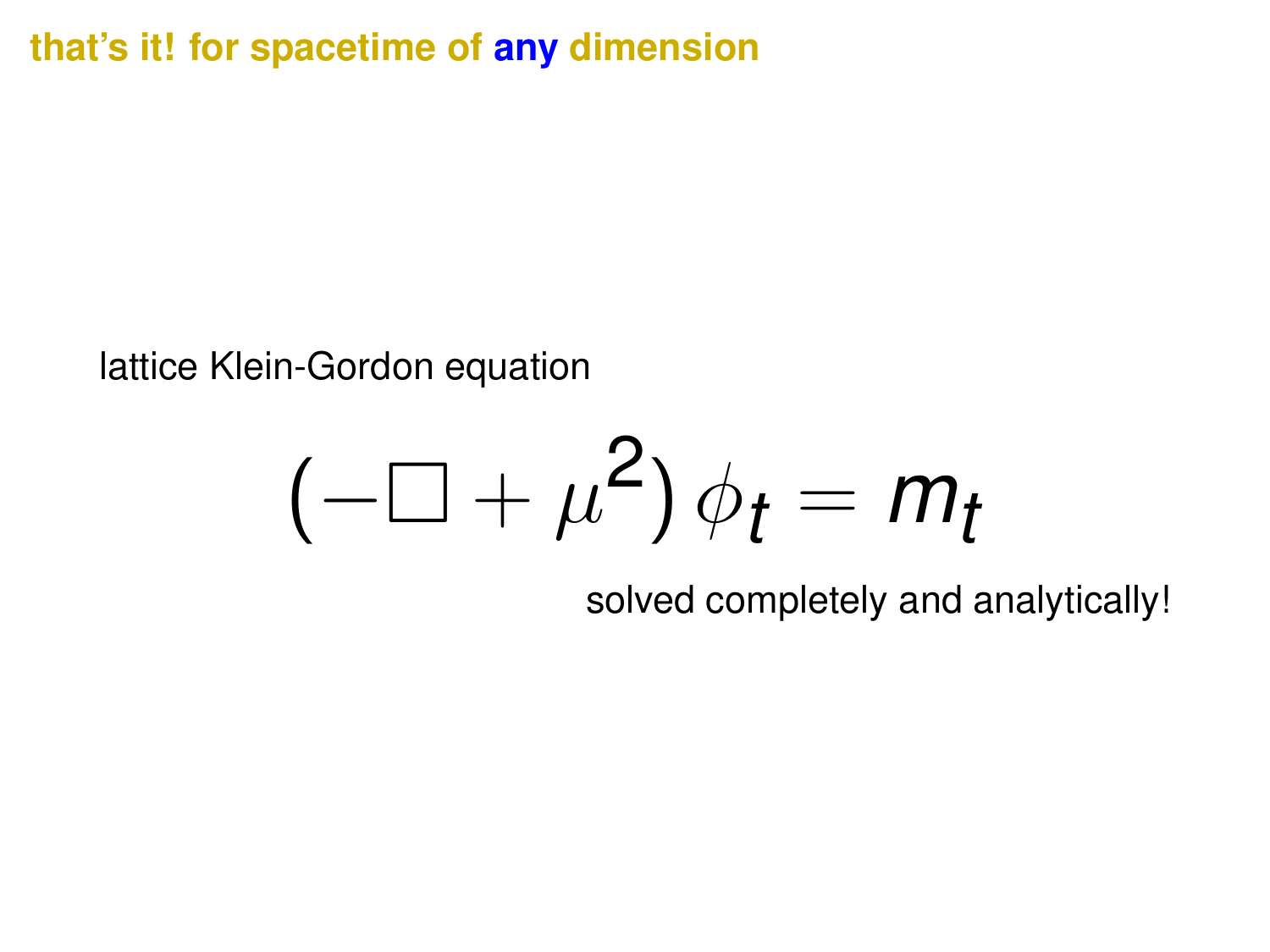**summary : think globally, act locally**

the problem of determining all global solutions stripped to its bare essentials :

**<sup>1</sup>** each solution a zero of the global fixed point condition

 $F[\Phi] = 0$ 

**<sup>2</sup>** compute the orbit Jacobian matrix

$$
\mathcal{J}_{ij} = \frac{\delta F[\Phi]_i}{\delta \phi_j}
$$

**3** fundamental fact  $N_n = |\text{Det }\mathcal{J}| =$  period-*n* states

 $\Rightarrow$  zeta function  $1/\zeta_{\text{top}}(z)$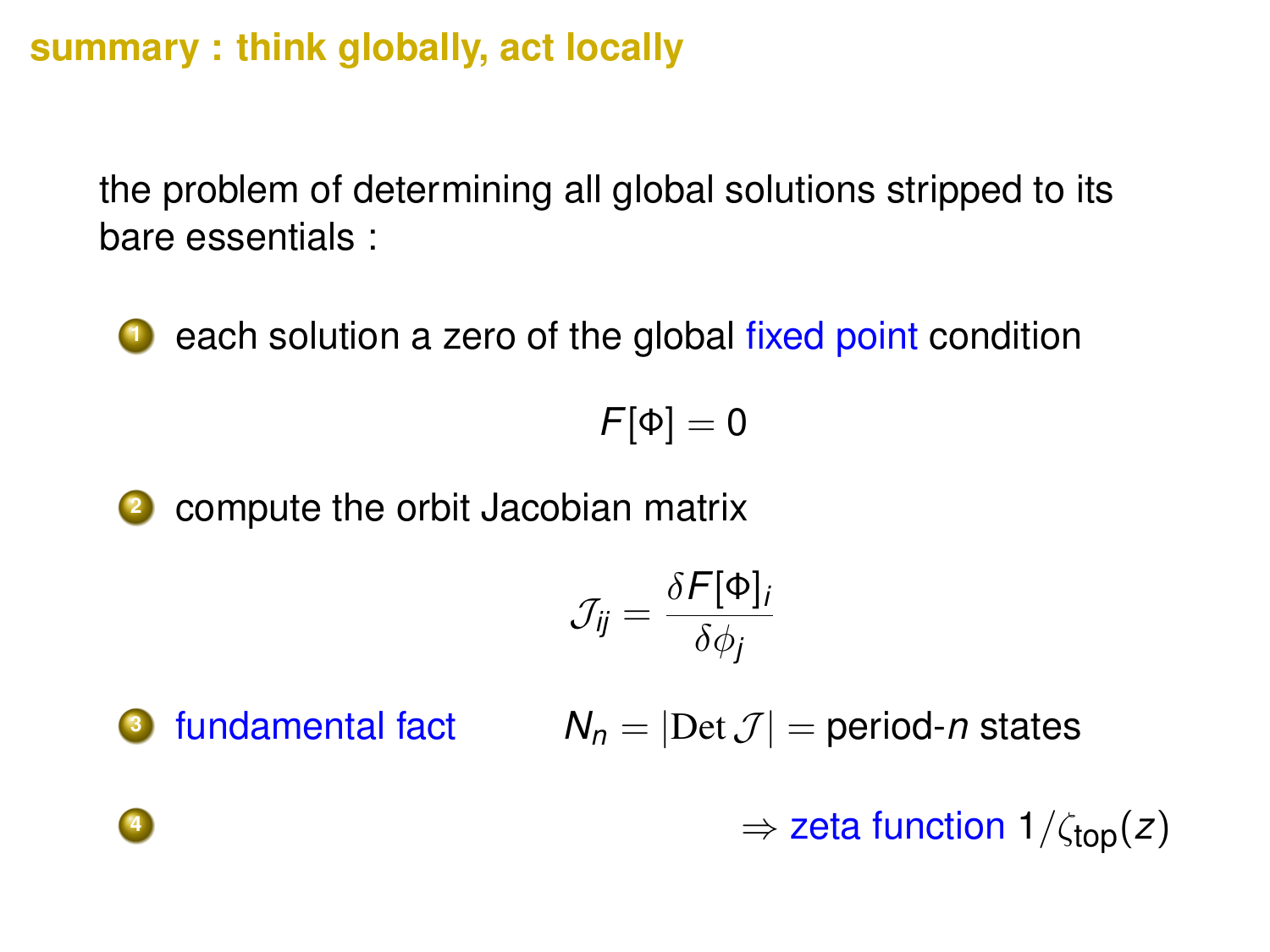## chaotic field theory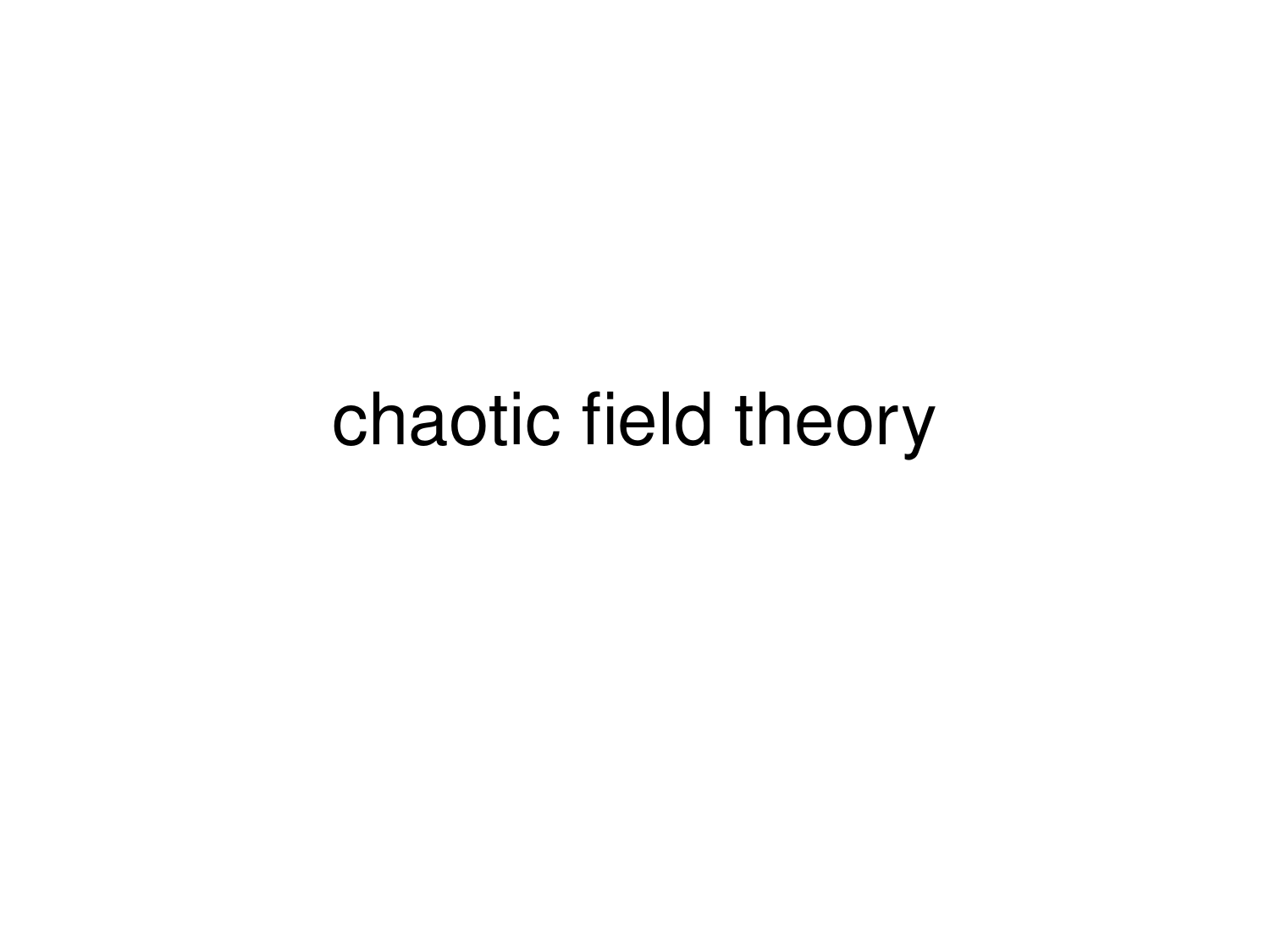## **Euclidean lattice field theory**

## **scalar** *field*  $\phi(x)$

evaluated on lattice points



$$
\begin{array}{l}\n\phi_z = \phi(x) \\
x = az = \text{lattice point} \\
z \in \mathbb{Z}^d\n\end{array}
$$

a periodic point per each unit cell

8

<sup>8</sup>G. Münster and M. Walzl, *Lattice gauge theory - A short primer*, 2000.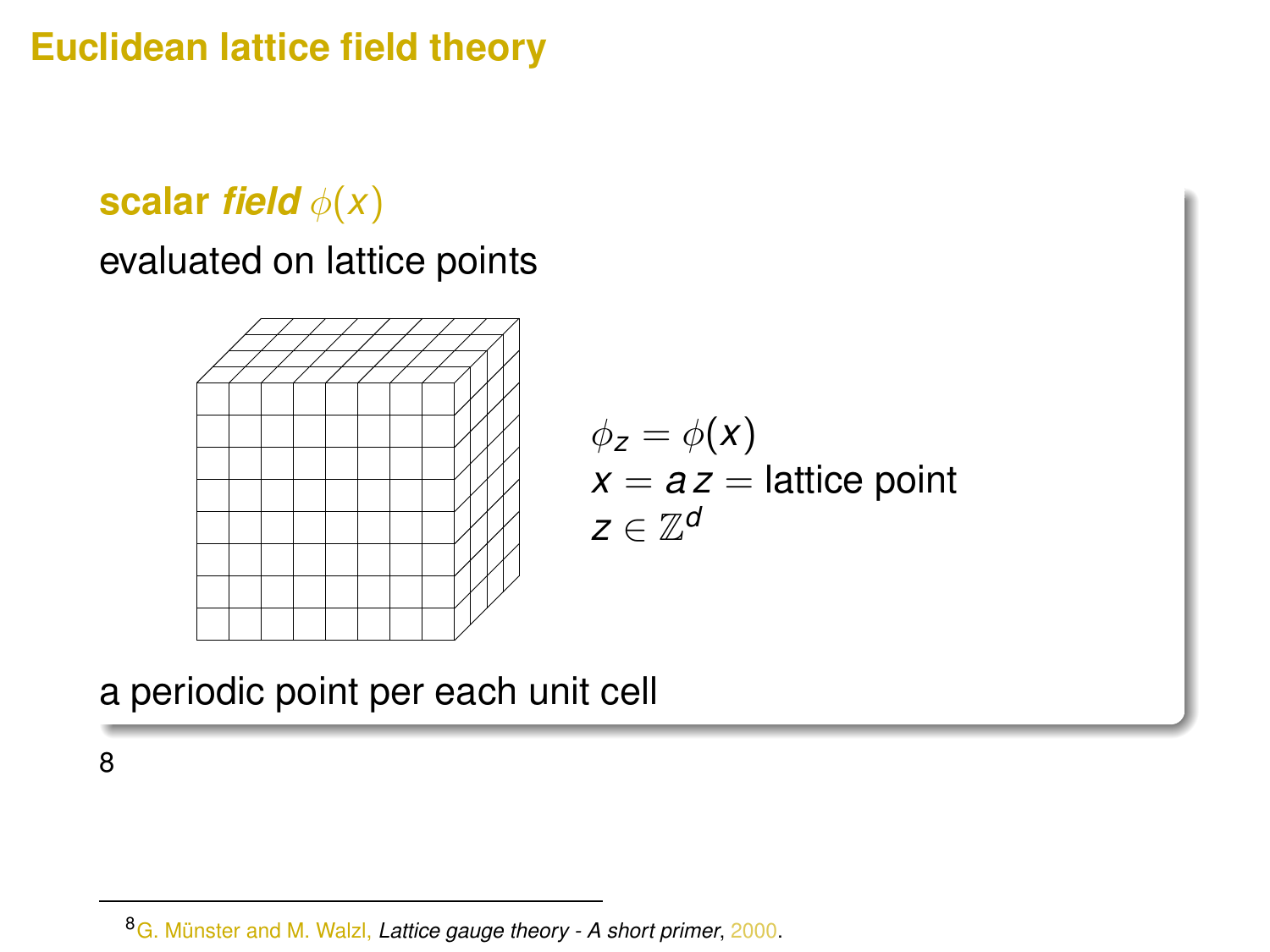## **example : discretization of a** 1*d* **field**

**scalar** *field* φ(*x*) **evaluated on lattice points**



Horizontal: *t* coordinate, lattice sites marked by dots, labelled by  $t \in \mathbb{Z}$ 

the value of the discretized field  $\phi_t \in \mathbb{R}$  is plotted as a bar centred at lattice site *t*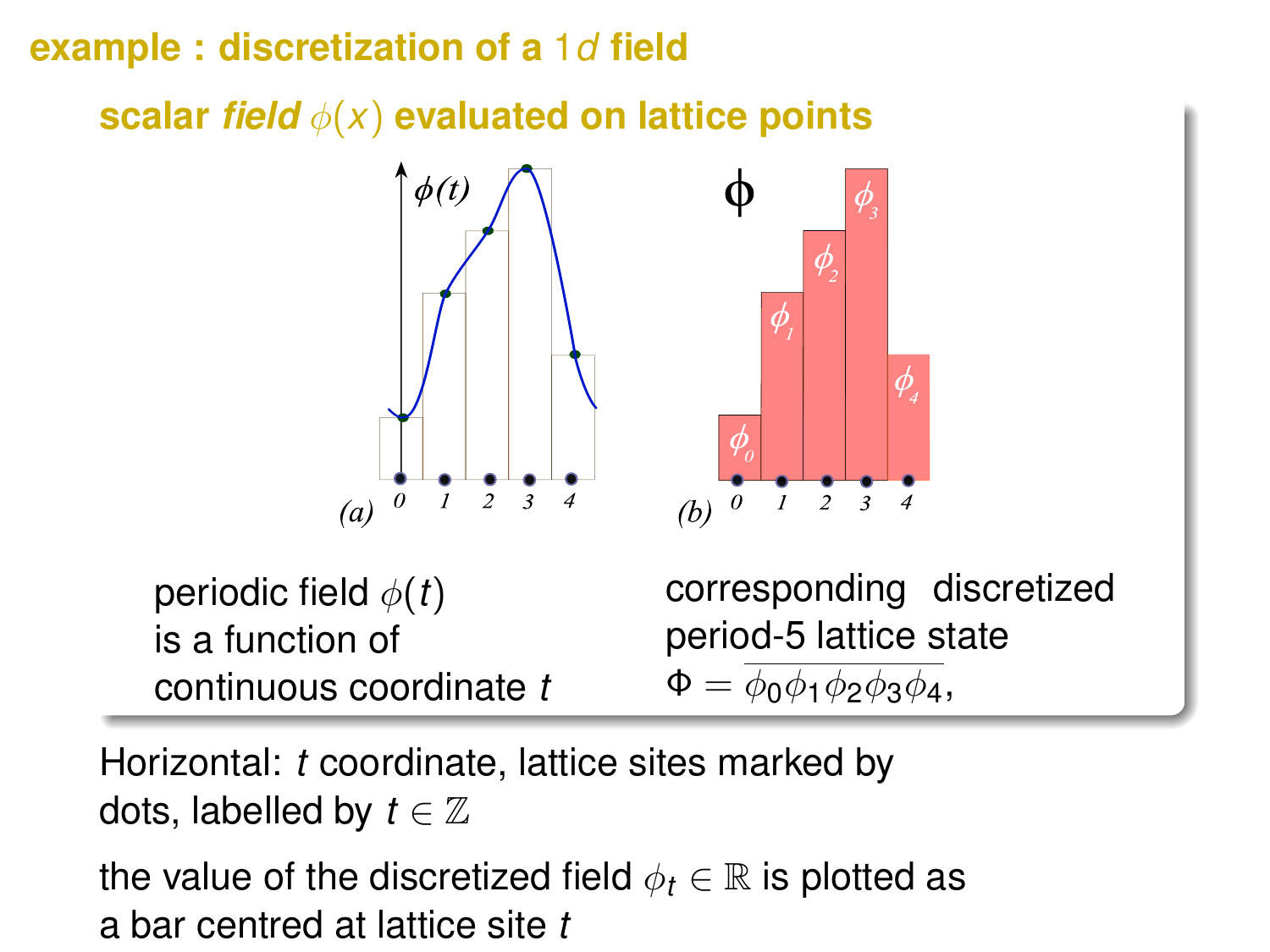### **Bravais cell lattice tiling**

write a periodic field over *n*-sites Bravais cell as the lattice state and the symbol block (sources)

$$
\Phi=(\phi_{t+1},\cdots,\phi_{t+n}),\quad M=(m_{t+1},\cdots,m_{t+n})
$$



'M' for 'marching orders' : come here, then go there,  $\cdots$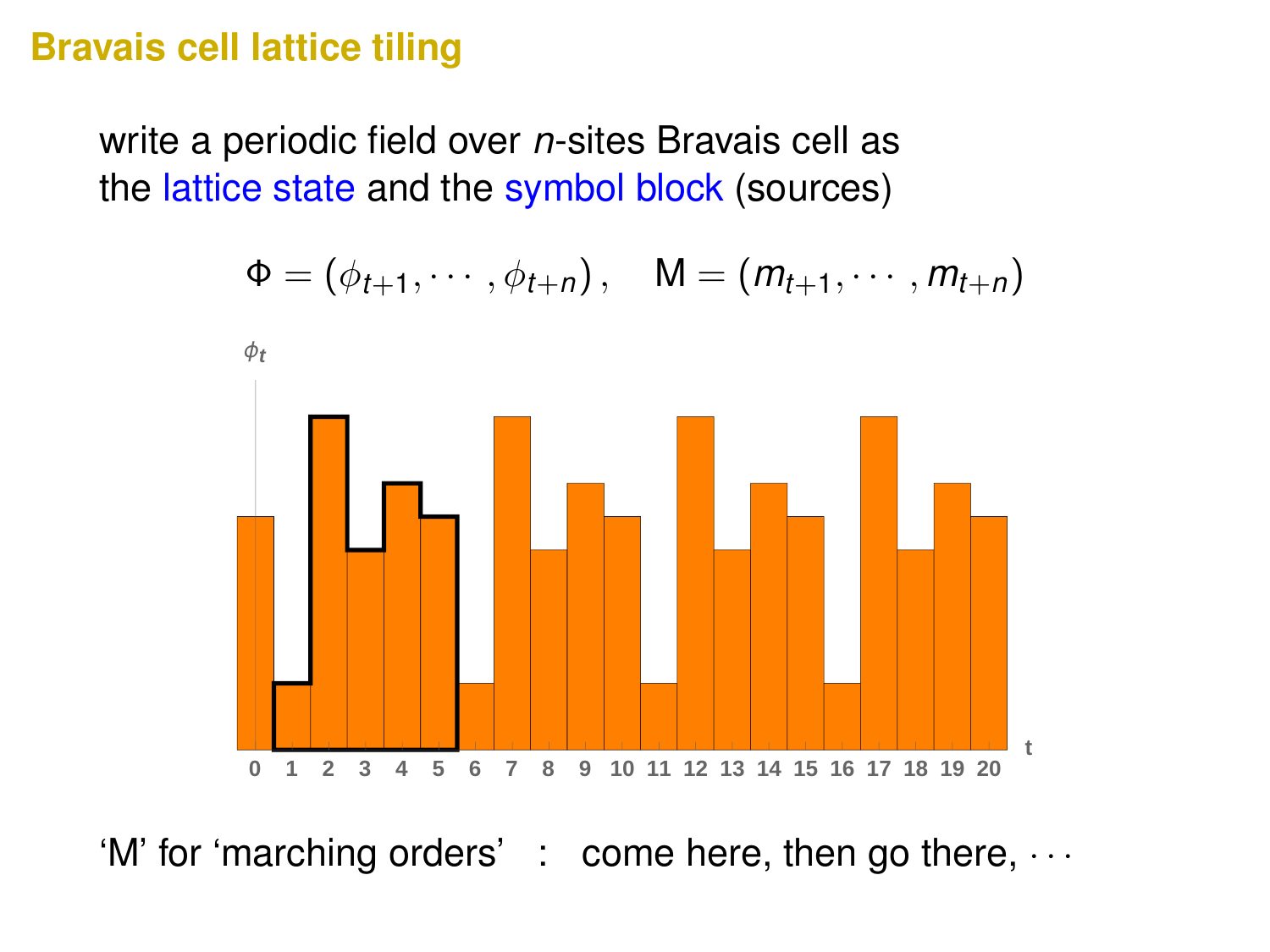**field theory is defined by its action**

**field theory** field configuration  $\Phi$  occurs with probability

$$
p(\Phi) = \frac{1}{Z} e^{-S[\Phi]}, \qquad Z = Z[0]
$$

 $partition function = sum over all configurations$ 

$$
Z[\mathsf{M}] = \int [d\phi] \, e^{-S[\Phi] + \Phi \cdot \mathsf{M}}, \qquad [d\phi] = \prod_{z}^{\mathcal{L}} \frac{d\phi_{z}}{\sqrt{2\pi}}
$$

'source' M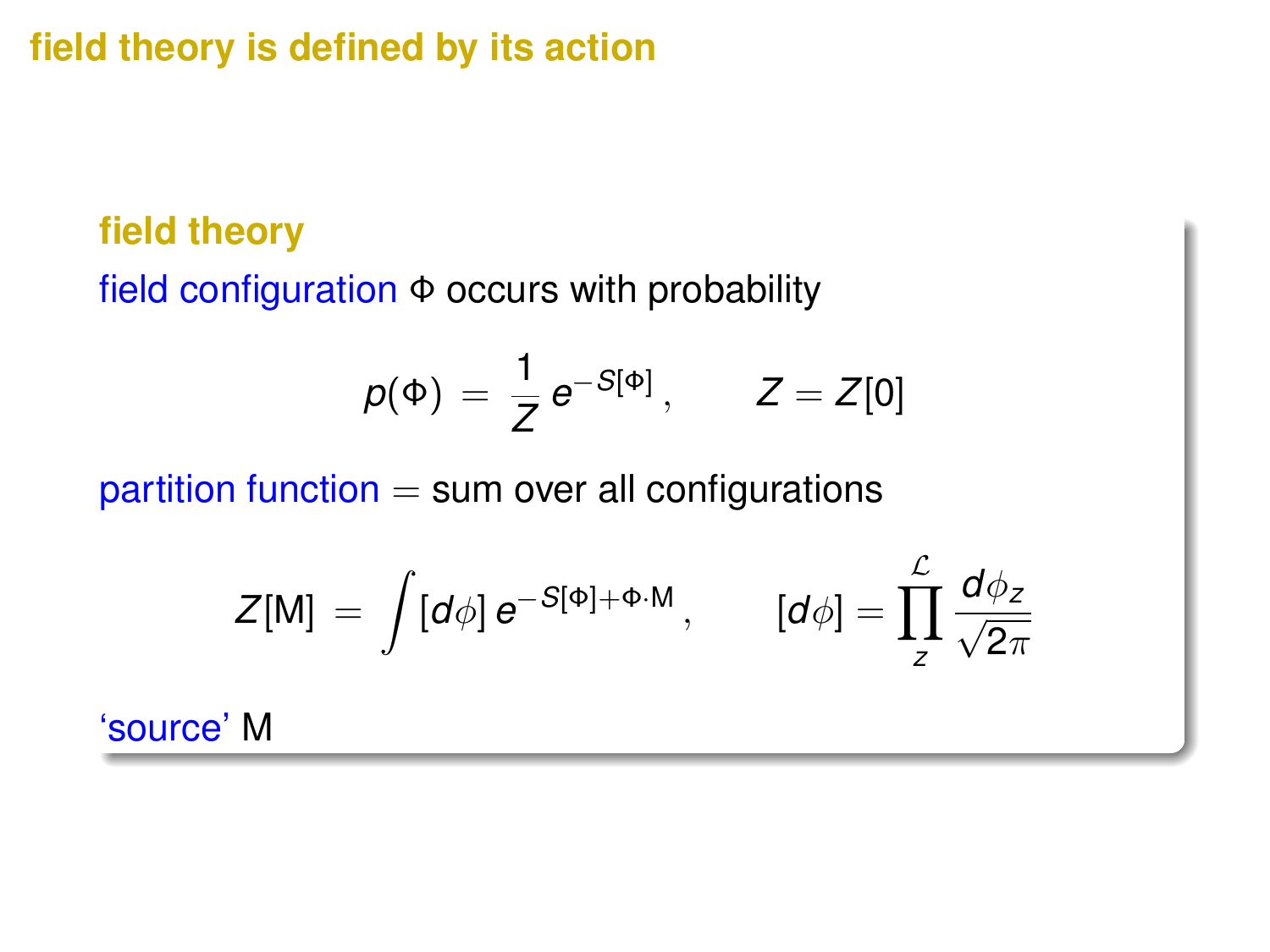**example : Euclidean** φ 4 **theory**

## **continuum action**

$$
S = \int dx^{d} \left\{ \frac{1}{2} \sum_{i=1}^{d} (\partial_{\mu} \phi(x))^{2} + \frac{\mu^{2}}{2} \phi(x)^{2} + \frac{g}{4!} \phi(x)^{4} \right\}
$$

#### **lattice action**

$$
S[\Phi] = \sum_{z,z'} \frac{1}{2} \left\{ \phi_z \left( -\Box + \mu^2 \right)_{zz'} \phi_{z'} \right\} + \sum_z \frac{g}{4!} \phi_z^4.
$$

in 'lattice units' :  $a = 1$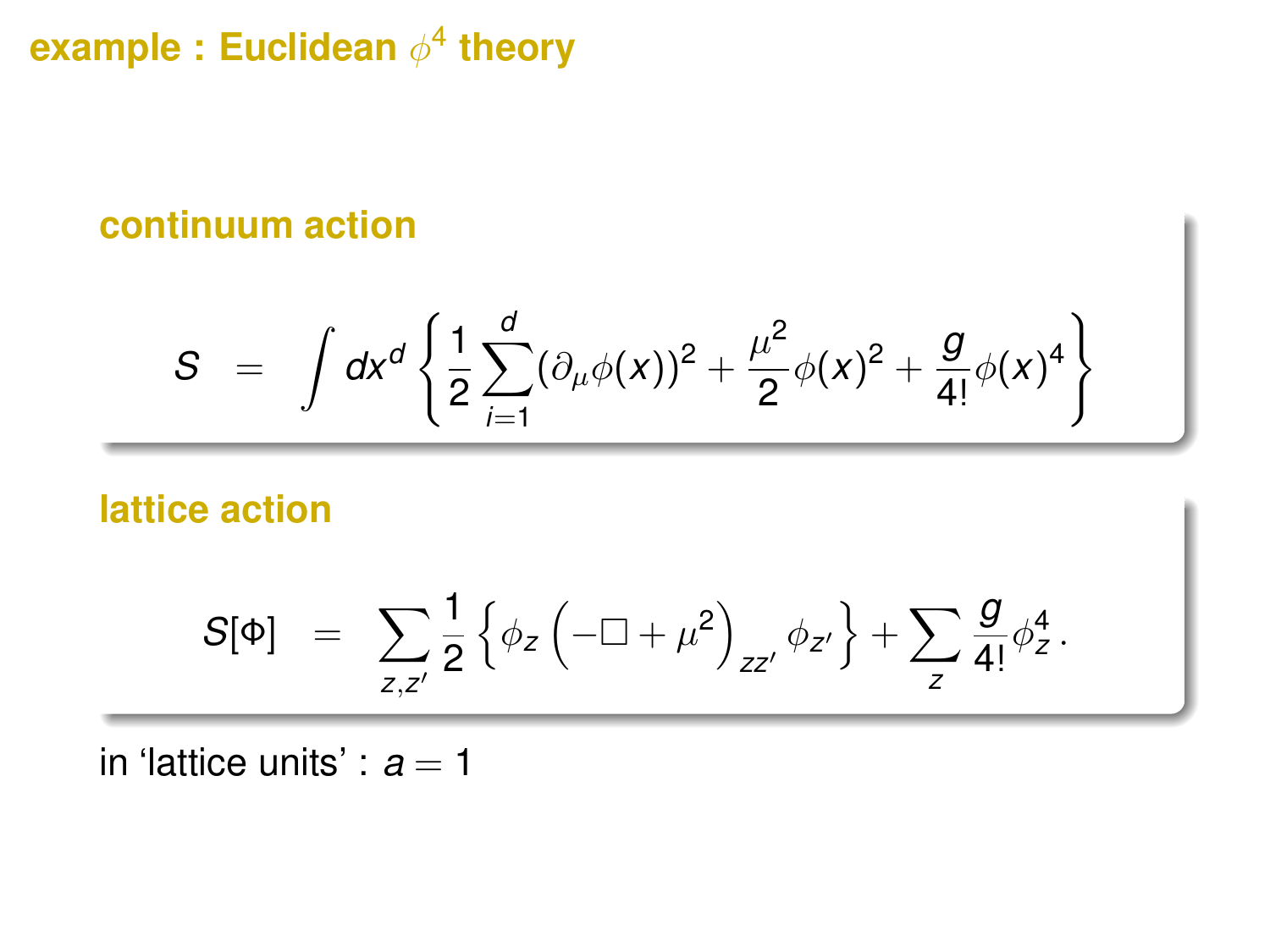## **QFT path integrals : semi-classical WKB quantization**

**WKB backbone**

classical field theory extremal condition  $\rightarrow$  eqs

$$
\frac{\delta S[\Phi]}{\delta \phi_z} = m_z
$$

classical solution Φ satisfies the extremal condition on every lattice site

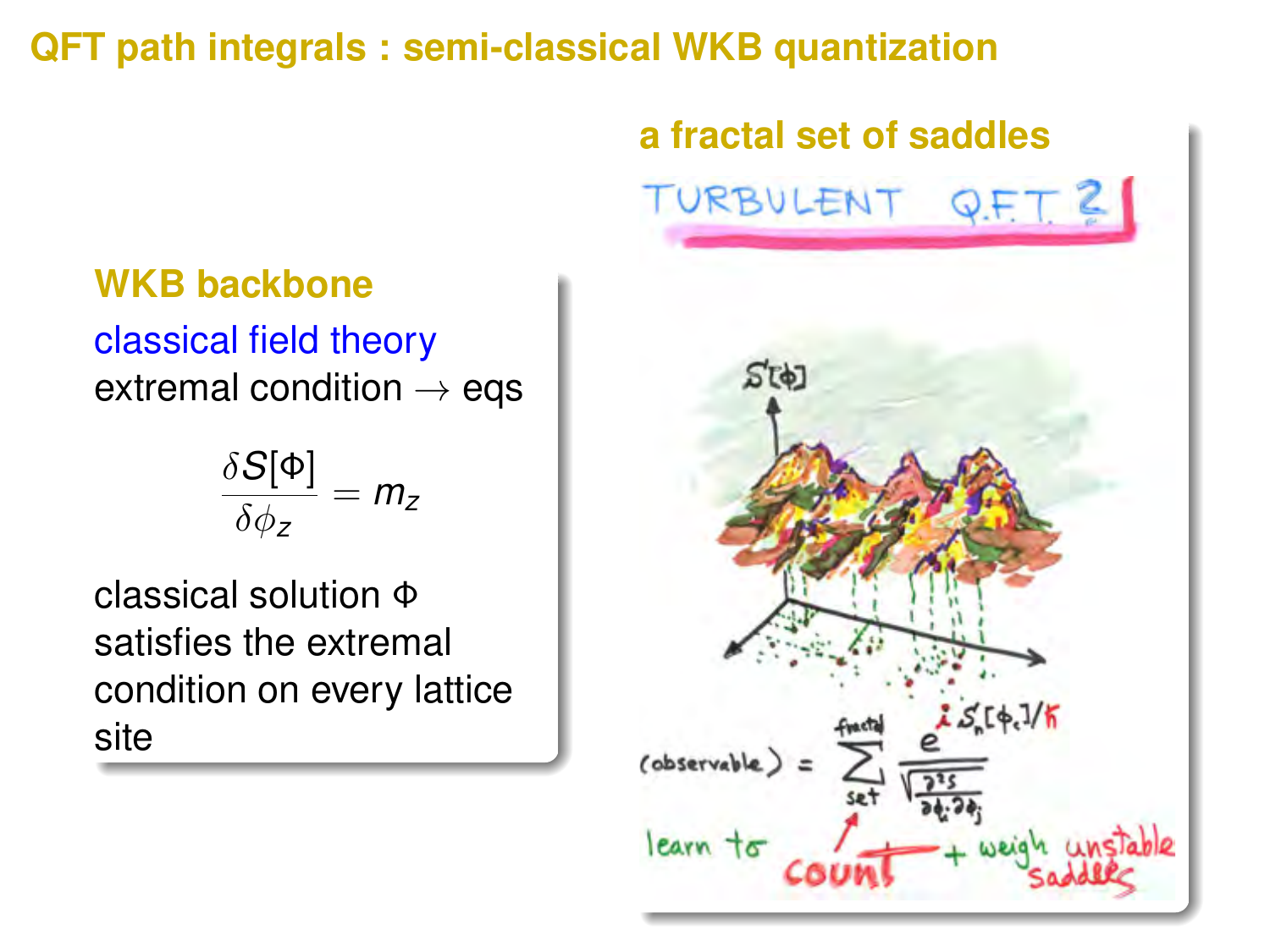### **think globally, act locally**



for each symbol array M, a periodic lattice state  $\Phi_M$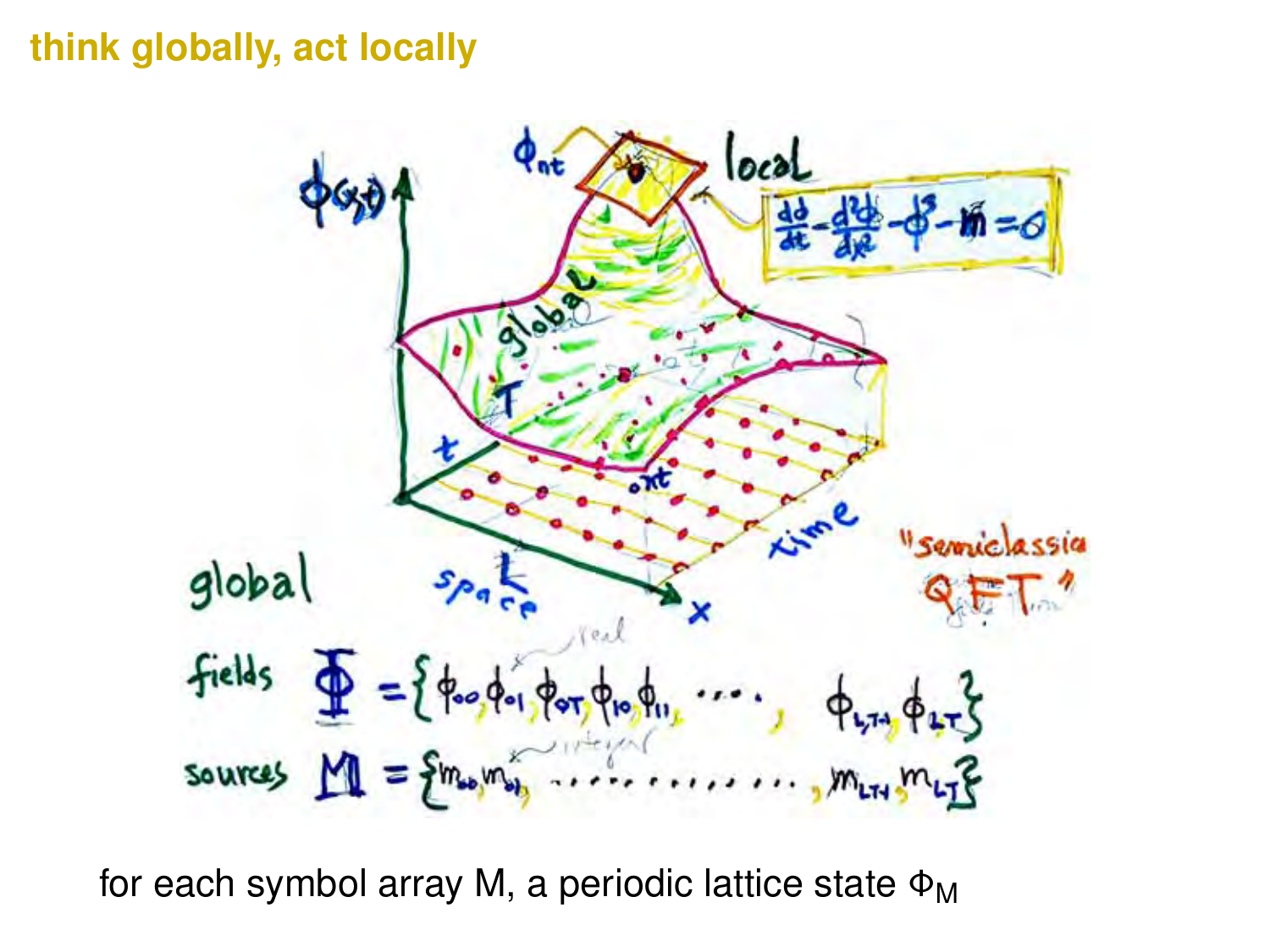#### **orbit Jacobian (Hill, Hessian, ...) matrix**

each lattice state has its own

$$
\mathcal{J}[\Phi]=\left(\begin{array}{ccccccccc}S_0&-1&0&0&\cdots&0&0&-1\\-1&s_1&-1&0&\cdots&0&0&0\\0&-1&s_2&-1&\cdots&0&0&0\\ \vdots&\vdots&\vdots&\vdots&\ddots&\vdots&\vdots&\vdots\\0&0&0&0&\cdots&-1&s_{n-2}&-1\\-1&0&0&0&\cdots&0&-1&s_{n-1}\end{array}\right),
$$

stretching factor  $s_t = V''[\phi_t]$  is function of the site field  $\phi_t$  for the given lattice state  $\Phi$ 

- can compute Hill determinant Det  $\mathcal{J}$
- **<sup>2</sup>** Hill-Lindstedt-Poincaré : all calculations should be done on reciprocal lattice
- **<sup>3</sup>** toolbox : discrete Fourier transforms, irreps of D*<sup>n</sup>*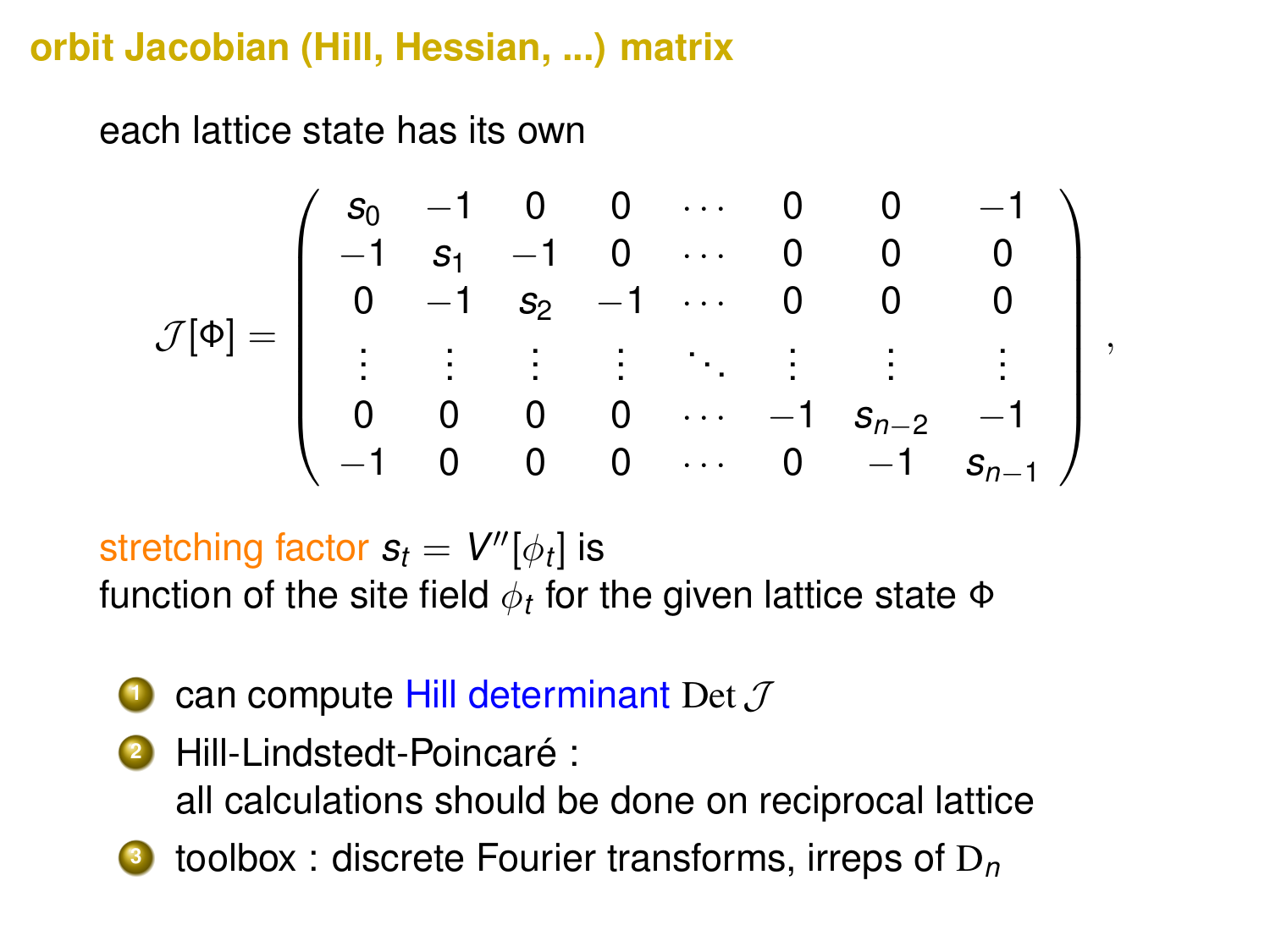#### **popular 1***d* **lattice field theories**

spatiotemporal lattice field theory

$$
-\phi_{t+1} + V'[\phi_t] - \phi_{t-1} = m_t
$$

spatiotemporal Bernoulli

$$
-\phi_{t+1} + s\,\phi_t = m_t
$$

spatiotemporal cat

$$
-\phi_{t+1} + s\phi_t - \phi_{t-1} = m_t
$$

spatiotemporal Hénon

$$
-\phi_{t+1} + a\phi_t^2 - \phi_{t-1} = m_t
$$

spatiotemporal  $\phi^{\texttt{4}}$  theory

$$
-\phi_{t+1} + \frac{g}{3!} \phi_t^3 - \phi_{t-1} = m_t
$$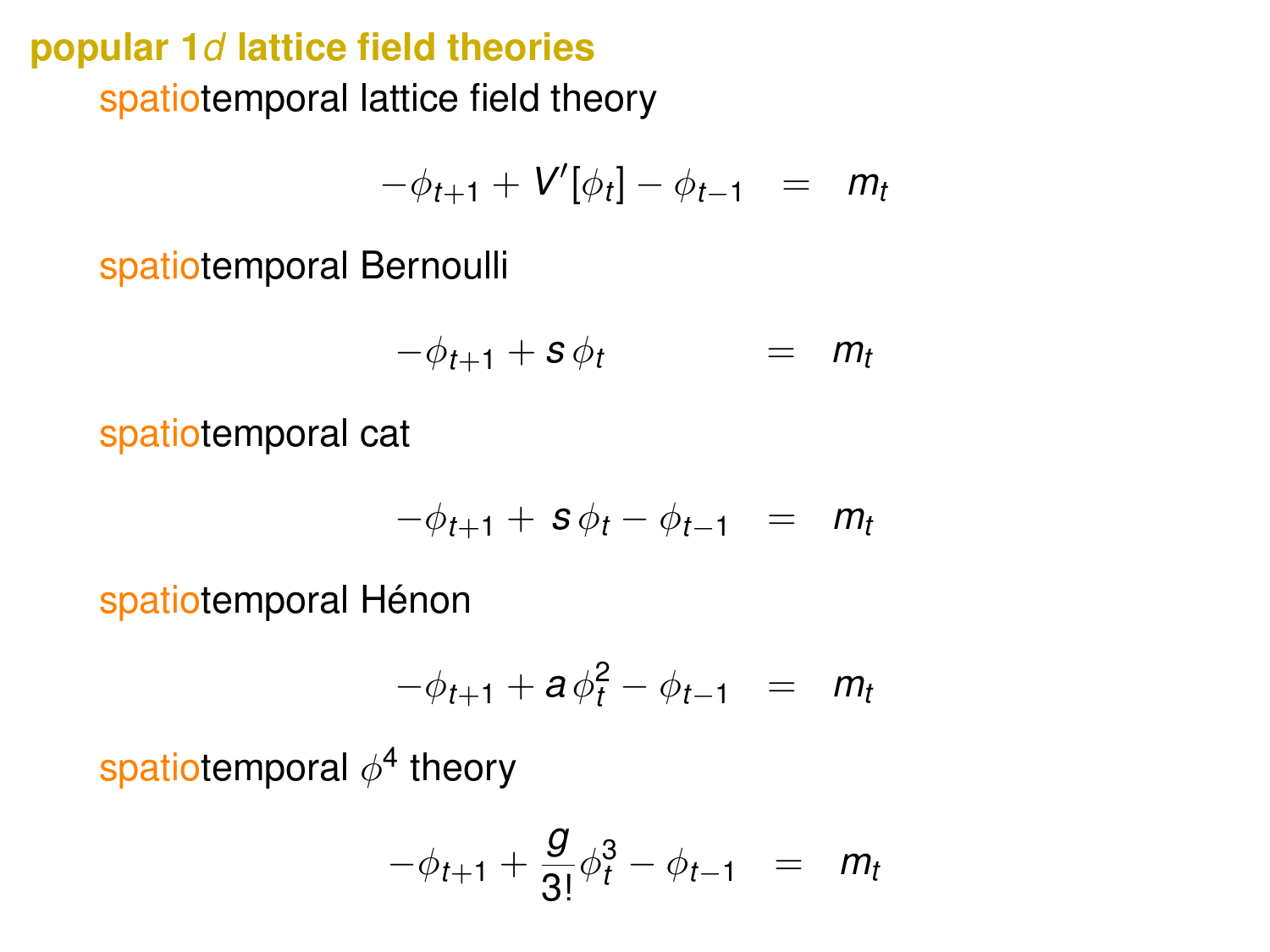There are only two [1-dimensional space groups](https://en.wikipedia.org/wiki/Line_group) *G*: *p*1 *infinite cyclic group* C<sub>∞</sub> of all lattice translations,

$$
C_{\infty} = \{\cdots, r_{-2}, r_{-1}, 1, r_1, r_2, r_3, \cdots\}
$$

*p*1*m infinite dihedral group* D<sub>∞</sub> of all translations and reflections<sup>9</sup>,

$$
D_{\infty} = \{\cdots, r_{-2}, \sigma_{-2}, r_{-1}, \sigma_{-1}, 1, \sigma, r_1, \sigma_1, r_2, \sigma_2, \cdots\}
$$

<sup>9</sup>Y.-O. Kim et al., Pacific J. Math. **209**[, 289–301 \(2003\).](https://doi.org/10.2140/pjm.2003.209.289)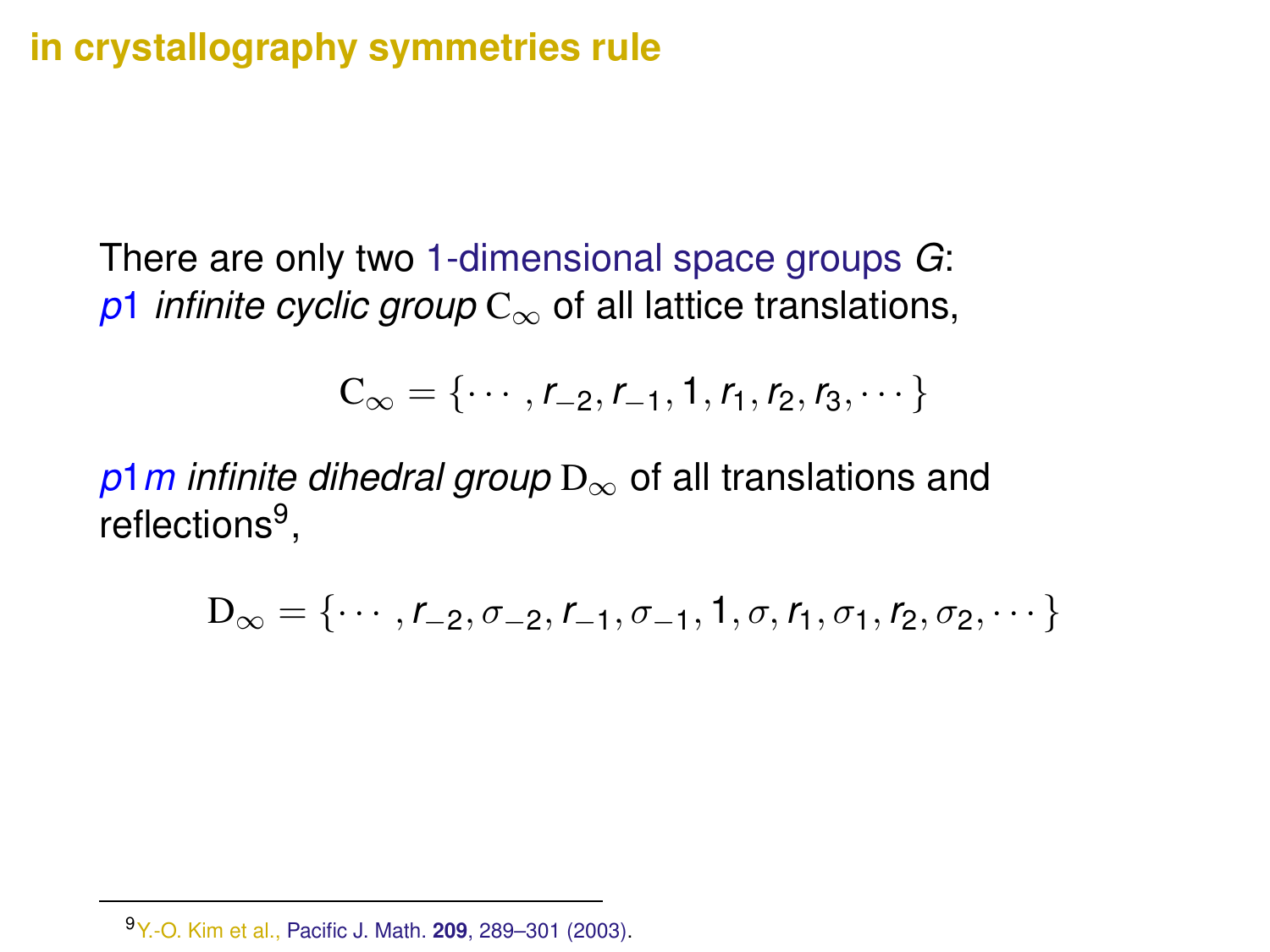## **4 kinds of Bravais lattice states**



(*n*) *no reflection symmetry: H*<sup>5</sup> invariant period-5 lattice state (*o*) *odd period, symmetric:* an *H*9,<sup>8</sup> invariant period-9 (*ee*) *even period, even symmetric: H*10,<sup>0</sup> invariant period-10 (*eo*) *even period, odd symmetric: H*10,<sup>9</sup> invariant period-10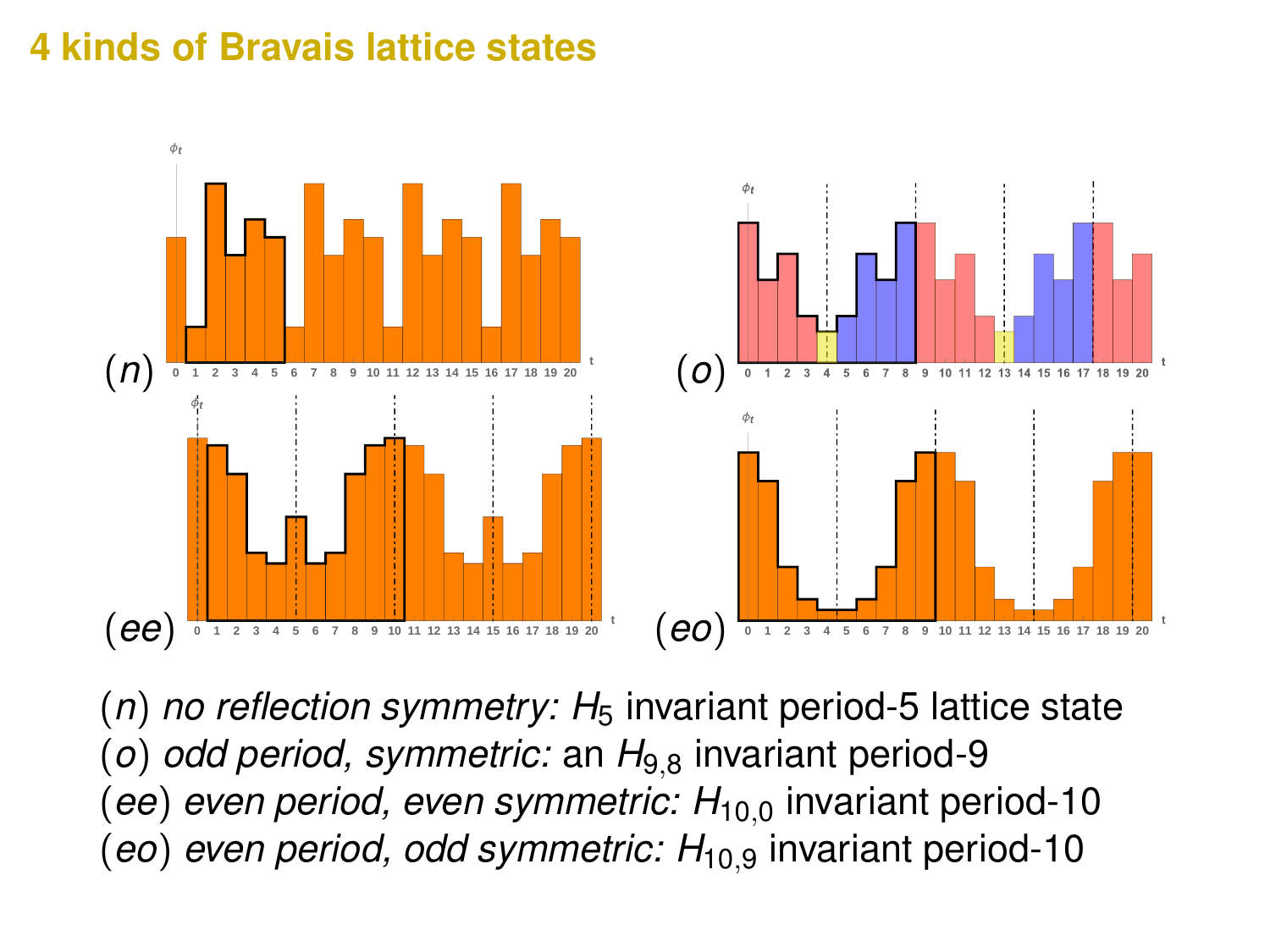#### **group actions**

## group multiplication *gig<sup>j</sup>*

$$
\begin{array}{c|cc}\n & r_j & \sigma_j \\
\hline\n r_i & r_{i+j} & \sigma_{j-i} \\
\sigma_i & \sigma_{i+j} & r_{j-i}\n\end{array}
$$

either adds up translations,

or shifts and then reverses their direction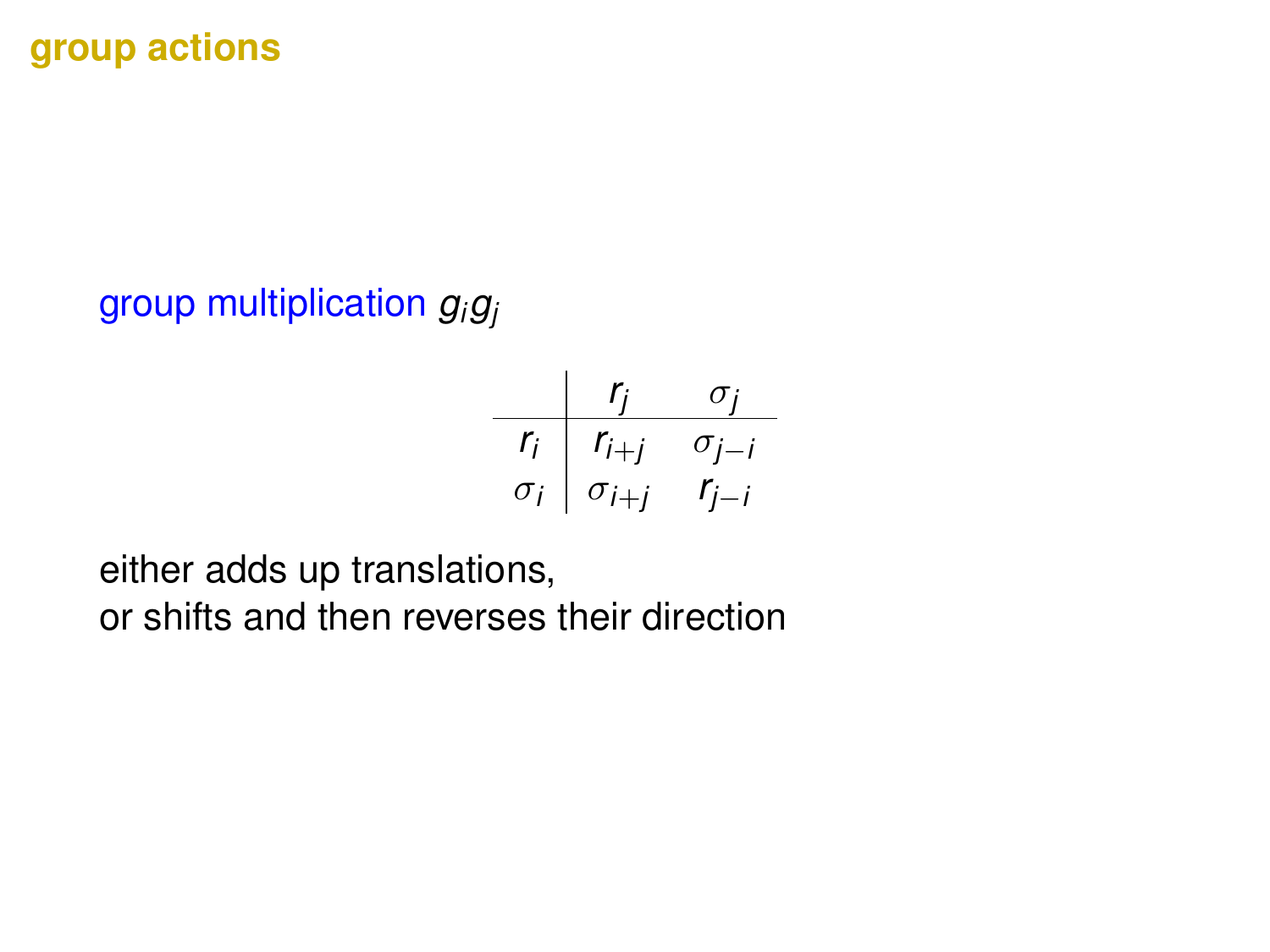## D<sup>∞</sup> **orbit of a generic lattice state**



lattice state  $\Phi = \overline{\phi_0 \phi_1 \phi_2 \phi_3 \phi_4}$ , no reflection symmetry  $D_{\infty}$ -orbit is isomorphic to  $D_5$ : 10 distinct lattice states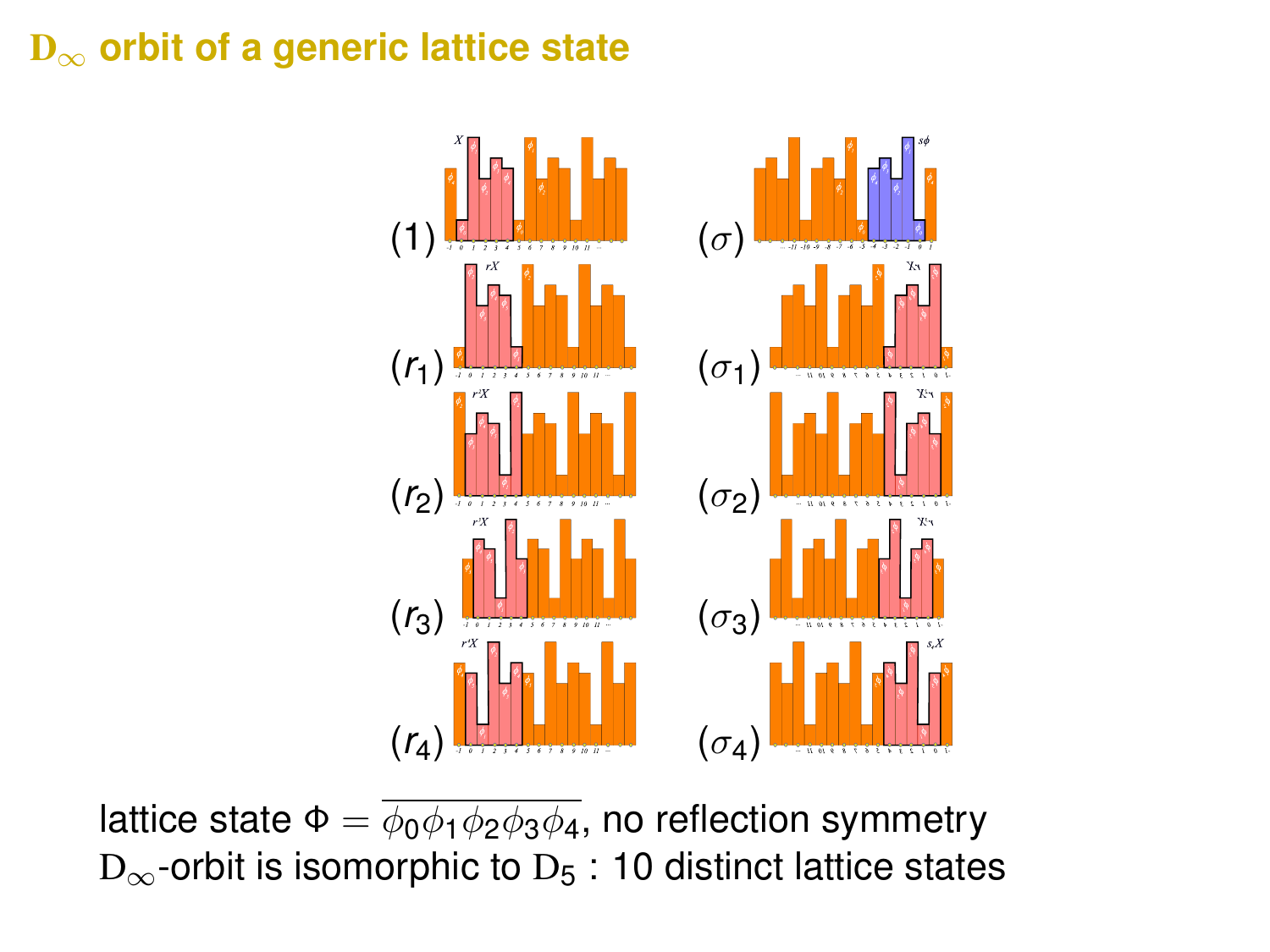#### **zeta functions unlike 1980's**

periodic orbit theory : counting lattice states<sup>10</sup>

**Lind zeta function**

$$
\zeta_{\text{Lind}}(t) = \exp\left(\sum_{H} \frac{N_H}{|G/H|} t^{|G/H|}\right)
$$

sum is over all subgroups *H* of space group *G N<sup>H</sup>* is the number of fixed points of *H* |*G*/*H*| is the number of states in *H* orbit

**<sup>1</sup>** Lind zeta function counts group orbits, one per each set of equivalent lattice states

<sup>&</sup>lt;sup>10</sup>D. A. Lind, "A zeta function for Z<sup>d</sup>-actions", in *[Ergodic Theory of Z](https://doi.org/10.1017/CBO9780511662812.019)<sup>d</sup> Actions*, edited by M. Pollicott and K. Schmidt (Cambridge Univ. Press, 1996), pp. 433–450.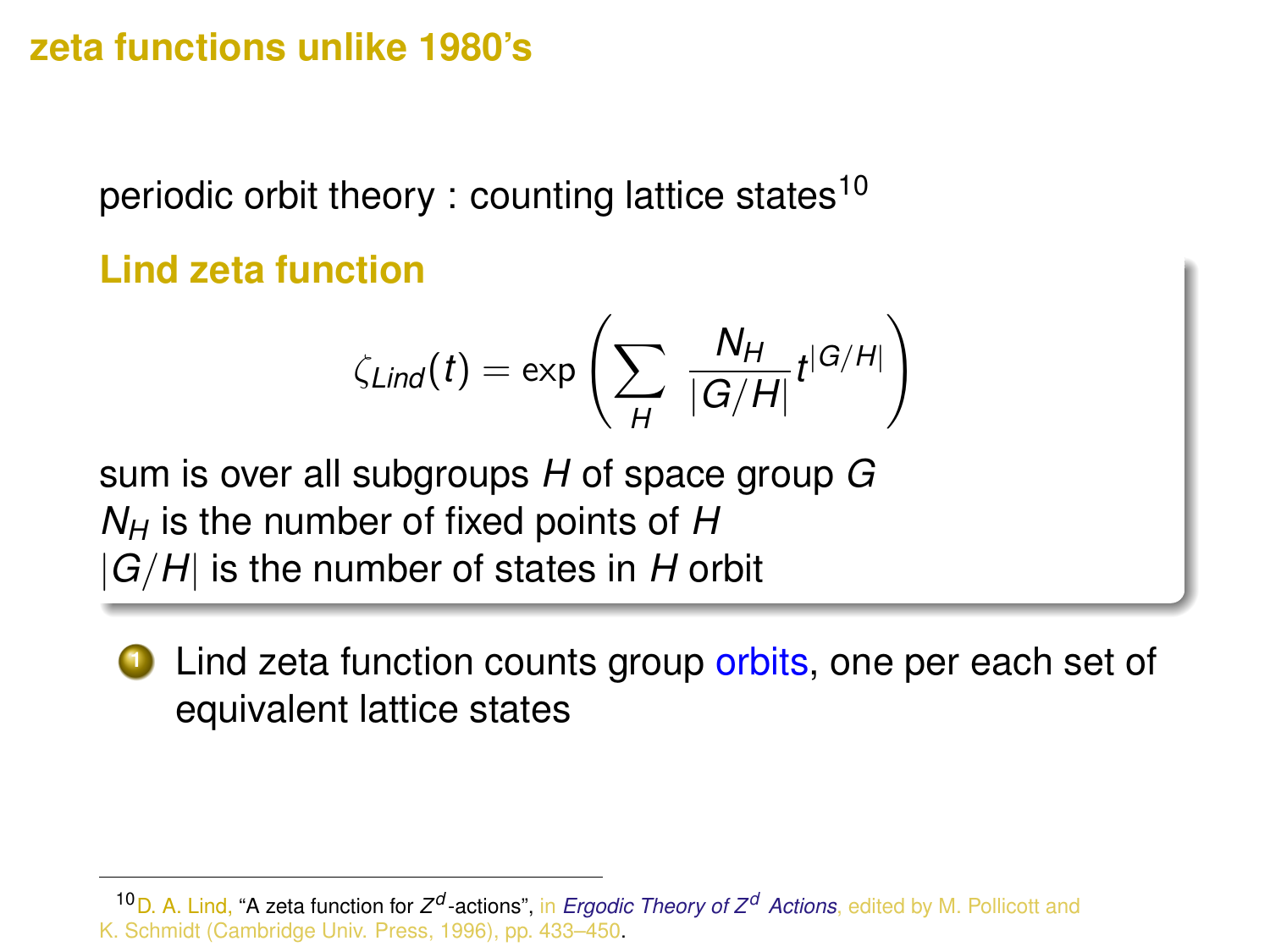#### **zeta functions unlike 1980's**

periodic orbit theory :

counting lattice states for reflection-symmetric systems<sup>11,12</sup>

**Kim-Lee-Park zeta function**

$$
\zeta_{\sigma}(t)=\sqrt{\zeta_{\textit{top}}(t^2)}\,\,e^{h(t)},
$$

where ζ*top* is the Artin-Mazur zeta function, and the counts of the 3 kinds of symmetric orbits are

$$
h(t) = \sum_{m=1}^{\infty} \left\{ N_{2m-1,0} t^{2m-1} + (N_{2m,0} + N_{2m,1}) \frac{t^{2m}}{2} \right\}
$$

<sup>11</sup>M. Artin and B. Mazur, Ann. Math. **81**[, 82–99 \(1965\).](http://www.jstor.org/stable/1970384)

<sup>12</sup>Y.-O. Kim et al., Pacific J. Math. **209**[, 289–301 \(2003\).](https://doi.org/10.2140/pjm.2003.209.289)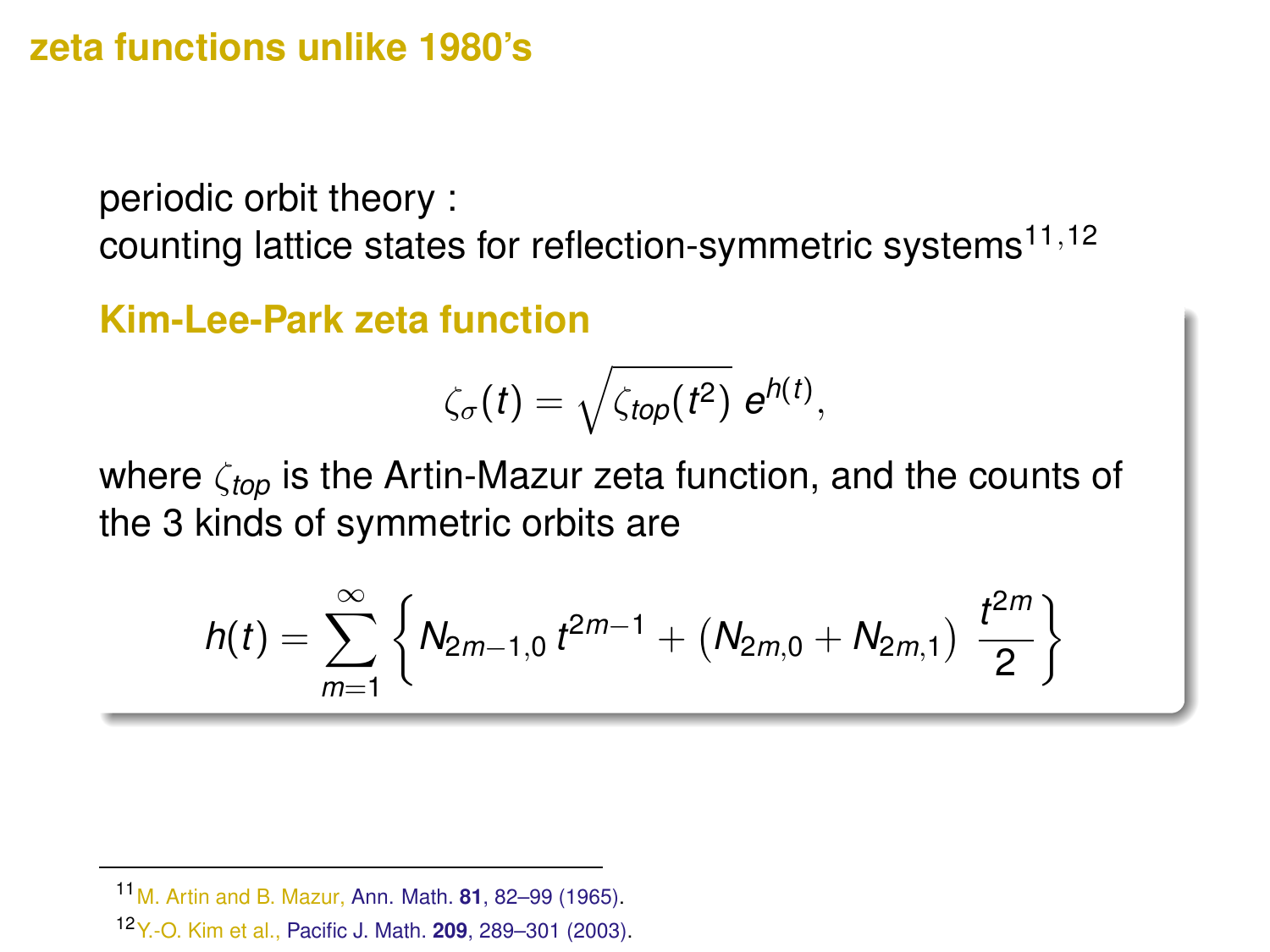## coin toss

### kicked rotor

- spatiotemporal cat
- bye bye, dynamics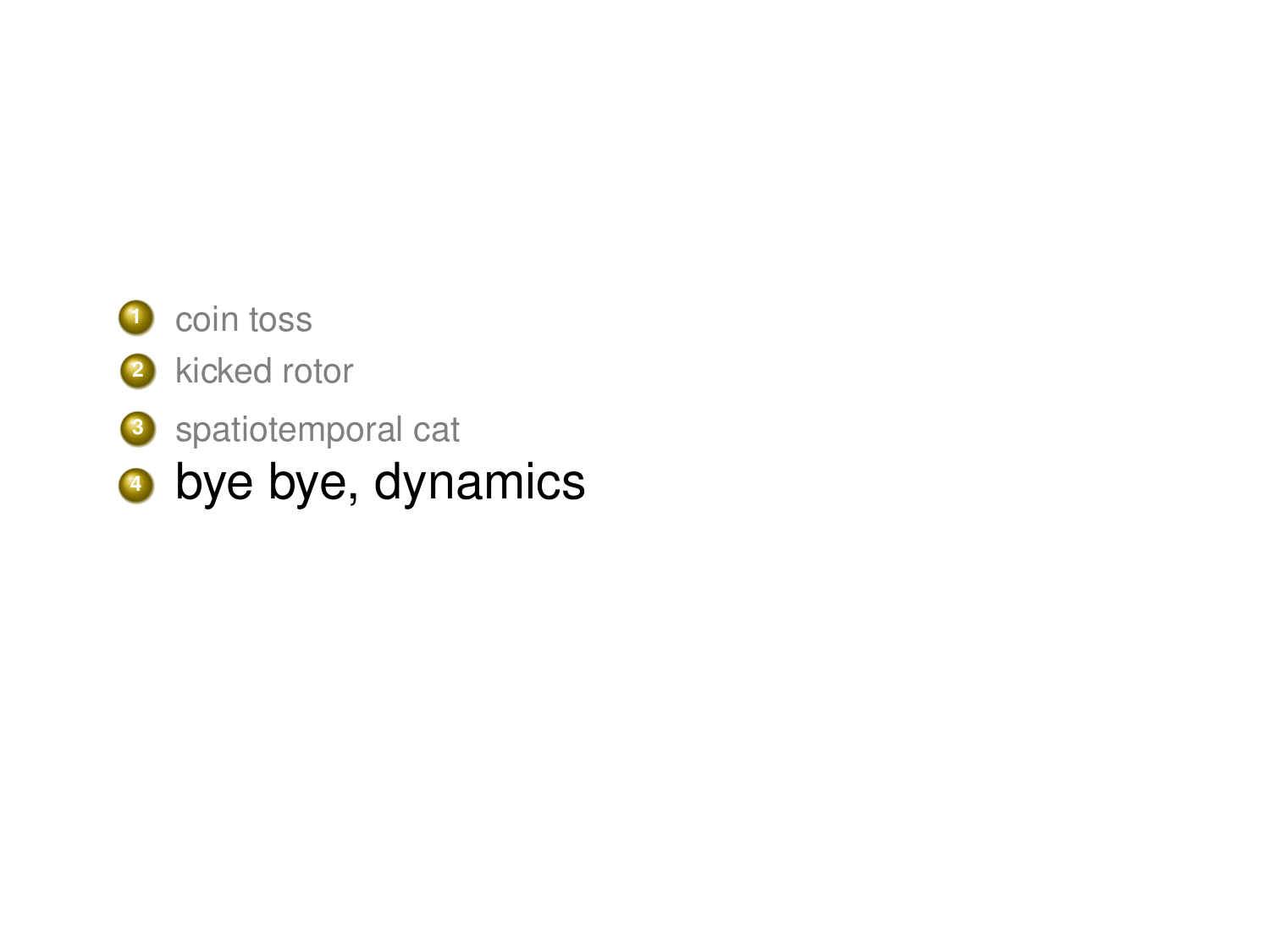**insight 1 : how is turbulence described?**

## **not by the evolution of an initial state**

exponentially unstable system have finite (Lyapunov) time and space prediction horizons

but

## **by enumeration of admissible field configurations** and their natural weights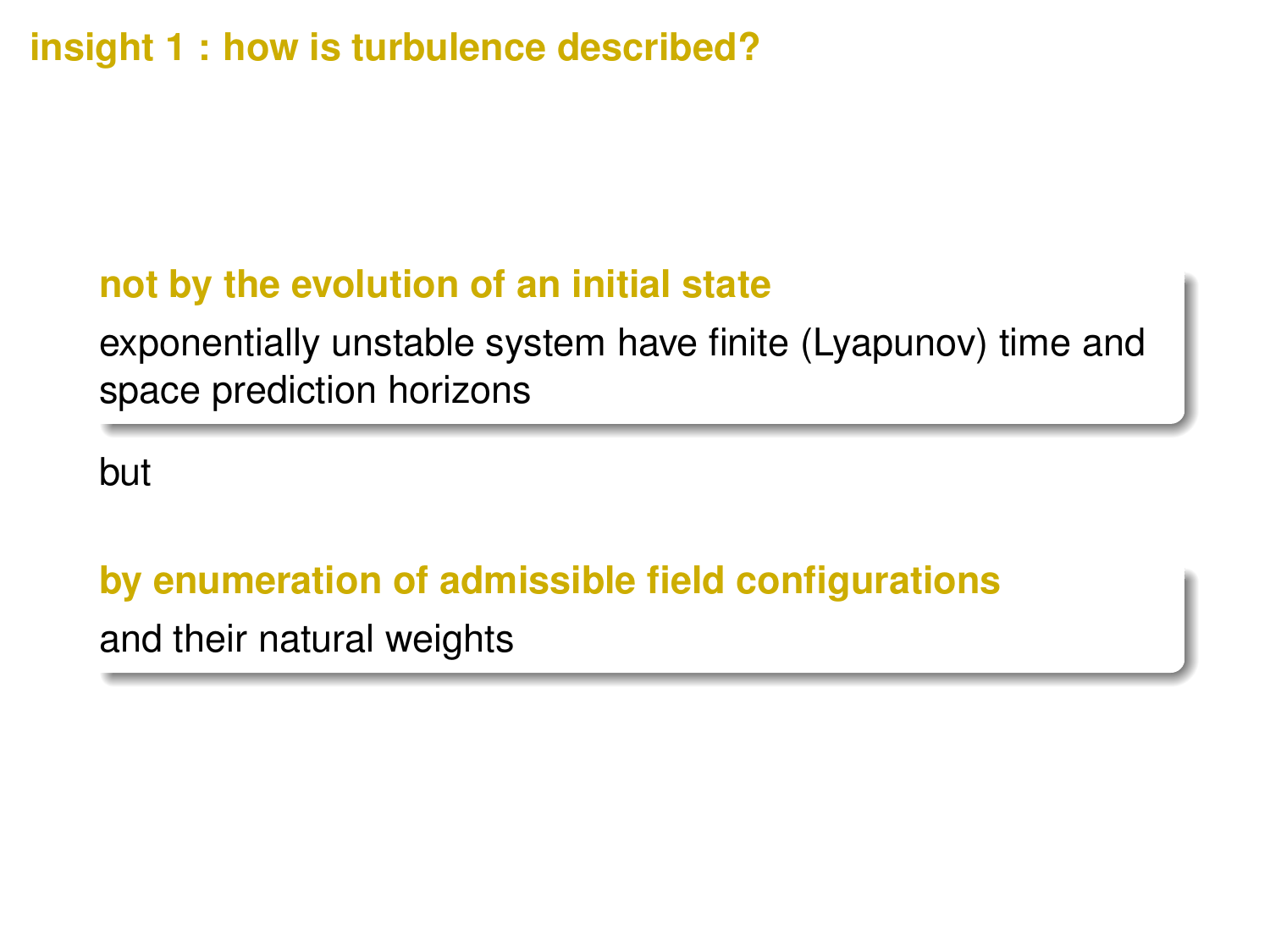### **insight 2 : description of turbulence by d-tori**

#### **1 time, 0 space dimensions**

a phase space point is *periodic* if its orbit returns to itself after a finite time *T*; such orbit tiles the time axis by infinitely many repeats

#### **1 time,** *d***-1 space dimensions**

a phase space point is *spatiotemporally periodic* if it belongs to an invariant *d*-torus R, i.e., a block  $M_{\mathcal{R}}$  that tiles the lattice state M, with period  $\ell_j$  in *j*th lattice direction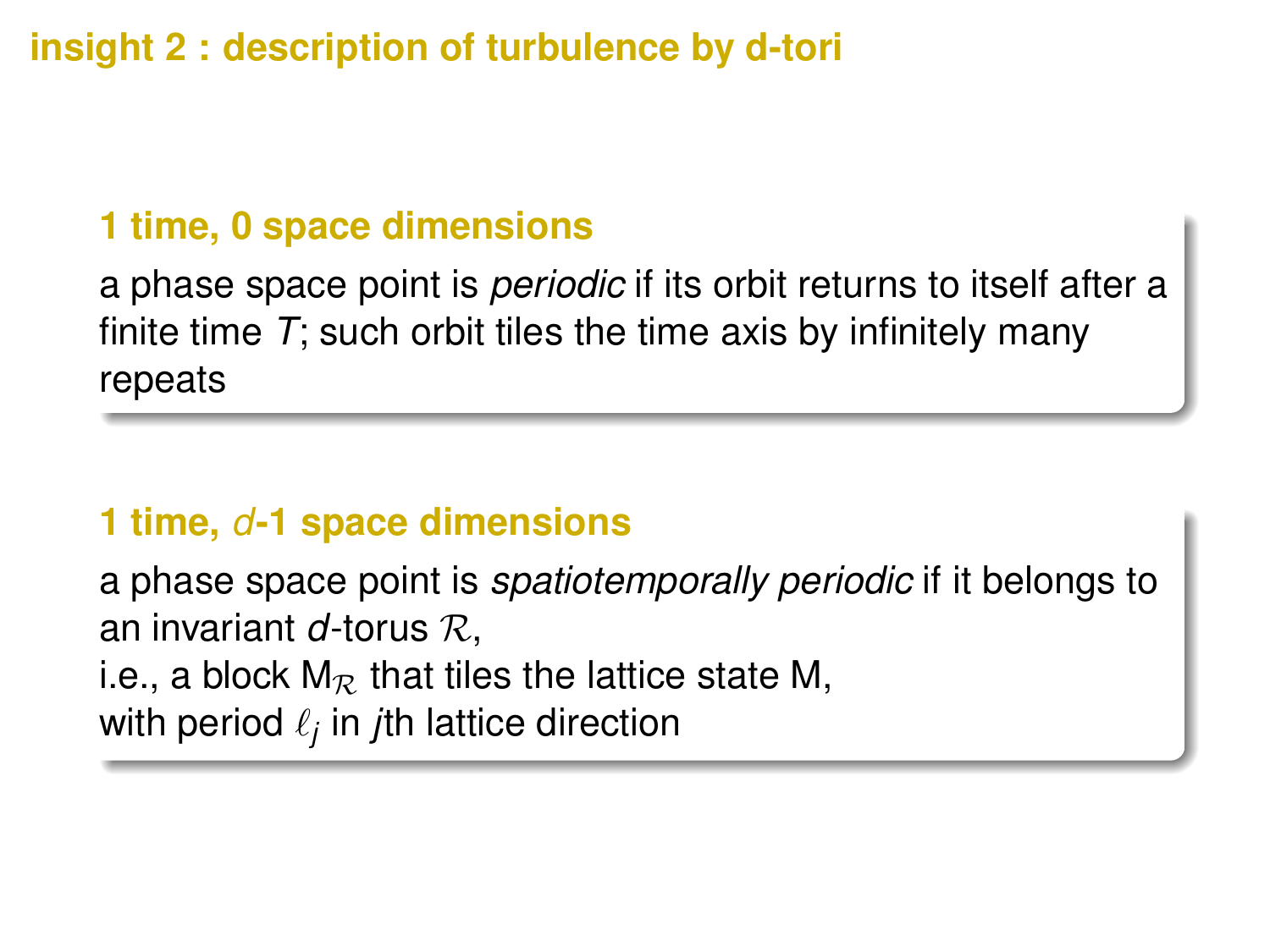Bernoulliland - rough initial guesses converge

no exponential instabilities

reciprocal lattice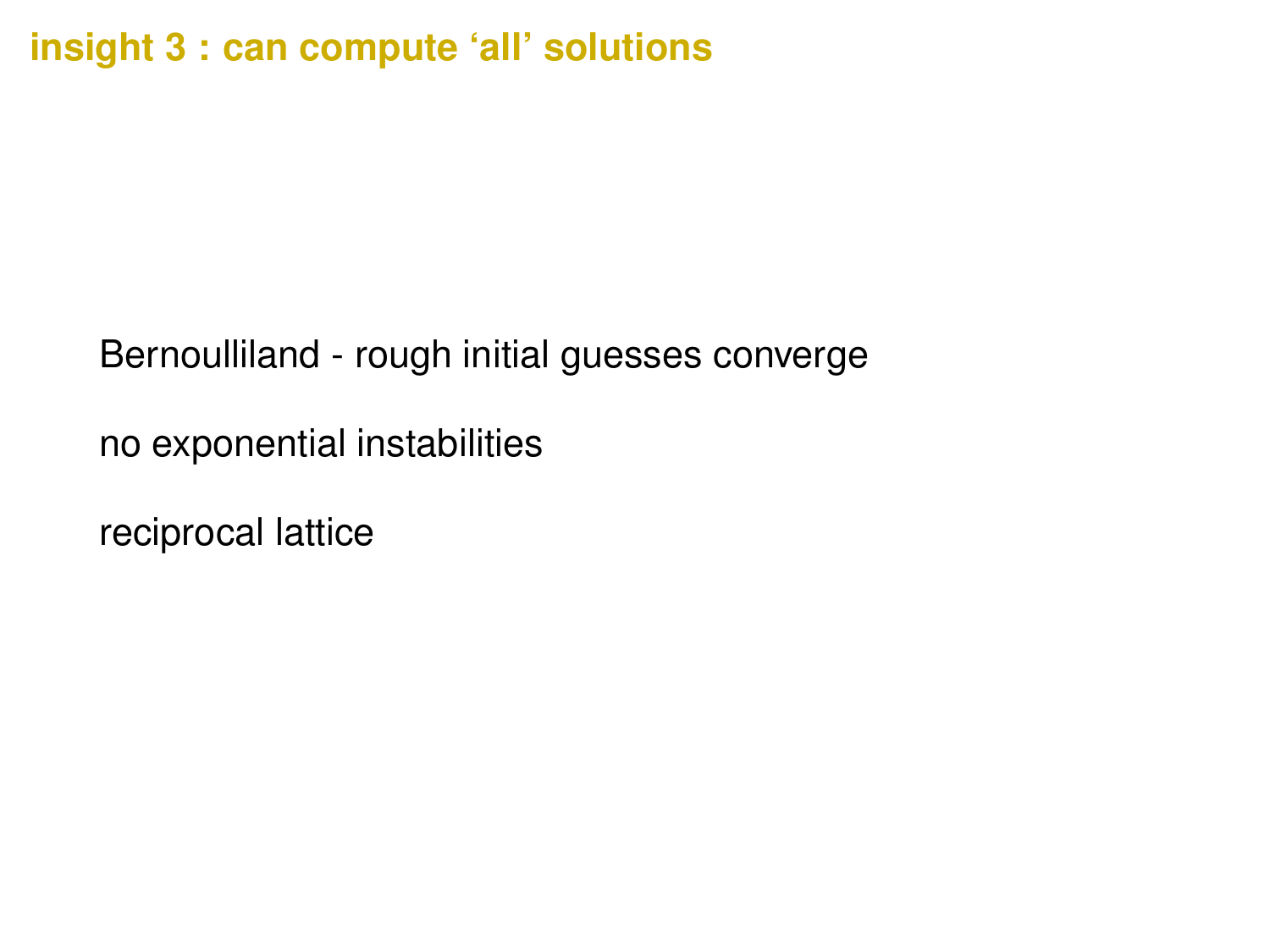#### **what we still do not understand today**

- **1** solved so far only 1-dimensional spatiotemporal lattice, point group  $D_1$
- **<sup>2</sup>** should all time-reversal symmetric systems be analyzed this way ?
- **<sup>3</sup>** should all dynamical systems should be solved on reciprocal lattice ?
- **<sup>4</sup>** for 2-dimensional spatiotemporal chaotic field theory, still have to do this for square lattice point group  $D_4$
- **5** then, solve the problem of turbulence (Navier-Stokes, Yang-Mills, general relativity)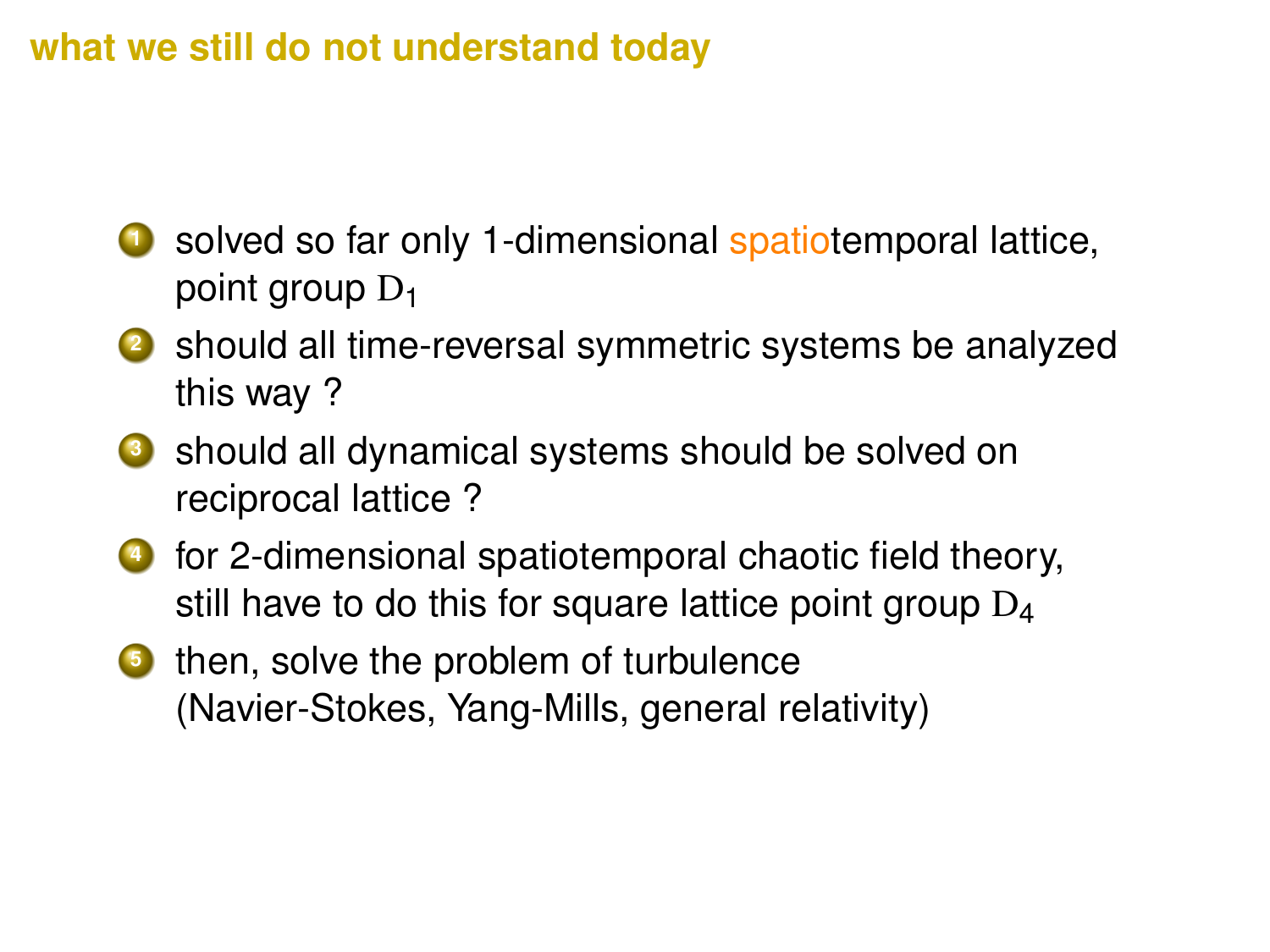**Verbrechen des Jahrhunderts : das Ende der Zeit**

# die Zeit ist tot also, an die Arbeit!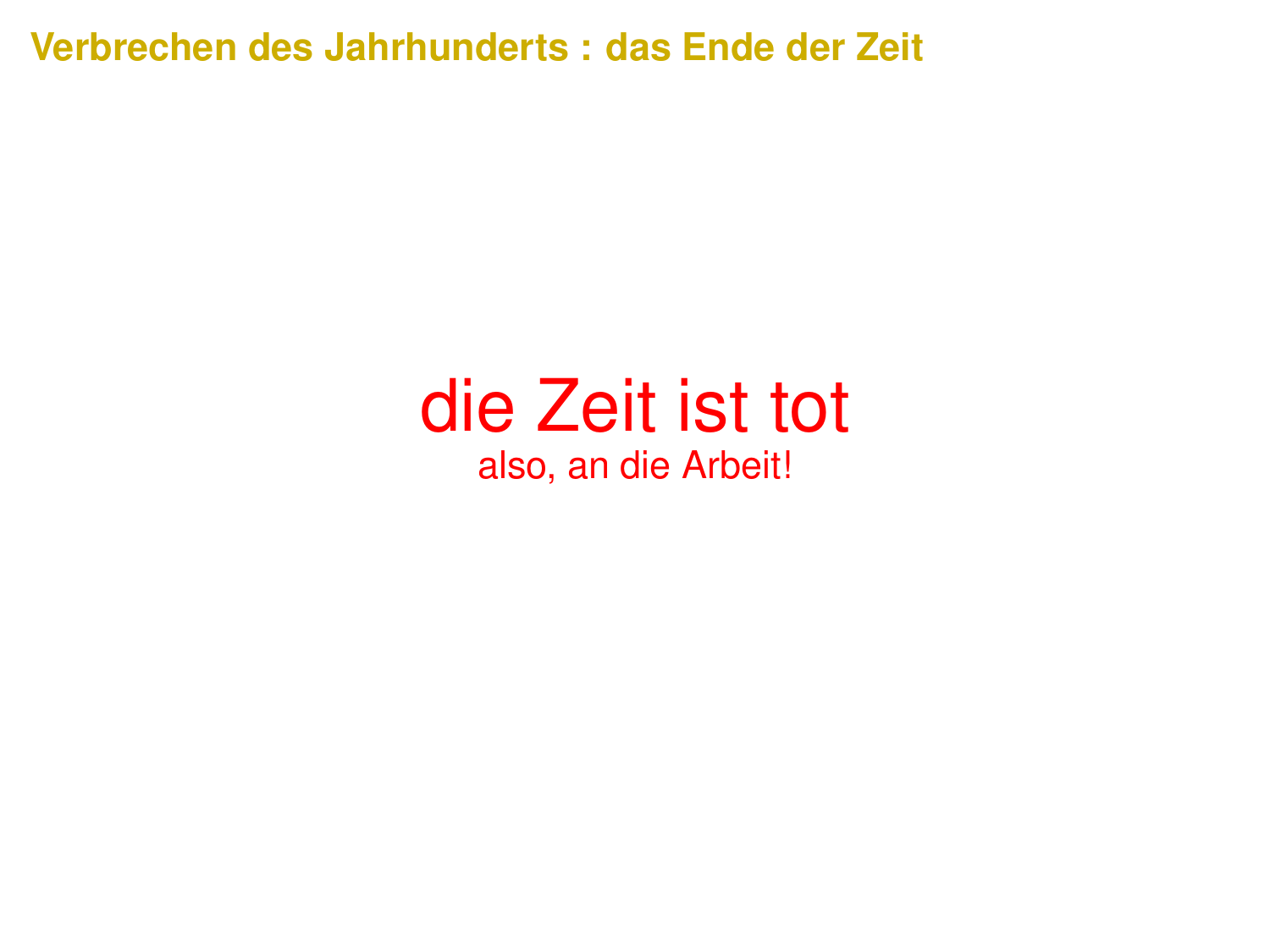## **bye bye, dynamics**

- **<sup>1</sup>** goal : describe states of turbulence in infinite spatiatemporal domains
- **<sup>2</sup>** theory : classify, enuremate all spatiotemporal tilings
- **<sup>3</sup>** example : spatiotemporal cat, the simplest model of "turbulence"

there is no more time

there is only enumeration of

admissible spacetime field configurations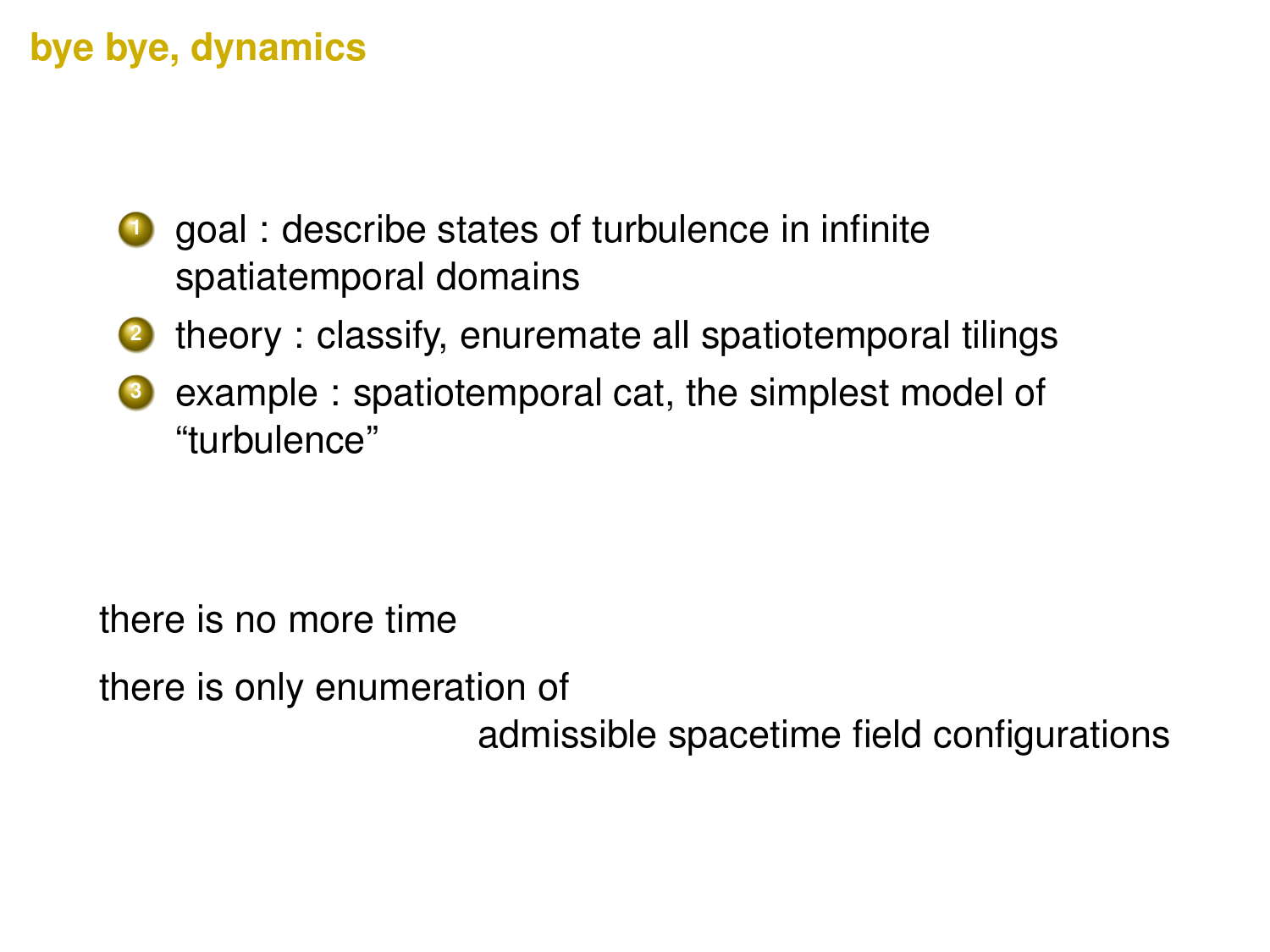**crime of the century : this the end of time**

# time is dead now, get to work